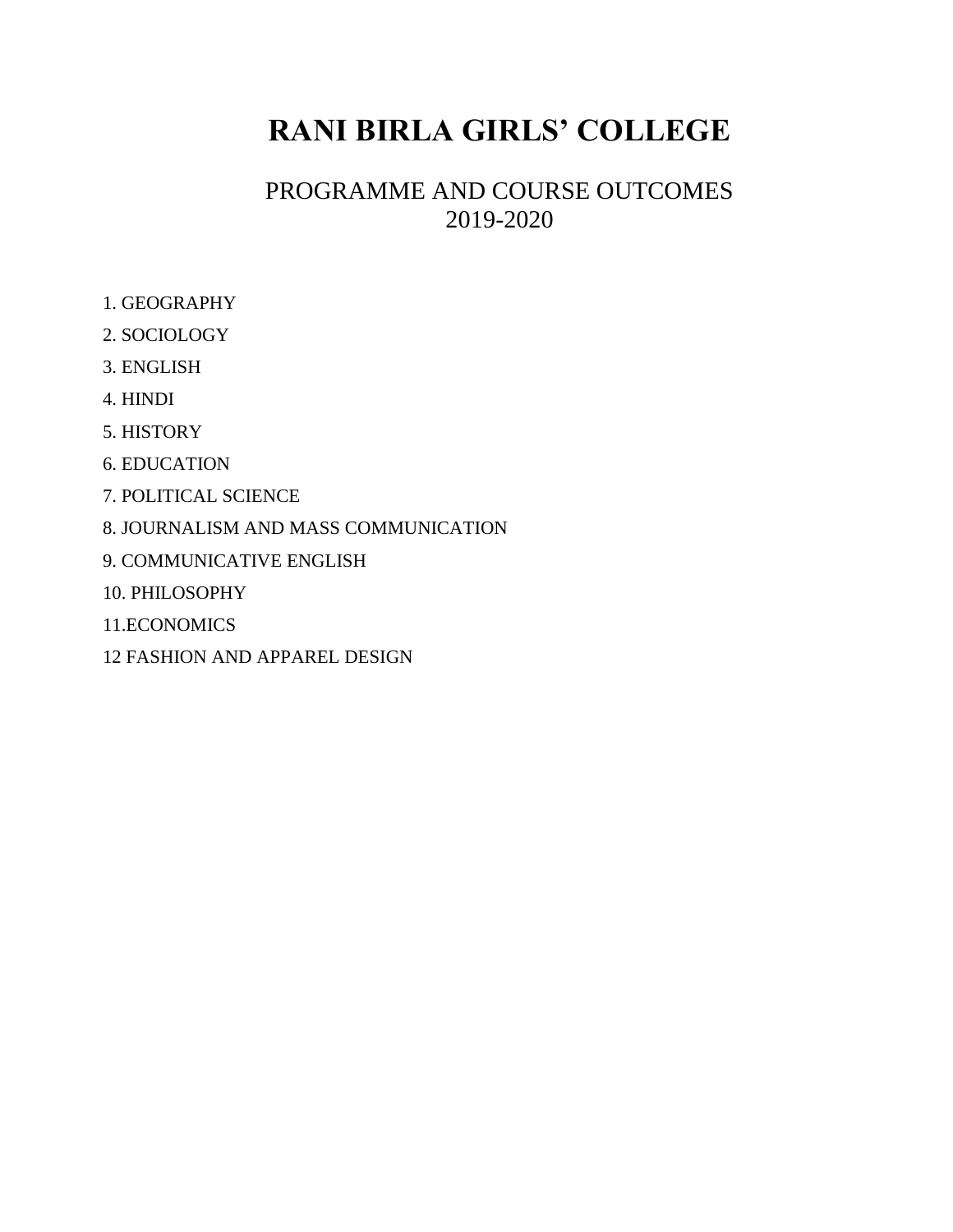## **Department of Geography**

#### **Name of Programme: B.Sc. Honours (under 1+1+1 system)**

### Programme Outcomes:

The Programme gives students a thorough grounding in the fundamentals of Geography. It offers a number of specializations and abundant practical exposure. Students are, thus, equipped to pursue careers in academics and a variety of professional employment in government sectors as environmentalist, climatologist, cartographer, G.I.S. analyst etc. From a broader perspective, the Programme trains students in the latest techniques and theories in the field of Geography.

| Year | Paper | Name of the Paper                                                      | <b>Course Outcomes</b>                                                                                                                                                                                                                                                                                                                                                                                                      |
|------|-------|------------------------------------------------------------------------|-----------------------------------------------------------------------------------------------------------------------------------------------------------------------------------------------------------------------------------------------------------------------------------------------------------------------------------------------------------------------------------------------------------------------------|
| 3    | 5     | Population and Settlement<br>Geography, Regional<br>Geography of India | Explaining the fundamental concepts<br>of population dynamics and<br>demographic attributes;<br>Describing and analyzing the concept<br>of rural and urban settlements with<br>reference to India;<br>Understanding the various concepts<br>and bases of regions with reference to<br>the general geography of India;<br>Receiving a critical overview of<br>different case studies of India with<br>geographical problems. |
|      | 6     | Philosophy of Geography,<br>Contemporary issues in<br>Geography        | Understanding basic concepts with<br>$\bullet$<br>special reference to their roles in the<br>nature of geography;<br>Gaining an overview and critical<br>description of modern and<br>contemporary thoughts.<br>Explaining the various assessing<br>concepts climatic, biotic and<br>terrestrial hazards in the Indian<br>subcontinent;<br>Assessing the role of human<br>development in the Third World.                   |
|      | 7     | Mapping Techniques, GIS and<br><b>Remote Sensing</b>                   | Explaining the concept of map<br>$\bullet$<br>projection and its practical<br>applications;<br>Establishing the relationship between<br>cartograms and their representations<br>of population data;<br>Acquiring an overview of thematic<br>mapping with climate and soil data<br>and its practical applications;<br>Describing and analyzing the concept<br>of GIS and remote sensing with<br>practical applications.      |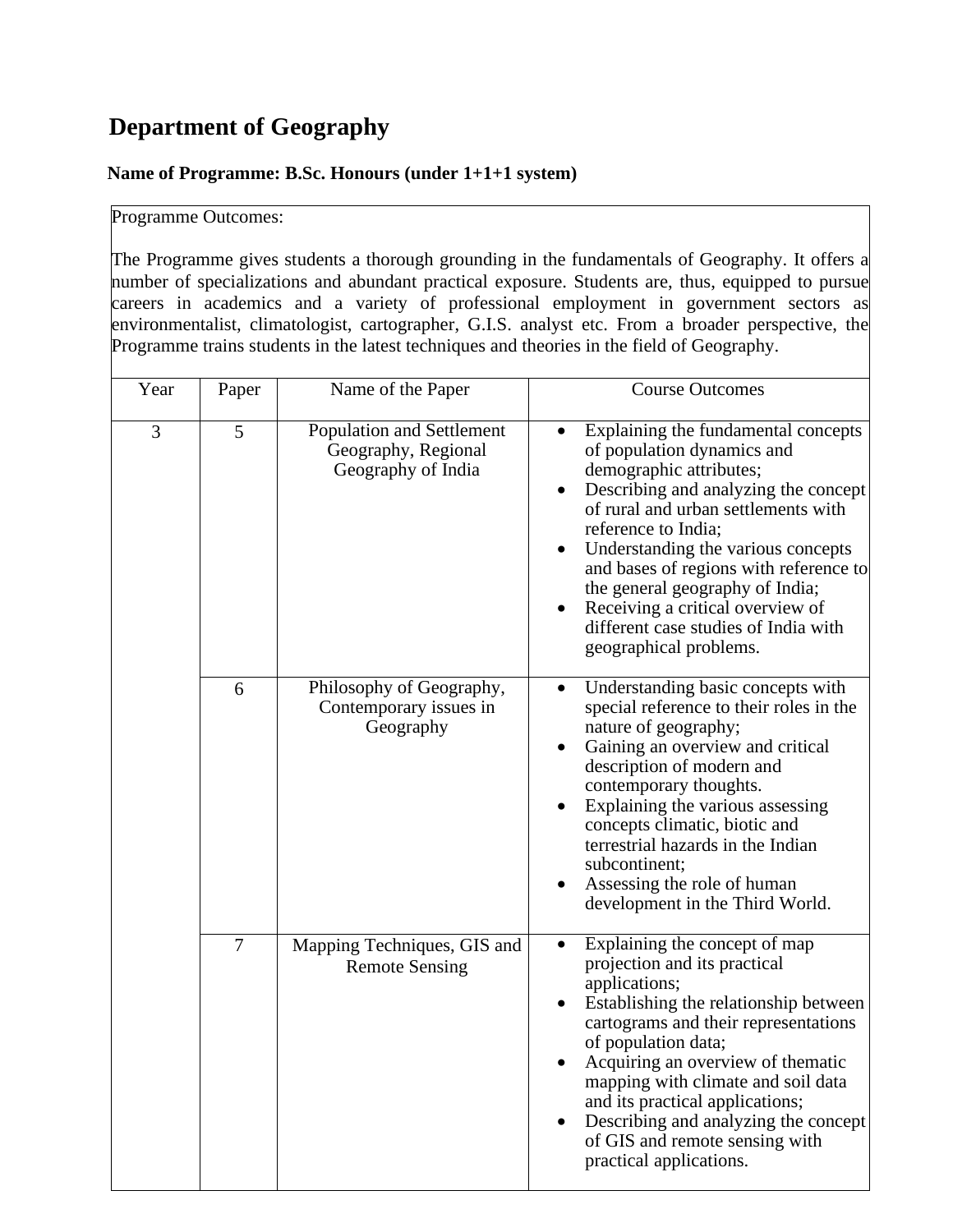|  | 8 | <b>Statistical Techniques,</b><br>Contemporary techniques in<br>Geography | Assessing the significance of<br>statistical technique with dispersions<br>and regressions;<br>Understanding the variation of<br>natural hazards and their<br>management with various practical<br>techniques on the Indian<br>Subcontinent;<br>Describing and analysing the concept<br>of economic and human development<br>with preparation of questionnaire and<br>survey schedule. |
|--|---|---------------------------------------------------------------------------|----------------------------------------------------------------------------------------------------------------------------------------------------------------------------------------------------------------------------------------------------------------------------------------------------------------------------------------------------------------------------------------|
|--|---|---------------------------------------------------------------------------|----------------------------------------------------------------------------------------------------------------------------------------------------------------------------------------------------------------------------------------------------------------------------------------------------------------------------------------------------------------------------------------|

- To develop a critical awareness and understanding of the Earth and its atmosphere and oceans through analysis of landform development, crustal mobility and tectonics, climate change and dynamics etc.;
- To understand the fundamental concepts of landforms and their association with structure and process; establish man-environment relationships; explore the relation of Geography with other social and earth sciences;
- To understand the role and functioning of global economies, industrial locations; the use and exploitation of resources with their impacts;
- To develop a sustainable approach towards the ecosystem and the biosphere with a view to conserving natural systems and maintaining ecological balance;
- To study the indicators of socio-cultural diversity of India by discussing contemporary concepts of social and cultural geography;
- To develop an understanding of geopolitics, global geostrategic views and functioning of political systems;
- To assess the differential patterns of the human habitation of the Earth through studies of human settlements and population dynamics;
- To emphasize the significance of regional disparities and account for poverty, unemployment and the impacts of globalization;
- To explain and analyze the regional diversity of India through interpretation of natural and planning regions;
- To understand ancient and contemporary geographical thought and its relationship with modern concepts of empiricism, positivism, radicalism, behaviouralism etc.;
- To study the hazards and disasters to which the subcontinent is vulnerable and their management;
- To provide hands-on training in practical techniques of mapping, cartography, software, interpretation of maps, photographs and images etc. so as to understand the spatial variation of phenomena on the Earth's surface.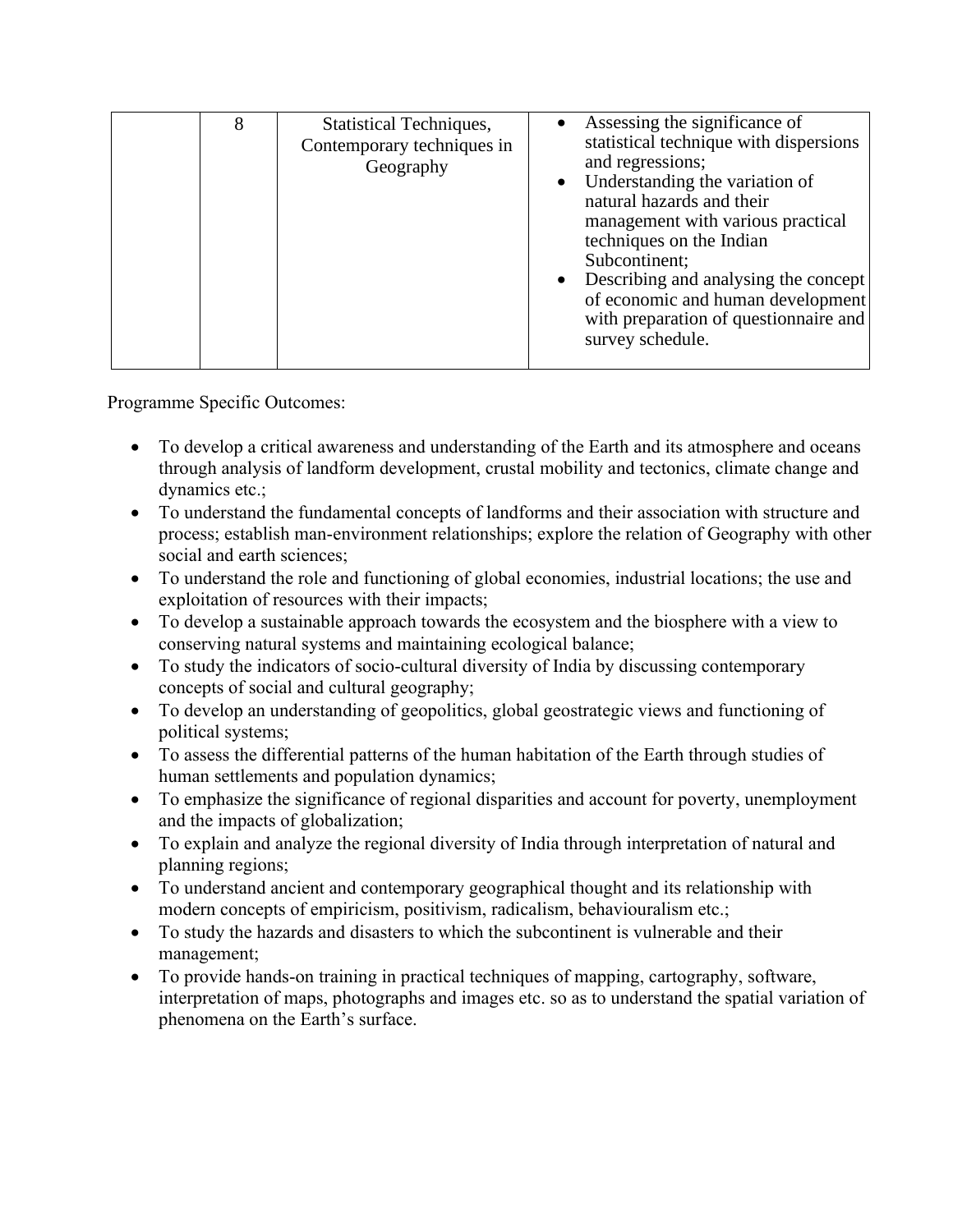### **Name of Programme: B.A. / B.Sc. General (under 1+1+1 system)**

Programme Outcomes:

The program enables students to gain a thorough grounding in the fundamentals of Geography. It offers a number of specializations and practical exposure to the students, preparing them to face the modern-day challenges in academic as well as professional bodies. This Programme could provide well-trained students suitable work in government sectors, geo-informatics, educational institutes and research centres. From a broader perspective, this Programme trains the students in latest techniques and theories in the field of Geography. At the end of the degree course, by virtue of the training they get, they can become a teacher, professor, environmentalist, climatologist, cartographer and G.I.S. analyst.

| Year | Paper         | Name of the Paper                    | <b>Course Outcomes</b>                                                                                                                                                                                                                                                                                                                                                                                                                                           |
|------|---------------|--------------------------------------|------------------------------------------------------------------------------------------------------------------------------------------------------------------------------------------------------------------------------------------------------------------------------------------------------------------------------------------------------------------------------------------------------------------------------------------------------------------|
| 3    | IV<br>(Th)    | Land Use and Settlement<br>Geography | Students come to understand the basic<br>concepts and attributes of land; the<br>objectives and principles of land use; the<br>factors influencing land use and land<br>categories. They learn about rural and urban<br>their<br>evolution<br>settlements,<br>and<br>characteristics. They also learn the different<br>methods of remote sensing, air photo and<br>satellite imagery, characteristics of IRS<br>imageries and principles of thematic<br>mapping. |
|      | IV<br>$(\Pr)$ | Applied Geographical<br>Techniques   | Students learn how to prepare land use maps<br>from cadastral maps based on primary or<br>secondary data. They are taught to produce<br>flow diagrams, accessibility maps and to<br>interpret Air photo by pocket stereoscope.                                                                                                                                                                                                                                   |

Programme Specific Outcomes:

- To develop a critical awareness and understanding of the Earth and its atmosphere and oceans through analysis of landform development, crustal mobility and tectonics, climate change and dynamics etc.;
- To understand the fundamental concepts of landforms and its association with structure and process; establish man-environment relationships; explore the relation of Geography with other social and earth sciences;
- To understand the role and functioning of global economies, industrial locations; the use and exploitation of resources with their impacts;
- To develop a sustainable approach towards the ecosystem and the biosphere with a view to conserving natural systems and maintaining ecological balance;
- To study the indicators of socio-cultural diversity of India by discussing contemporary concepts of social and cultural geography;
- To develop an understanding of geopolitics, global geostrategic views and functioning of political systems;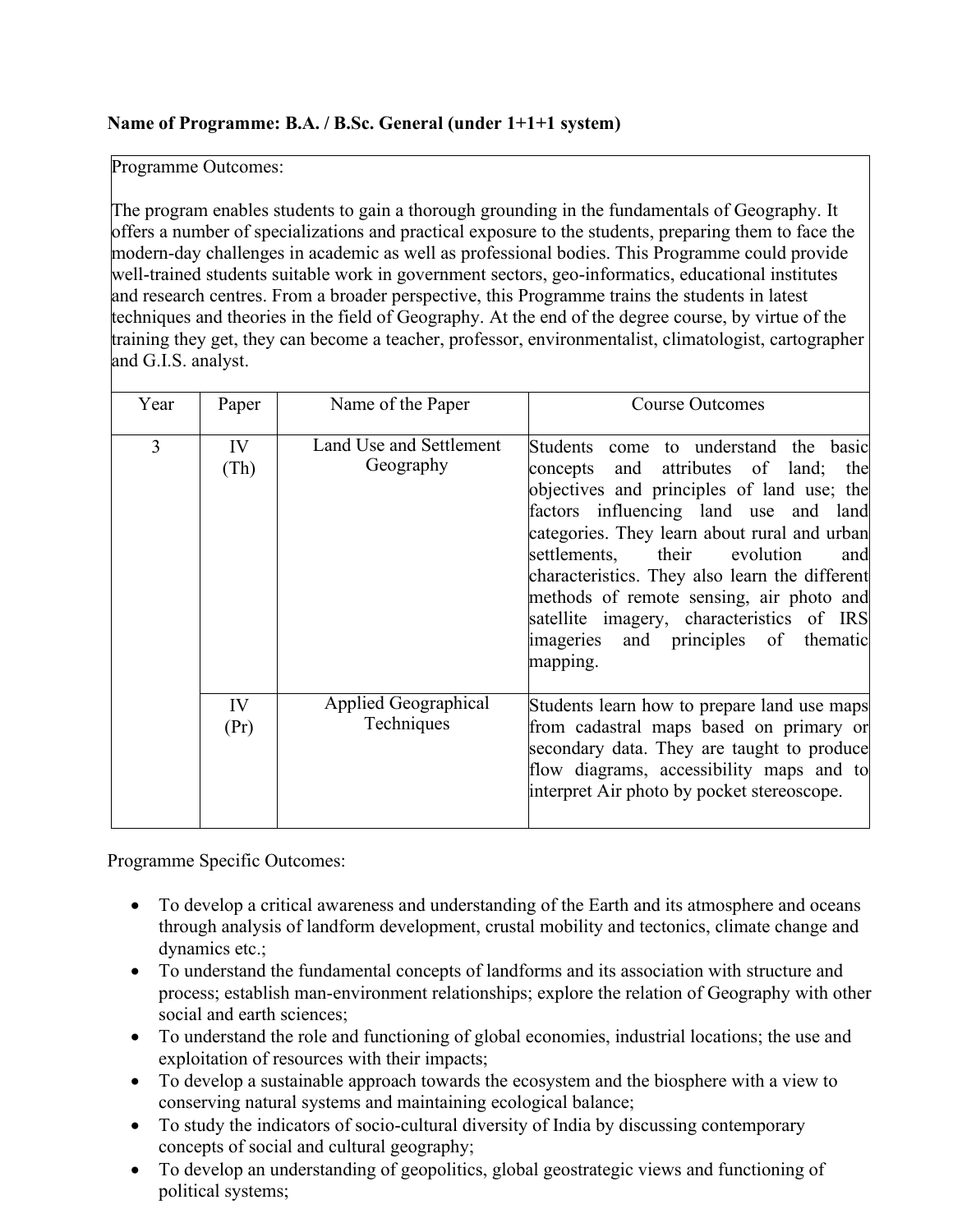- To assess the differential patterns of the human habitation of the Earth through studies of human settlements and population dynamics;
- To emphasize the significance of regional disparities and account for poverty, unemployment and the impacts of globalization;
- To explain and analyze the regional diversity of India through interpretation of natural and planning regions;
- To understand ancient and contemporary geographical thought and its relationship with modern concepts of empiricism, positivism, radicalism, behaviouralism etc.;
- To study the hazards and disasters to which the subcontinent is vulnerable; and their management;
- To provide hands-on training in practical techniques of mapping, cartography, softwares, interpretation of maps, photographs and images etc., so as to understand the spatial variation of phenomena on the Earth's surface.

#### **Name of Programme: B.Sc. Honours (under CBCS)**

Programme Outcomes:

The syllabus under CBCS curriculum lays emphasis on the development of basic skills in different areas of the subject. Successful completion of the course gives the students opportunities to pursue a Master's Degree not only in the core subject but, also, in allied subjects like Geographical Information System (GIS), Social Work, Disaster Management, Forest Management, Environmental Management, Environmental Planning, Regional Planning, Urban Planning, Population Studies, Tourism and Travel Management. The students can pursue academic research in renowned institutions and contribute to the advancement of society. They can opt to teach in schools, colleges and universities after further studies. In the administrative field, they may get jobs through the Union Public Service Commission (UPSC), All India Central Services, State Public Service Commission, Staff Selection Commission and Block Development Offices. Many students secure employment as GIS Specialists, Meteorologists, Geomorphologists, Demographers, Regional and Urban Planners, Soil Conservationists, Travel and Tourism Planners and Advisors, Hydrologists, Cartographers etc. in government and private organizations.

| Semester | Paper                 | Name of the Paper                     | <b>Course Outcomes</b>                                                                                                                                                                                                                                                                                                                                            |
|----------|-----------------------|---------------------------------------|-------------------------------------------------------------------------------------------------------------------------------------------------------------------------------------------------------------------------------------------------------------------------------------------------------------------------------------------------------------------|
|          | $CC-1$ -<br><b>TH</b> | Geotectonics and<br>Geomorphology     | Students learn the concepts of geotectonics<br>and geomorphology; they learn to identify<br>folded and faulted structures and also<br>recognize different types of landscapes.                                                                                                                                                                                    |
|          | $CC-1-P$              | Geotectonics and<br>Geomorphology Lab | Students develop the skills to draw a<br>hypsometric<br>calculate<br>and<br>curve<br>hypsometric integer, with which they will<br>also be able to identify the type of<br>landscape from the hypsometric integer.<br>They are able to draw from toposheets the<br>different types of cartograms and profiles<br>and compute and draw drainage density as<br>well. |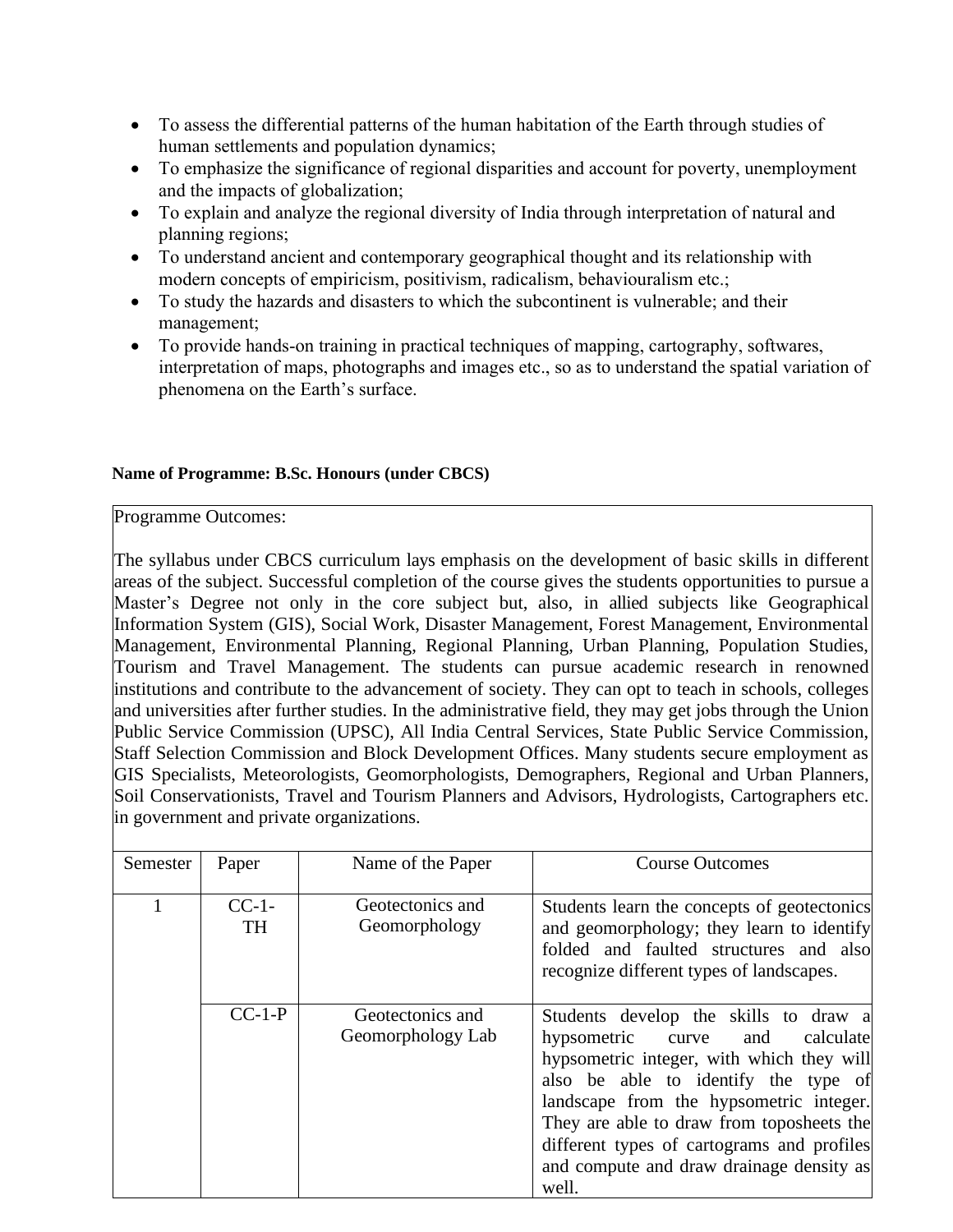|                | $CC-2-$<br>TH        | Cartographic Techniques                       | Students learn the skills of drawing<br>different types of scales. They acquire the<br>skills to use linear and angular systems of<br>measurement. They learn the use of<br>isopleth, choropleth and chorochromatic<br>techniques<br>to<br>represent<br>data.                                                                                                                                                         |
|----------------|----------------------|-----------------------------------------------|-----------------------------------------------------------------------------------------------------------------------------------------------------------------------------------------------------------------------------------------------------------------------------------------------------------------------------------------------------------------------------------------------------------------------|
|                | $CC-2-$<br><b>PR</b> |                                               | Cartographic Techniques Lab Students acquire the skills of drawing<br>different<br>of<br>scales;<br>types<br>using<br>chorochromatic techniques for representing<br>land-use maps; drawing different types of<br>projections.                                                                                                                                                                                         |
| $\overline{2}$ | $CC-3-$<br>TH        | Human Geography                               | Students gain the ability to understand the<br>country-level religious composition. They<br>are able to comprehend the types of age-sex<br>pyramids of different regions. They also<br>have the skill to calculate and interpret<br>neighbour<br>analysis.<br>nearest                                                                                                                                                 |
|                | $CC-3-$<br>PR        | Human Geography Lab                           | Students gain knowledge of spatial variation<br>in religious composition of two countries.<br>They learn about nearest neighbor analysis.<br>They<br>acquire<br>the<br>skills<br>to<br>measure<br>arithmetic growth rate of population.                                                                                                                                                                               |
|                | $CC-4-$<br>TH        | Cartograms, Thematic<br>Mapping and Surveying | Students learn to draw different kinds of<br>scales and cartograms; interpret weather<br>maps, land-use and land-cover maps; the art<br>of interpretation and drawing of geologic<br>different<br>profile<br>with<br>structures.<br>Furthermore, they learn how to use different<br>survey instruments like Prismatic Compass,<br>Theodolite and a Dumpy level, Abney levels<br>Laser<br>Distance<br>Measurer.<br>and |
|                | $CC-4-$<br><b>PR</b> | Cartograms, Thematic                          | Students learn to draw a traverse using the<br>Mapping and Surveying Lab prismatic compass. They can find height by<br>theodolite<br>and dumpy level<br>using<br>$\mathbf{a}$<br>instruments. They are trained to interpret<br>and draw a geologic profile from a geologic<br>map.                                                                                                                                    |
| 3              | $CC5-$<br>TH         | Climatology                                   | Students come to know about the nature,<br>composition, and layering of atmosphere.<br>They are able to comprehend horizontal and<br>vertical distribution of temperature. They<br>gain an understanding of climate change and<br>the mechanisms of precipitation, airmass,<br>fronts and frontogenesis.                                                                                                              |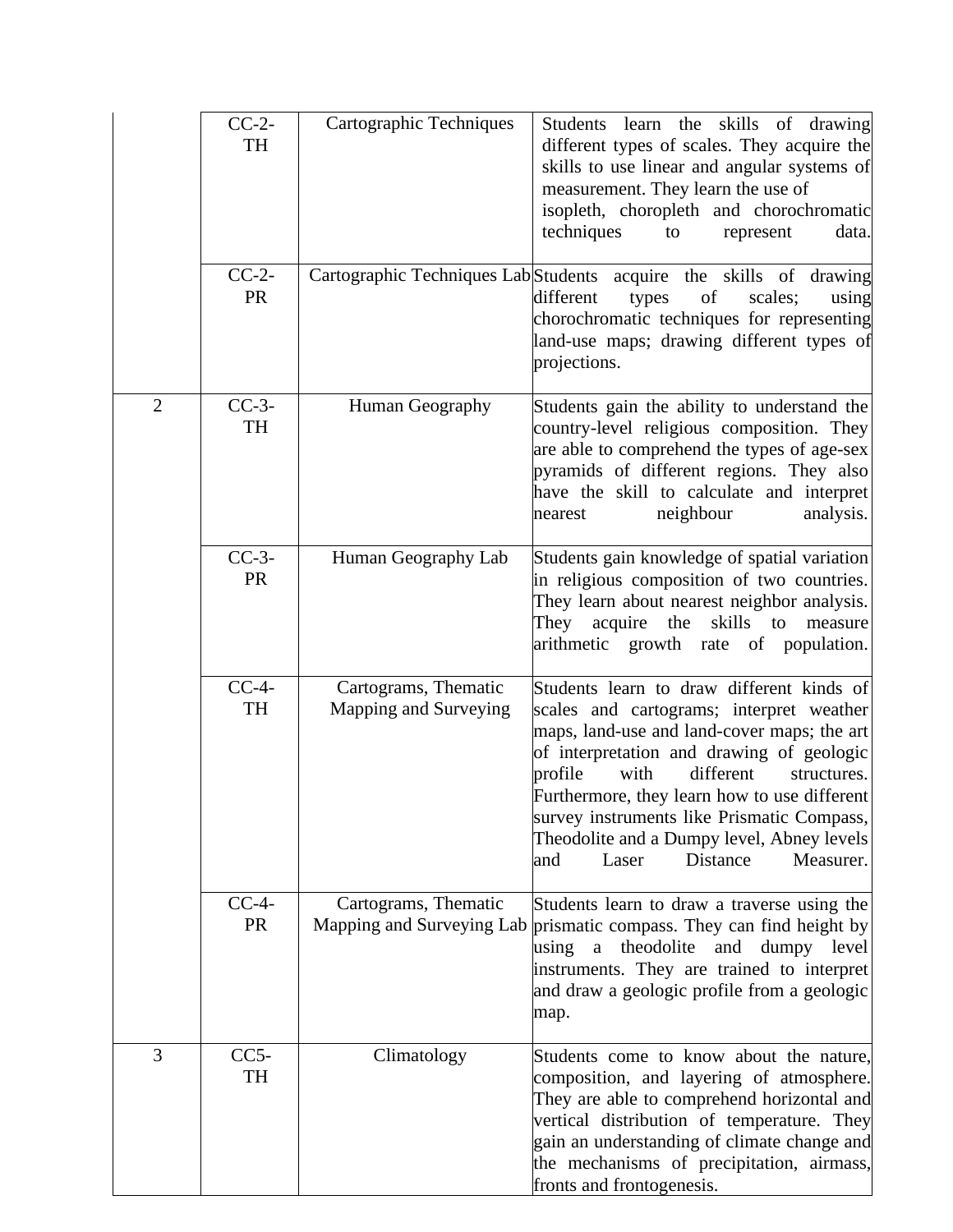|                | $CC-5$ -<br>PR         | Climatology Lab                                | Students acquire the skills of measuring<br>different weather elements through different<br>of<br>interpreting<br>instruments<br>and<br>daily<br>weather maps. They learn to draw and<br>wind<br>well.<br>interpret<br>rose<br>as                                                                                                                                                                                                                                                                                                                                                |
|----------------|------------------------|------------------------------------------------|----------------------------------------------------------------------------------------------------------------------------------------------------------------------------------------------------------------------------------------------------------------------------------------------------------------------------------------------------------------------------------------------------------------------------------------------------------------------------------------------------------------------------------------------------------------------------------|
|                | $CC6-$<br>TH           | Hydrology and<br>Oceanography                  | Students acquire knowledge of the systems<br>hydrology;<br>approach<br>in<br>the<br>global<br>hydrological scale; the major relief features<br>of the ocean floor; ocean circulation, waves<br>reefs.<br>and<br>coral                                                                                                                                                                                                                                                                                                                                                            |
|                | $CC-6-$<br><b>PR</b>   | Hydrology and<br>Oceanography Lab              | Students are able to draw rating curves,<br>hydrographs and unit hydrographs. They are<br>also able to compute Thiessen polygon from<br>rainfall data. They learn to draw and<br>interpret water budget and ergographs.                                                                                                                                                                                                                                                                                                                                                          |
|                | $CC-7-$<br>TH          | <b>Statistical Methods in</b><br>Geography     | <b>Students</b><br>about<br>know<br>the<br>come<br>to<br>significance of statistics in geography. They<br>learn how to collect data and prepare a<br>statistical data table. They also learn the<br>measures of central tendency and measures<br>correlation.<br>of                                                                                                                                                                                                                                                                                                              |
|                | $CC-7-$<br>PR          | <b>Statistical Methods in</b><br>Geography Lab | Students are taught to compute data<br>matrix. They learn to measure and draw<br>mean, median and mode. They are able to<br>and interpret a regression<br>draw<br>line.                                                                                                                                                                                                                                                                                                                                                                                                          |
|                | SEC-<br>A <sub>1</sub> | <b>Coastal Management</b>                      | <b>Students</b><br>acquire<br>knowledge<br>of<br>the<br>components of the coastal zone and the<br>evolution of coastal forms. They receive an<br>understanding of environmental impacts and<br>management of mining, oil exploration, salt<br>manufacturing,<br>land<br>reclamation<br>and<br>tourism. They learn about coastal hazards<br>and their management, using structural and<br>non-structural measures. Also, they learn the<br>principles of coastal zone management and<br>Exclusive<br>Economic<br>Zone,<br>Coastal<br>Regulation Zones with reference to<br>India. |
| $\overline{4}$ | $CC-8-$<br>TH          | <b>Economic Geography</b>                      | understand<br>the<br>Students are<br>taught to<br>importance of Economic Geography;<br>the<br>concept of economic man and theories of<br>choice; the factors for location of agriculture<br>and industries; the evolution of varied<br>types of economic activities.                                                                                                                                                                                                                                                                                                             |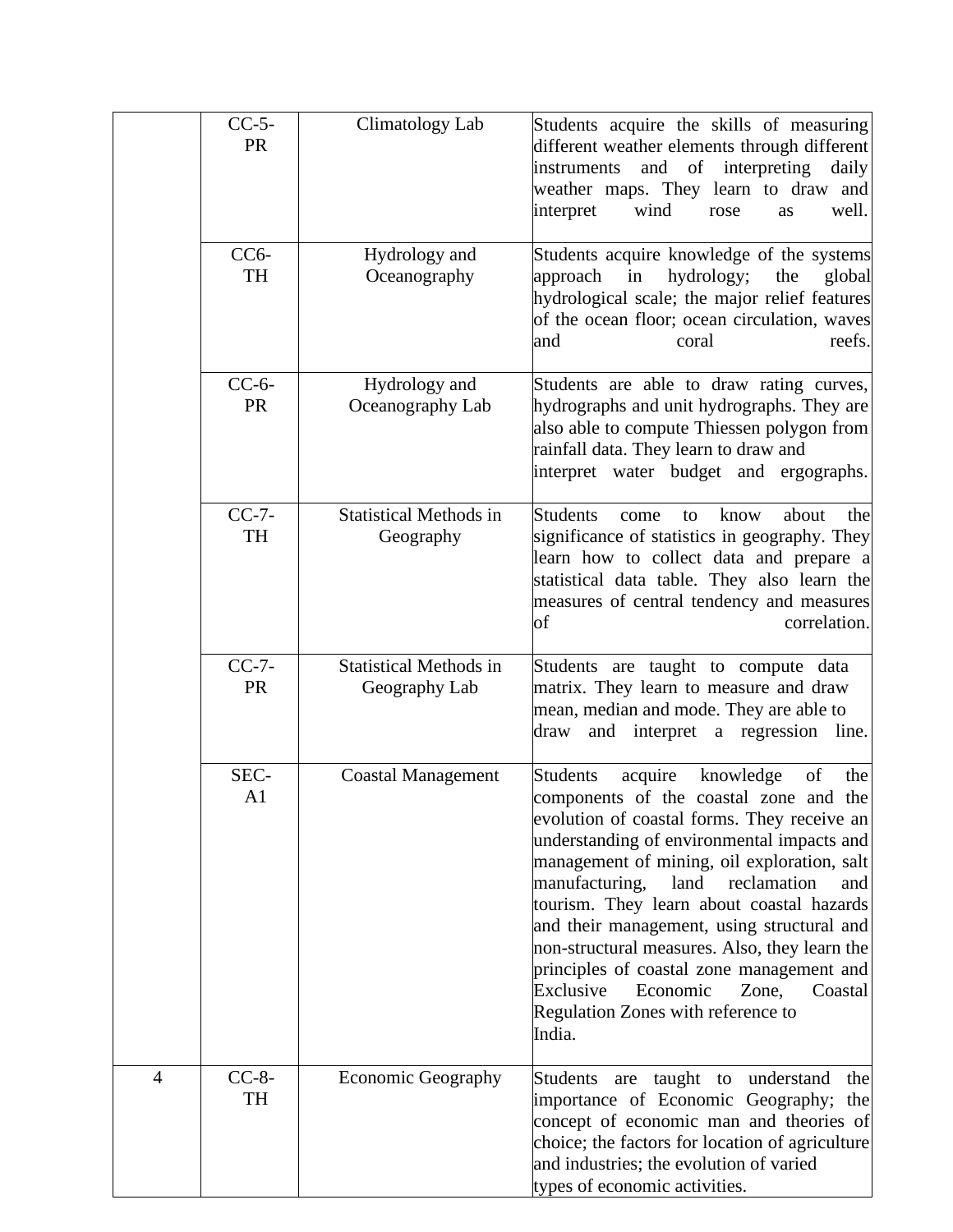| $CC-8-$<br><b>PR</b>   | Economic Geography Lab                   | Students will be able to interpret data on<br>and economic indices,<br>production<br>and<br>transport networks and flows. They will be<br>able to comprehend state-wise variation in<br><b>GDP</b><br>and<br>analyze<br>them.<br>to                                                                                                                                                                                                                                      |
|------------------------|------------------------------------------|--------------------------------------------------------------------------------------------------------------------------------------------------------------------------------------------------------------------------------------------------------------------------------------------------------------------------------------------------------------------------------------------------------------------------------------------------------------------------|
| $CC-9-$<br>TH          | Regional Planning and<br>Development     | Students are trained to identify regions as an<br>important part of geographical studies. They<br>are able to comprehend different types and<br>scales of<br>regions.<br>Students<br>come<br>to<br>the<br>understand<br>varied<br>of<br>aspects<br>regional<br>development<br>and<br>disparity<br>to<br>formulate a balanced development. Students<br>will be able to delineate the different type of<br>regions and to measure inequality and<br>regional<br>disparity. |
| $CC-9-$<br><b>PR</b>   | Regional Planning and<br>Development Lab | Students learn to delineate<br>formal and<br>functional regions and also<br>to measure<br>regional<br>inequality<br>and<br>disparity.                                                                                                                                                                                                                                                                                                                                    |
| $CC-10-$<br><b>TH</b>  | Soil and Biogeography                    | taught to understand<br><b>Students</b><br>are<br>the<br>character and soil profile of different soil<br>understand<br>They<br>can<br>also<br>the<br>types.<br>anthropogenic role in soil transformation,<br>erosion<br>and degradation. They further<br>understand the impact of man as an active<br>agent of erosion and soil transformation.                                                                                                                          |
| $CC-10-$<br>PR         | Soil and Biogeography Lab                | definition<br><b>Students</b><br>of<br>learn<br>the<br>land<br>capability<br>classify it with matrix<br>and<br>method.<br>They<br>different<br>classify<br>can<br>ecosystems and comprehend the importance<br>of bio-geochemical cycles. They are able to<br>identify different soil types with its pH<br>values.                                                                                                                                                        |
| SEC-<br>B <sub>3</sub> | <b>Rural Development</b>                 | Students get an idea about the concept, basic<br>of level<br>elements, measures<br>of rural<br>development.<br>different<br>They learn the<br>theories of rural development and about<br>the different government projects related to<br>area-based approach to rural development.<br>They form an idea about rural governance.                                                                                                                                          |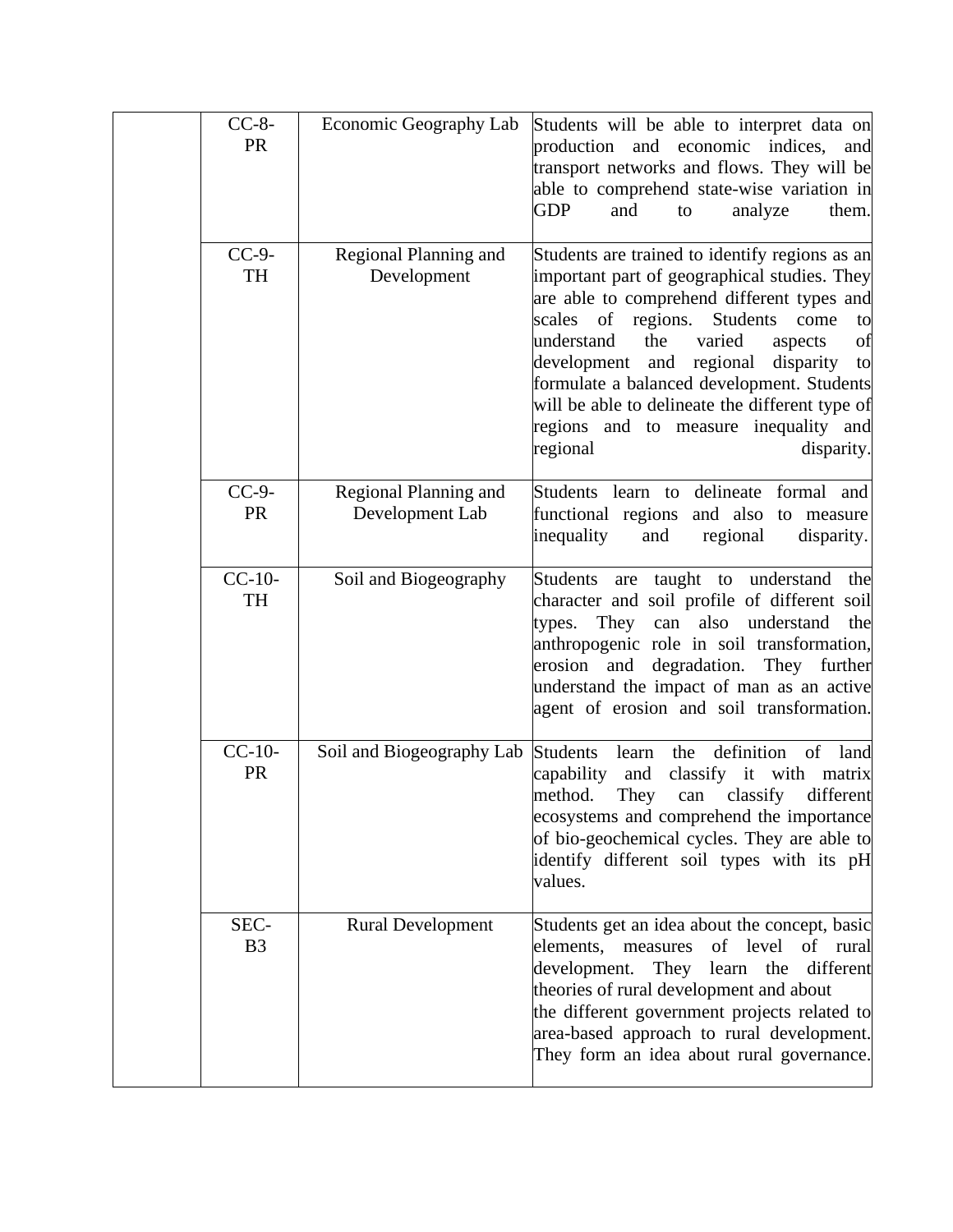The study of Geography aims to imbibe in the student a knowledge and holistic understanding of the Earth, atmosphere and oceans through the analysis of landform development, crustal mobility and tectonics, climate change and dynamics, soil formation and classification, hydrological and oceanographic studies etc. Another crucial aspect of studying Geography is learning to associate landforms with structure and process; establishing man-environment relationships; exploring the place and role of Geography vis-a-vis other social and earth sciences.

This Programme helps students understand the role and functioning of global economies, industrial locations; and the use and exploitation of resources with their impacts. It allows them to develop a sensitive and sustainable approach towards the ecosystem and the biosphere with a view to conserving natural systems and maintaining ecological balance.

Also, the Programme inculcates a tolerant mindset and attitude towards the vast socio-cultural diversity of India through the study and discussion of contemporary concepts of social and cultural geography. It helps develop an idea about geopolitics, global geostrategic views and the functioning of political systems. Geographical knowledge also helps in analysing the differential patterns of human habitation, through studies of human settlements and population dynamics.

Furthermore, it makes for a comprehensive understanding of regional disparities, poverty, unemployment and the impacts of globalization. A detailed study of Geography provides an overview of ancient and contemporary geographical thought and its relationship with modern concepts of empiricism, positivism, radicalism, behaviouralism etc. Such knowledge brings an awareness of the hazards and disasters to which the subcontinent is vulnerable and also their management.

An elaborate training in practical techniques of mapping, cartography, softwares, interpretation of maps, photographs and images etc., trains a student to understand the spatial variation of phenomena on the Earth's surface.

#### **Name of Programme: B.A. / B.Sc. General (under CBCS)**

|                                                                                                                                                                                                                                                                                                                                                                                                          | <b>Programme Outcomes:</b> |  |                   |  |          |                        |  |
|----------------------------------------------------------------------------------------------------------------------------------------------------------------------------------------------------------------------------------------------------------------------------------------------------------------------------------------------------------------------------------------------------------|----------------------------|--|-------------------|--|----------|------------------------|--|
| The students can pursue academic research work in renowned institutions and contribute to the<br>advancement of the society. They can opt to teach in schools, colleges and universities after further<br>studies. In the field of administration, they can get jobs through the Union Public Service<br>Commission (UPSC), All India Central Services, State Public Service Commission, Staff Selection |                            |  |                   |  |          |                        |  |
| Commission<br>Development<br>Block<br>and<br>1n                                                                                                                                                                                                                                                                                                                                                          |                            |  |                   |  | Offices. |                        |  |
| Semester                                                                                                                                                                                                                                                                                                                                                                                                 | Paper                      |  | Name of the Paper |  |          | <b>Course Outcomes</b> |  |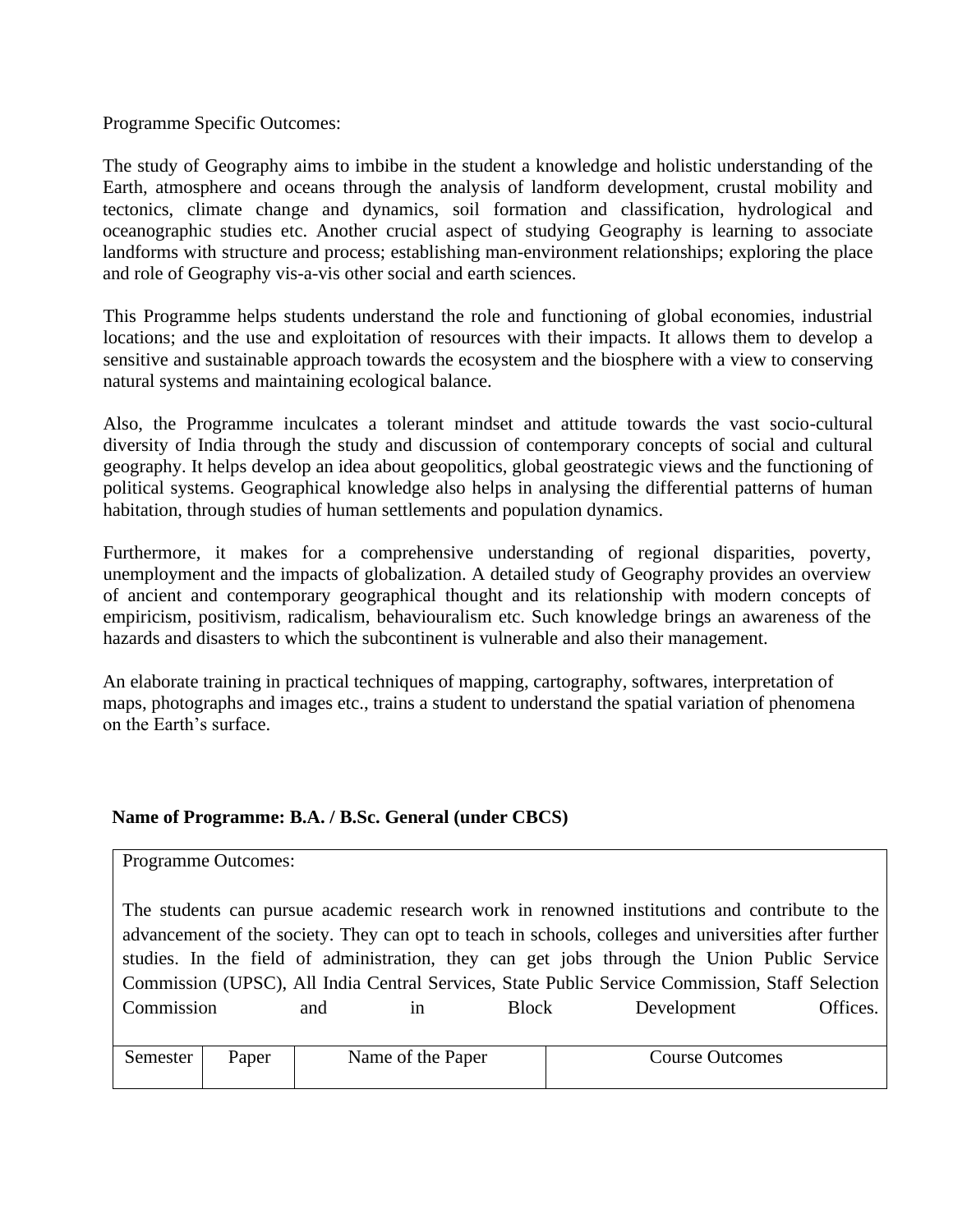| $\mathbf{1}$   | $GE-1-$<br>TH        | Physical Geography             | Students will gain an understanding of the<br>Earth's interior, with special reference to<br>seismology. They will learn about the<br>formation of major relief features of the<br>ocean floor and continents according to<br>Plate Tectonics; the different geomorphic<br>and resultant landforms.;<br>agents<br>the<br>concepts of hydrology and oceanography.                                                                                                                                                         |
|----------------|----------------------|--------------------------------|--------------------------------------------------------------------------------------------------------------------------------------------------------------------------------------------------------------------------------------------------------------------------------------------------------------------------------------------------------------------------------------------------------------------------------------------------------------------------------------------------------------------------|
|                | $GE-1-$<br>PR        | Physical Geography Lab         | Students learn to identify different rock and<br>mineral samples. They are able to extract<br>physiographic and drainage information<br>from Survey of India 1:50k topographical<br>plateau<br>region.<br>maps<br>of                                                                                                                                                                                                                                                                                                     |
| $\overline{2}$ | $GE-2-$<br>TH        | <b>Environmental Geography</b> | Students come to know about the insolation<br>and heat budget, vertical and horizontal<br>distribution of temperature and pressure.<br>They also learn about planetary winds,<br>atmospheric disturbances, global climatic<br>changes and world climatic classification.<br>Finally, they gain knowledge of soil<br>formation,<br>profile<br>development,<br>soil<br>physical and chemical properties of soil and<br>biomes.                                                                                             |
|                | $GE-2-$<br><b>PR</b> |                                | Environmental Geography Lab Students are able to interpret daily weather<br>maps of India; construct and interpret<br>hythergraph, climograph (by G. Taylor)<br>wind<br>and<br>rose.                                                                                                                                                                                                                                                                                                                                     |
| 3              | GE-3-<br>TH          | Human Geography                | Students receive an idea about the different<br>sectors of economy - primary, secondary,<br>tertiary and quaternary. They learn about the<br>different theories of location of economic<br>activities by von Thünen, Lösch, and Weber.<br>They learn about the structure and functions<br>of human society, types and characteristics<br>of social organizations: primitive, hunting-<br>gathering, agrarian and industrial. They also<br>learn about race, language, religion, cultural<br>landscapes and its elements. |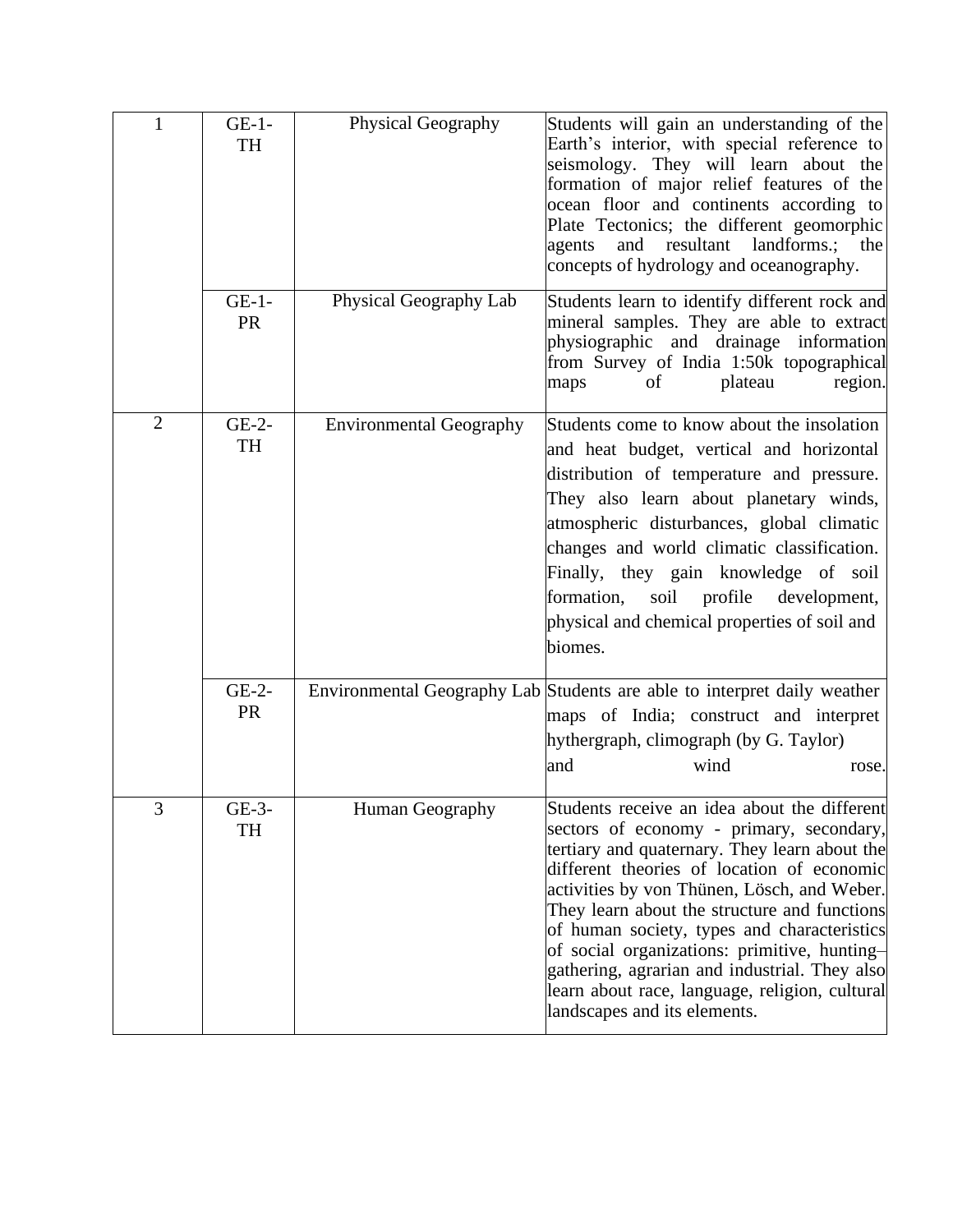|                | $GE-3-$<br><b>PR</b> | Human Geography Lab | Students come to know about the state-wise<br>variation in occupational structure using<br>proportional divided circles. They learn the<br>importance of Time series analysis of<br>industrial production using any<br>two<br>manufactured goods from India. They are<br>able to measure arithmetic growth rate of<br>population by comparing two datasets. They<br>learn the use of Nearest neighbour analysis<br>technique calculated from Survey of India<br>1:50k topographical maps. |
|----------------|----------------------|---------------------|-------------------------------------------------------------------------------------------------------------------------------------------------------------------------------------------------------------------------------------------------------------------------------------------------------------------------------------------------------------------------------------------------------------------------------------------------------------------------------------------|
| $\overline{4}$ | GE-4-<br>TH          | Cartography         | Students are able to classify maps and scales.<br>They learn about the different co-ordinate<br>systems and map projections; Survey of<br>India topographical maps; representation of<br>data through different techniques; the<br>different principal national<br>agencies<br>producing thematic maps in India like-GSI,<br>NATMO, NBSSLUP, NHO, and NRSC.                                                                                                                               |
|                | $GE-4-$<br>TH        | Cartography Lab     | Students are trained in the graphical<br>construction of scales, both Plain and<br>comparative. They learn the construction of<br>different projections and the construction of<br>different thematic maps.                                                                                                                                                                                                                                                                               |

A Geography graduate will be able to associate landforms with structure and process; establish manenvironment relationships; explore the place and role of Geography vis-a-vis other social and earth sciences.

The programme helps students understand the role and functioning of global economies, industrial locations and the use and exploitation of resources with their impacts. Knowledge of Geography allows them to develop a sensitive and sustainable approach towards the ecosystem and the biosphere with a view to conserving natural systems and maintain ecological balance.

Also, the programme inculcates a tolerant mindset and attitude towards the vast socio-cultural diversity of India through the study and discussion of contemporary concepts of social and cultural geography. It helps develops an idea about geopolitics, global geostrategic views and the functioning of political systems. Geographical knowledge also helps in analyzing the differential patterns of human habitation, through studies of human settlements and population dynamics.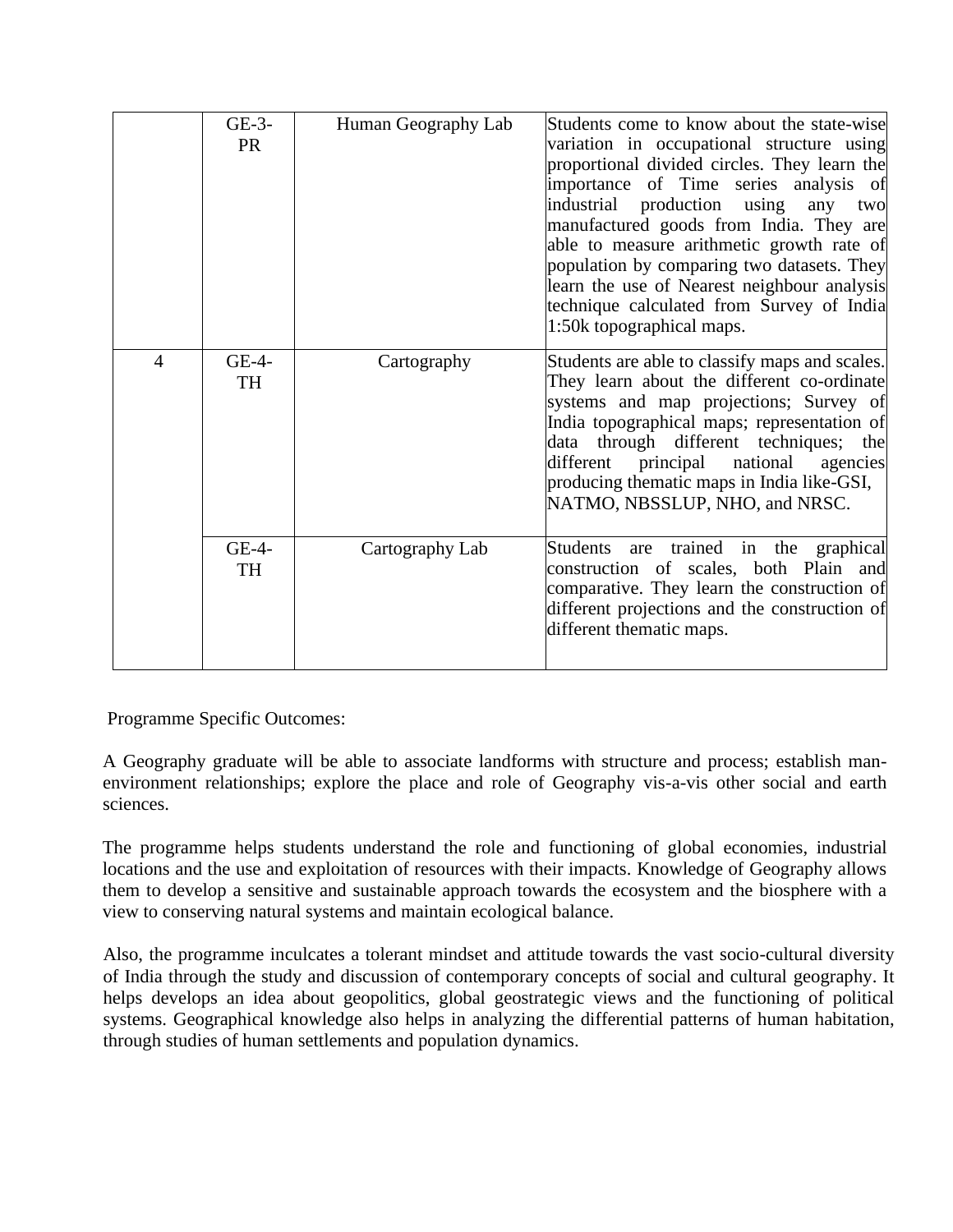## **Department of Sociology**

## **Name of Programme: B.A. Honours (under 1+1+1 system)**

### Programme Outcomes:

Students with a grounding in Sociology can contribute immensely to academics, bureaucracy, social work, management, policy making, designing and conducting surveys, human resource development and research on contemporary issues of gender, development, health, urban studies, criminology etc.

| Year | Paper          | Name of the Paper                                                              | <b>Course Outcomes</b>                                                                                                                                                                                                                                                                                                                                                                                                          |
|------|----------------|--------------------------------------------------------------------------------|---------------------------------------------------------------------------------------------------------------------------------------------------------------------------------------------------------------------------------------------------------------------------------------------------------------------------------------------------------------------------------------------------------------------------------|
| 3    | 5              | Social and Sociological<br>Thought in India                                    | Paper<br>helps<br>students<br>acquire<br>This<br>a<br>understanding<br>sociological<br>of<br>Indian<br>society. It shows how sociologists in India<br>have primarily been engaged with issues of<br>tradition, modernity, caste, tribe and gender.                                                                                                                                                                              |
|      | 6              | <b>Social Institutions</b>                                                     | This Paper gives students a comprehensive<br>idea about the different social institutions,<br>their ubiquity and how they touch upon the<br>everyday lives of individuals.                                                                                                                                                                                                                                                      |
|      | $\overline{7}$ | <b>Indian Social Structure</b><br>and Process                                  | This Paper helps evolve the students'<br>understanding of the key concepts and<br>institutions of Indian society. It examines<br>how multiple social processes, forces and<br>ideologies shaped the terrain of the nation.<br>course<br>adds<br>to<br>the<br>sociological<br>The<br>interpretation of Indian history and society.<br>It also connects the practical and conceptual<br>in terms of both substance and relevance. |
|      | 8              | Contemporary Indian<br>Social Problems and<br>Field Work-based<br>Dissertation | Students are sensitized on contemporary<br>problems.<br>social issues<br>and<br>Students<br>develop a personal orientation towards<br>tackling and ameliorating such problems.<br>They also learn the basics of doing field<br>work and use it to prepare field work-based<br>projects. They learn to write project reports.                                                                                                    |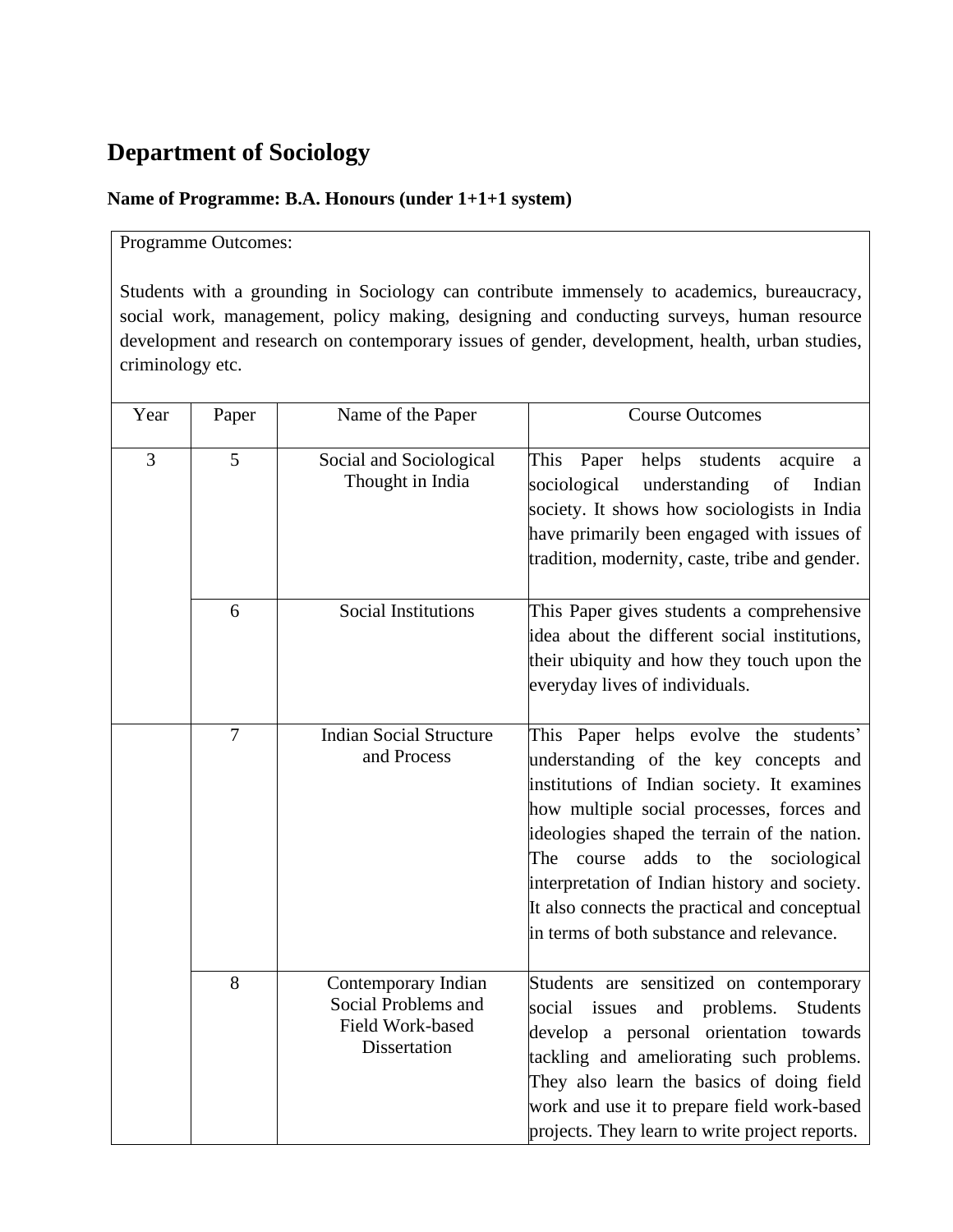A Sociology graduate would be a person with a thorough grounding in the core ideas of Sociology and a mind that is permeated with 'Sociological Imagination'. She has the ability to grasp social structures, understand social processes, map the dynamics of social change, decipher social interactions and make sense of individual and collective experiences in their social, historical and cultural contexts.

#### **Name of Programme: B.A. Honours (under CBCS)**

Programme Outcomes:

Students with a grounding in Sociology can immensely contribute to academics, bureaucracy, social work, management, policy making, designing and conducting surveys, human resource development and research in contemporary issues of gender, development, health, urban studies, criminology etc.

| Semester       | Paper  | Name of the Paper           | <b>Course Outcomes</b>                                                                                                                                                                                                                              |
|----------------|--------|-----------------------------|-----------------------------------------------------------------------------------------------------------------------------------------------------------------------------------------------------------------------------------------------------|
| 1              | $CC-1$ | Introductory Sociology $-I$ | The<br>course introduces the students to<br>sociological ways of thinking. They also<br>learn how to apply sociological concepts to<br>everyday life and understand the emergence<br>of sociology as a systematic and scientific<br>field of study. |
|                | $CC-2$ | Sociology of India $-I$     | Introduction to images and ideas of India.<br>Understanding key concepts and institutions<br>of Indian society.                                                                                                                                     |
| $\overline{2}$ | $CC-3$ | Introductory Sociology – II | The students are introduced to sociological<br>theories and the skills of critical thinking<br>are inculcated. They learn how to read,<br>interpret and critique original works of<br>various thinkers.                                             |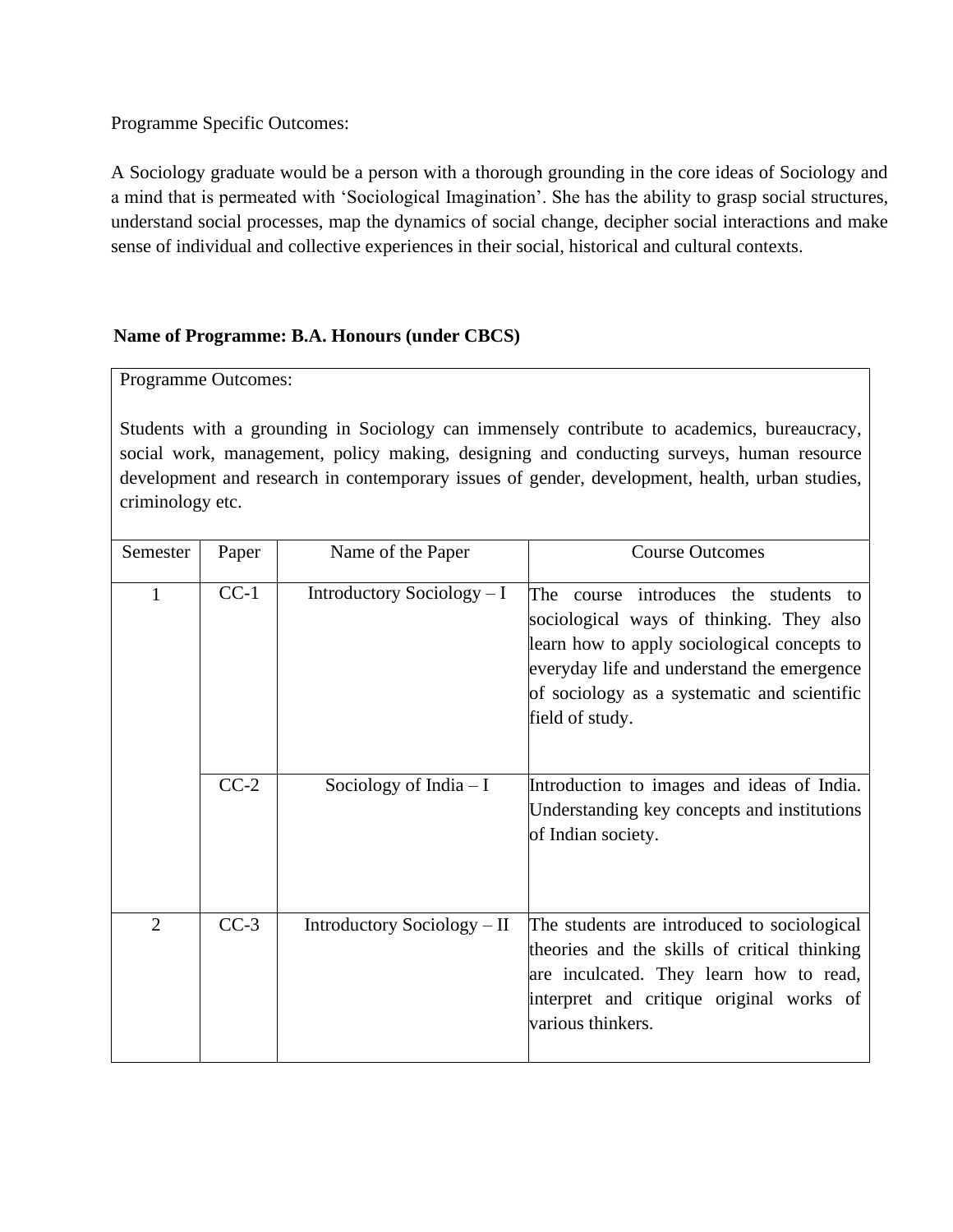|   | $CC-4$          | Sociology of India - II              | The<br>adds to the sociological<br>course<br>interpretation of Indian history and society.<br>The India-specific themes of the course -<br>discourse/knowledge-making, mobilization,<br>transformation, ideology, identity<br>and<br>politics, for example – are treated by<br>drawing from sociological concepts and<br>theories and, at the same time, by grounding<br>them to specific Indian social contexts. The<br>practical<br>connects<br>the<br>course<br>and<br>conceptual in terms of both substance and<br>relevance. |
|---|-----------------|--------------------------------------|-----------------------------------------------------------------------------------------------------------------------------------------------------------------------------------------------------------------------------------------------------------------------------------------------------------------------------------------------------------------------------------------------------------------------------------------------------------------------------------------------------------------------------------|
| 3 | CC <sub>5</sub> | <b>Political Sociology</b>           | The students receive knowledge about<br>different types of political systems, ways of<br>governance and the role of the state in<br>everyday life.                                                                                                                                                                                                                                                                                                                                                                                |
|   | CC <sub>6</sub> | Sociology of Religion                | Students get an overview of religion as a<br>sociological concept, its basic elements,<br>theories, varieties and the relevance of<br>religion in the contemporary society.                                                                                                                                                                                                                                                                                                                                                       |
|   | CC7             | Sociology of Gender and<br>Sexuality | This course offers an understanding of<br>concepts such as sex and gender by<br>interrogating common-sensical notions of<br>gender.                                                                                                                                                                                                                                                                                                                                                                                               |
|   | SECA<br>2       | <b>Gender Sensitization</b>          | This<br>course<br>helps<br>students<br>get<br>an<br>understanding of the issues and legislations<br>relating to gender with special reference to<br>the Indian scenario.                                                                                                                                                                                                                                                                                                                                                          |
| 4 | CC <sub>8</sub> | Economic Sociology                   | Students learn the socio-cultural bases of<br>various dimensions of economy such as<br>production,<br>distribution,<br>exchange,<br>consumption<br>and<br>while<br>markets<br>emphasizing the impact of norms, social<br>structure, and institutions on economy. It<br>highlights<br>significance<br>the<br>also<br>οf<br>sociological analysis for the study<br>of<br>economic processes and institutions.                                                                                                                       |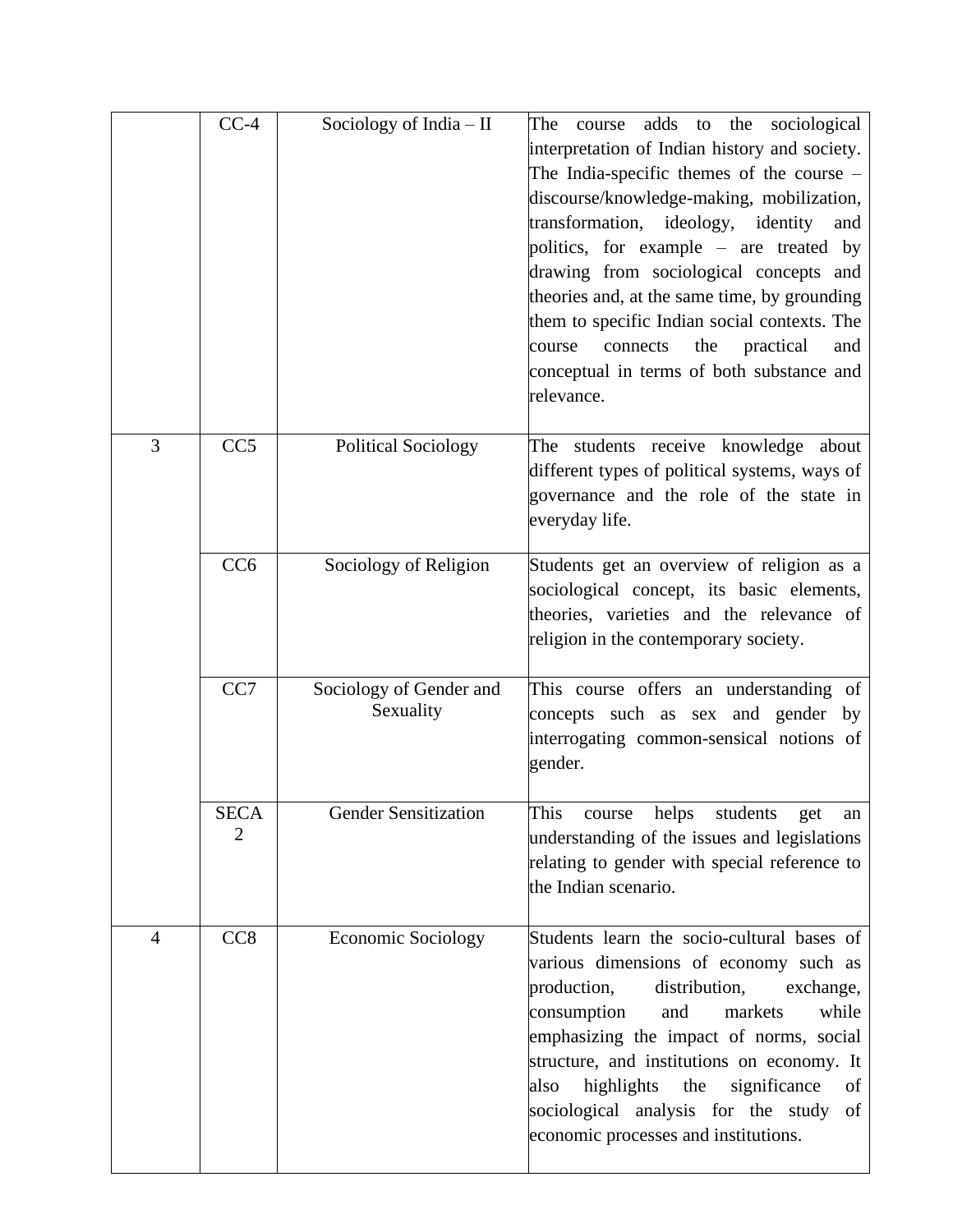| CC <sub>9</sub>  | <b>Population Studies</b>                     | Students comprehend demographic theories,<br>composition and its impact, policies and<br>programmes (specially India).                                                                                                                                                                                |
|------------------|-----------------------------------------------|-------------------------------------------------------------------------------------------------------------------------------------------------------------------------------------------------------------------------------------------------------------------------------------------------------|
| CC10             | Social Stratification                         | this<br>course, the understanding of<br>In<br>stratification and theories would sensitize<br>students to its various sociological aspects.<br>They also examine forms of stratification,<br>understand the relevance of caste, race,<br>gender and ethnic identities in<br>the<br>contemporary world. |
| <b>SECB</b><br>1 | <b>Statistical Reasoning for</b><br>Sociology | Students<br>understand<br>the<br>concepts<br>0f<br>statistics and various techniques of data<br>analysis using statistics, providing ample<br>scope for applied learning and application.                                                                                                             |

A Sociology graduate would be a person with a thorough grounding in the core ideas of Sociology and a mind that is permeated with 'Sociological Imagination'. She has the ability to grasp social structures, understand social processes, map the dynamics of social change, decipher social interactions and make sense of individual and collective experiences in their social, historical and cultural contexts.

#### **Name of Programme: B.A. General (under CBCS)**

Programme Outcomes:

Students with a grounding in Sociology can immensely contribute to academics, bureaucracy, social work, management, and policy making, designing and conducting surveys, human resource development etc.

| Semester | Paper  | Name of the Paper         | <b>Course Outcomes</b>                                                                                                                                                                                                                           |
|----------|--------|---------------------------|--------------------------------------------------------------------------------------------------------------------------------------------------------------------------------------------------------------------------------------------------|
|          | $GE-1$ | Introduction to Sociology | The course introduces the students to<br>sociological ways of thinking. They also<br>learn how to apply sociological concepts to<br>everyday life and understand the emergence<br>of sociology as a systematic and scientific<br>field of study. |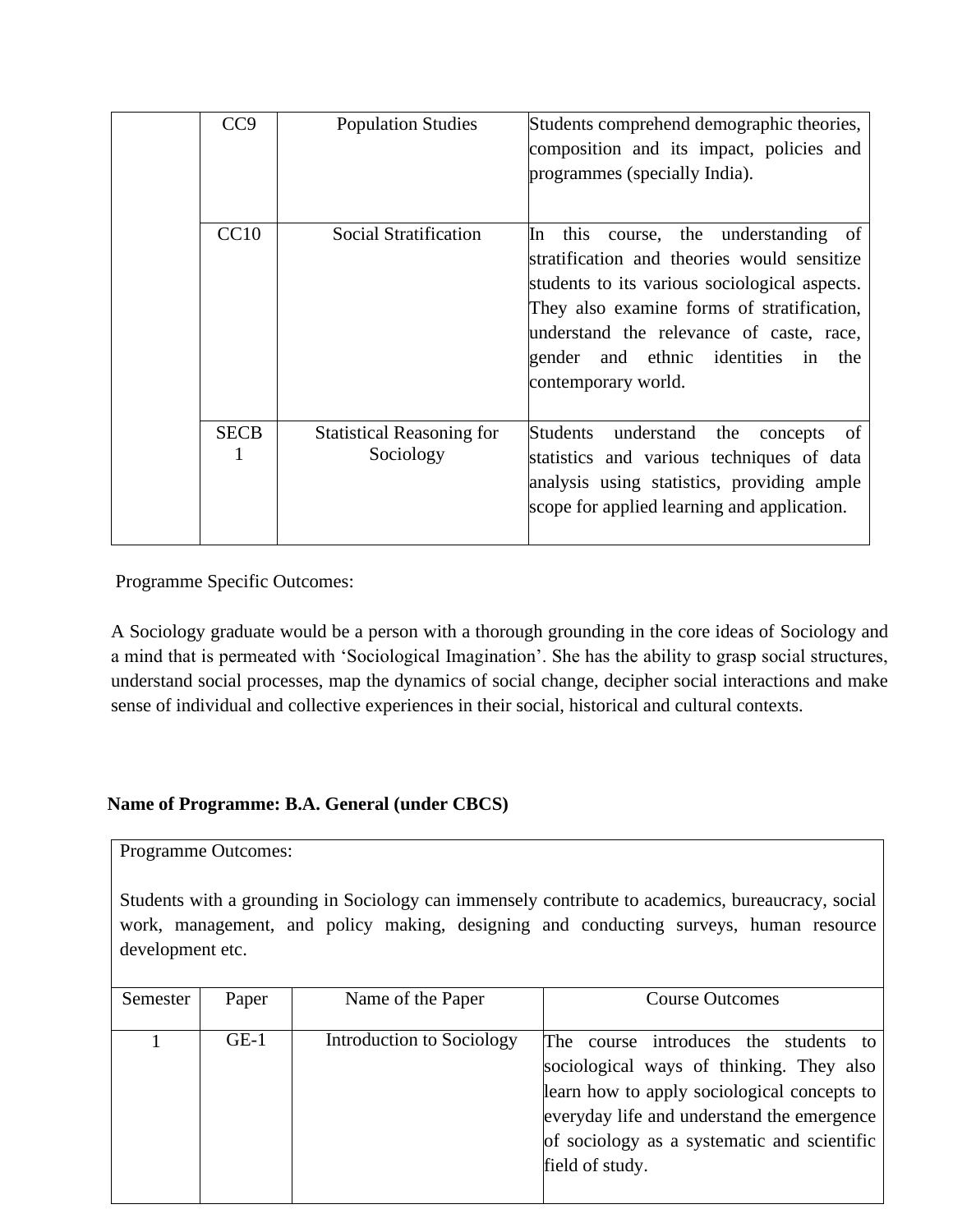| $\overline{2}$ | $GE-2$ | Sociology of India                 | This course introduces students to images<br>and ideas of India. They learn about key<br>concepts and institutions of Indian society.                                                               |
|----------------|--------|------------------------------------|-----------------------------------------------------------------------------------------------------------------------------------------------------------------------------------------------------|
| 3              | $GE-3$ | Sociological Theories              | The students are introduced to sociological<br>theories and critical thinking skills are<br>They<br>learn<br>about<br>inculcated<br>the<br>contribution of various thinkers.                        |
| $\overline{4}$ | $GE-4$ | Methods of Sociological<br>Enquiry | Students are introduced to sociological<br>from<br>theoretical<br>both<br>research<br>ans<br>methodological<br>They<br>perspectives.<br>understand the importance of research in<br>Social Science. |

A sociology graduate would be a person with a thorough grounding in the core ideas of sociology and a mind that is permeated with 'Sociological Imagination'. She has the ability to grasp social structures, understand social processes, map the dynamics of social change, decipher social interactions and make sense of individual and collective experiences in their social, historical and cultural context.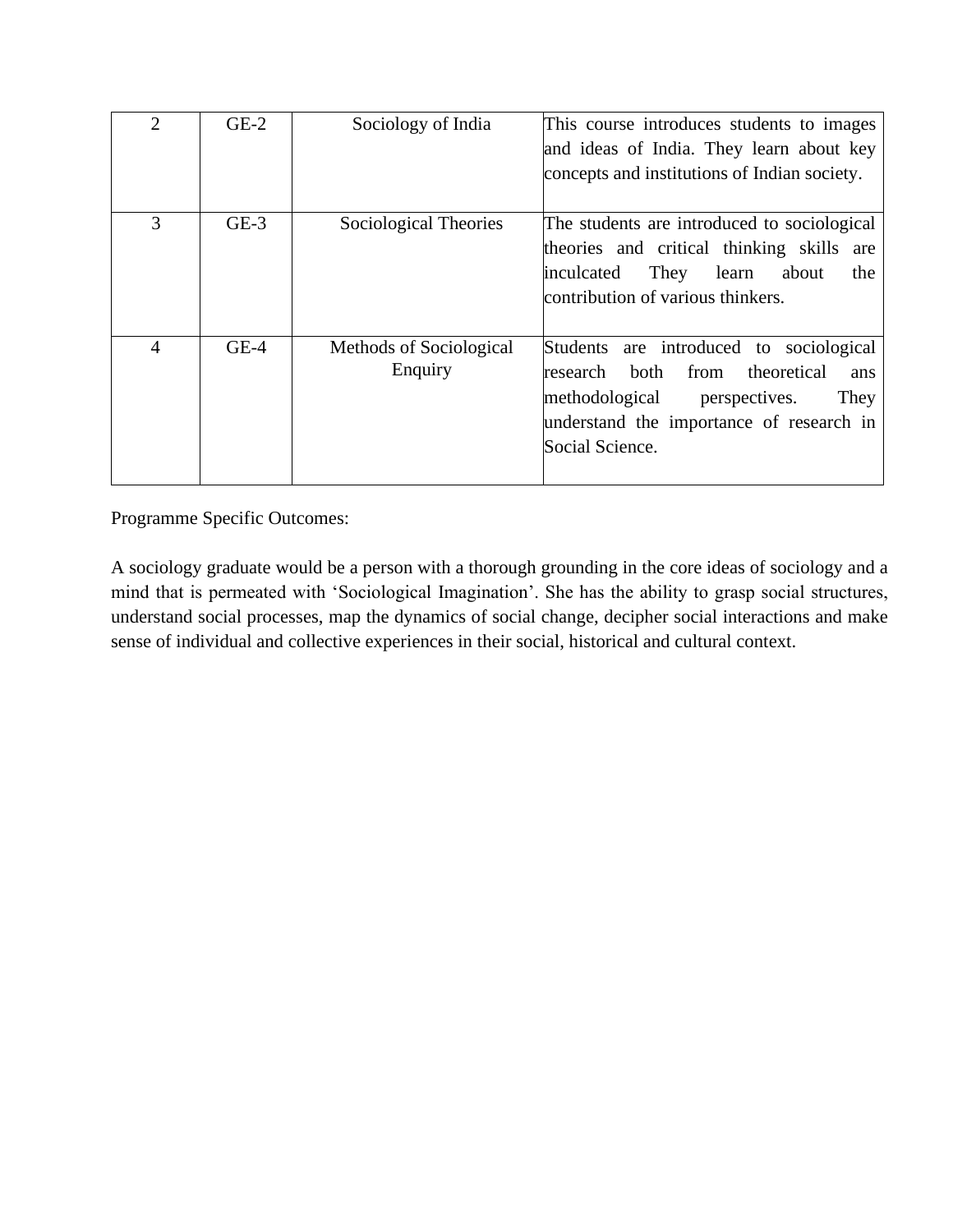## **Department of English**

### **Name of Programme: B.A. Honours (under 1+1+1 system)**

### Programme Outcomes:

Students who complete this programme are expected to emerge, first, with a comprehensive idea about literatures in English and, second, with the skills to closely read literary texts by applying to these, the filters of critical theory and knowledge of stylistics.

| Year | Paper | Name of the Paper                           | <b>Course Outcomes</b>                                                                                                                                                                                                                                                                                                                                                            |
|------|-------|---------------------------------------------|-----------------------------------------------------------------------------------------------------------------------------------------------------------------------------------------------------------------------------------------------------------------------------------------------------------------------------------------------------------------------------------|
| 3    | 5     | Age to the Neo-<br><b>Classical Period</b>  | Poetry: Elizabethan This Paper covers "Poetry from the Elizabethan<br>Age to Neo-Classical Period". It offers an<br>overview and analysis of the canonical poems by<br>representative poets (Shakespeare, Donne, Marvell,<br>Milton and Pope) of the period. Its objectives are:<br>to offer a primary acquaintance with several<br>forms of poetry: the Shakespearean<br>sonnet, |
|      |       |                                             | metaphysical poetry, the English epic, and the<br>mock-epic;                                                                                                                                                                                                                                                                                                                      |
|      |       |                                             | • to study Shakespeare's sonnets in different<br>contexts, particularly, the biographical, for an<br>enriched appreciation of the texts;                                                                                                                                                                                                                                          |
|      |       |                                             | • to closely analyze metaphysical poetry as a genre<br>and in terms of their themes and intellectual<br>origins;                                                                                                                                                                                                                                                                  |
|      |       |                                             | • to understand the socio-political origins of the<br>English epic and to critically appreciate its stylistic<br>elements;                                                                                                                                                                                                                                                        |
|      |       |                                             | to study in detail the mock-epic genre in its socio-<br>political contexts;                                                                                                                                                                                                                                                                                                       |
|      |       |                                             | to acquaint students with various literary terms<br>related to poetry.                                                                                                                                                                                                                                                                                                            |
|      | 6     | Novel, Essay and<br><b>Creative Writing</b> | This Paper introduces students to the two most<br>important Victorian novelists, Dickens and Hardy.<br>It also hones the critical, analytical and creative<br>writing skills of the students. Its objectives are:                                                                                                                                                                 |
|      |       |                                             | to introduce students to the Victorian age in<br>general and to the development of the Victorian<br>novel in particular;                                                                                                                                                                                                                                                          |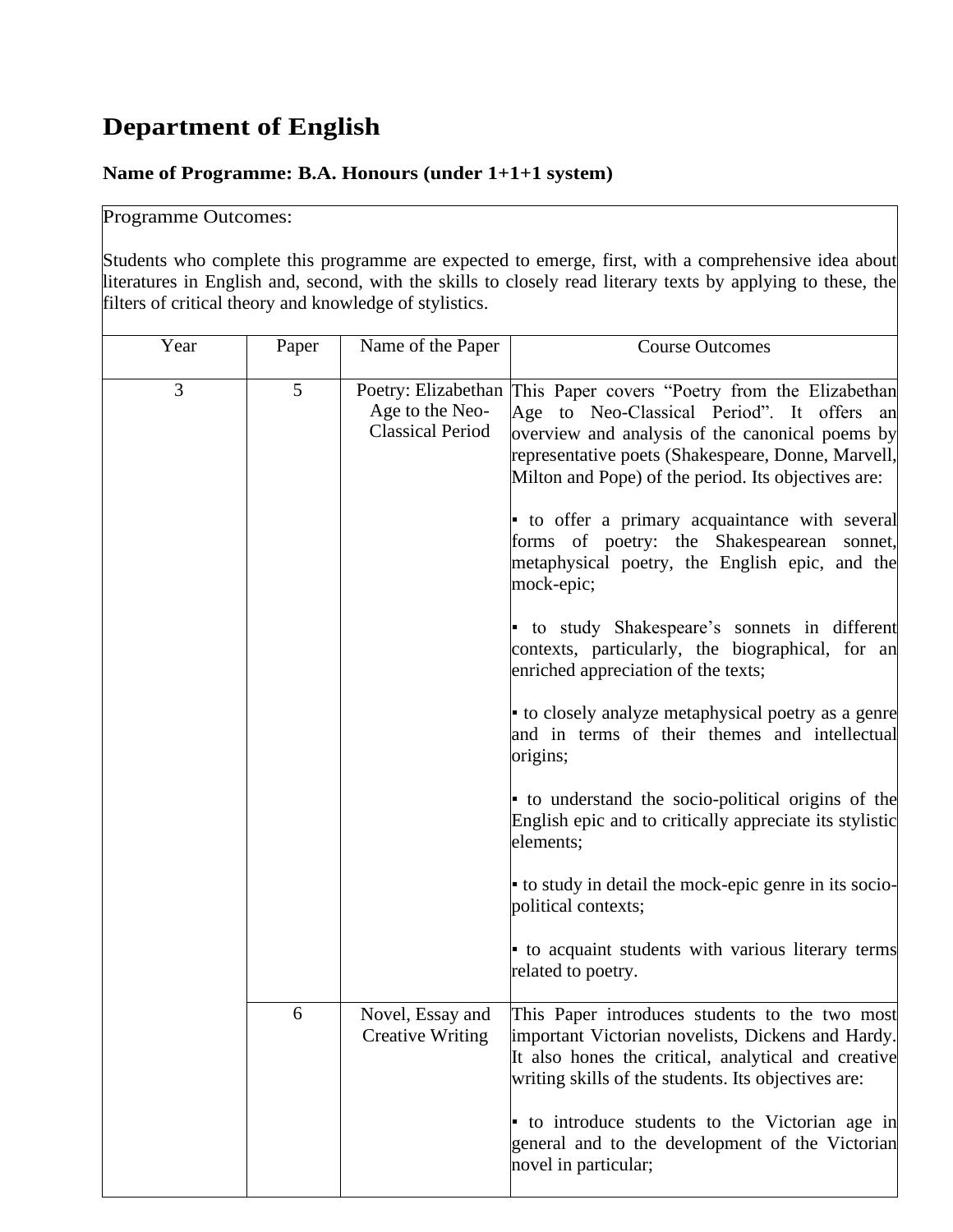|                |                                                   | to initiate students into the practice of writing<br>Reports, Film Reviews, Books Reviews and<br>Dialogue;                                                                                                                                                                  |
|----------------|---------------------------------------------------|-----------------------------------------------------------------------------------------------------------------------------------------------------------------------------------------------------------------------------------------------------------------------------|
|                |                                                   | • to help students develop a critical approach to<br>literature as a whole and to critically appreciate<br>literary forms and types.                                                                                                                                        |
| $\overline{7}$ | Drama and Literary<br><b>Types</b>                | This Paper introduces students to the notable<br>dramatists of the modern age, such as Osborne,<br>Wesker, Shaw and Synge. It also acquaints<br>students with the literary 'types', namely, related<br>Tragedy, Novel, Epic and Comedy. Its objectives<br>are:              |
|                |                                                   | to familiarize students with the Irish dramatic<br>movement and Modernist Drama;                                                                                                                                                                                            |
|                |                                                   | to introduce students to specific literary<br>categories with emphasis on definitions and critical<br>principles through textual examples.                                                                                                                                  |
| 8              | Indian Writing in<br>English) – Optional<br>Paper | Of the several option students have in Paper 8, the<br>college teaches one, namely, "Indian Writing in<br>English" (including Indian Writing in English<br>Translation). The other options are "American<br>and "Post-Colonial Literature<br>Literature"<br>1n<br>English". |
|                |                                                   | The objectives of "Indian Writing in English" are:                                                                                                                                                                                                                          |
|                |                                                   | to acquaint students with Indian writing in<br>English with particular reference to its growing<br>popularity in the global literary scene;                                                                                                                                 |
|                |                                                   | to familiarize students with the socio-political<br>circumstances leading to the origin and growth of<br>Indian Literature in English;                                                                                                                                      |
|                |                                                   | to introduce students to specific genres within<br>Indian literature in English such as Novel, Short<br>Story, Poetry and Drama with focus on post-<br>colonial literature, Women's Writing, Subaltern<br>Literature, Translation Studies.                                  |
|                |                                                   |                                                                                                                                                                                                                                                                             |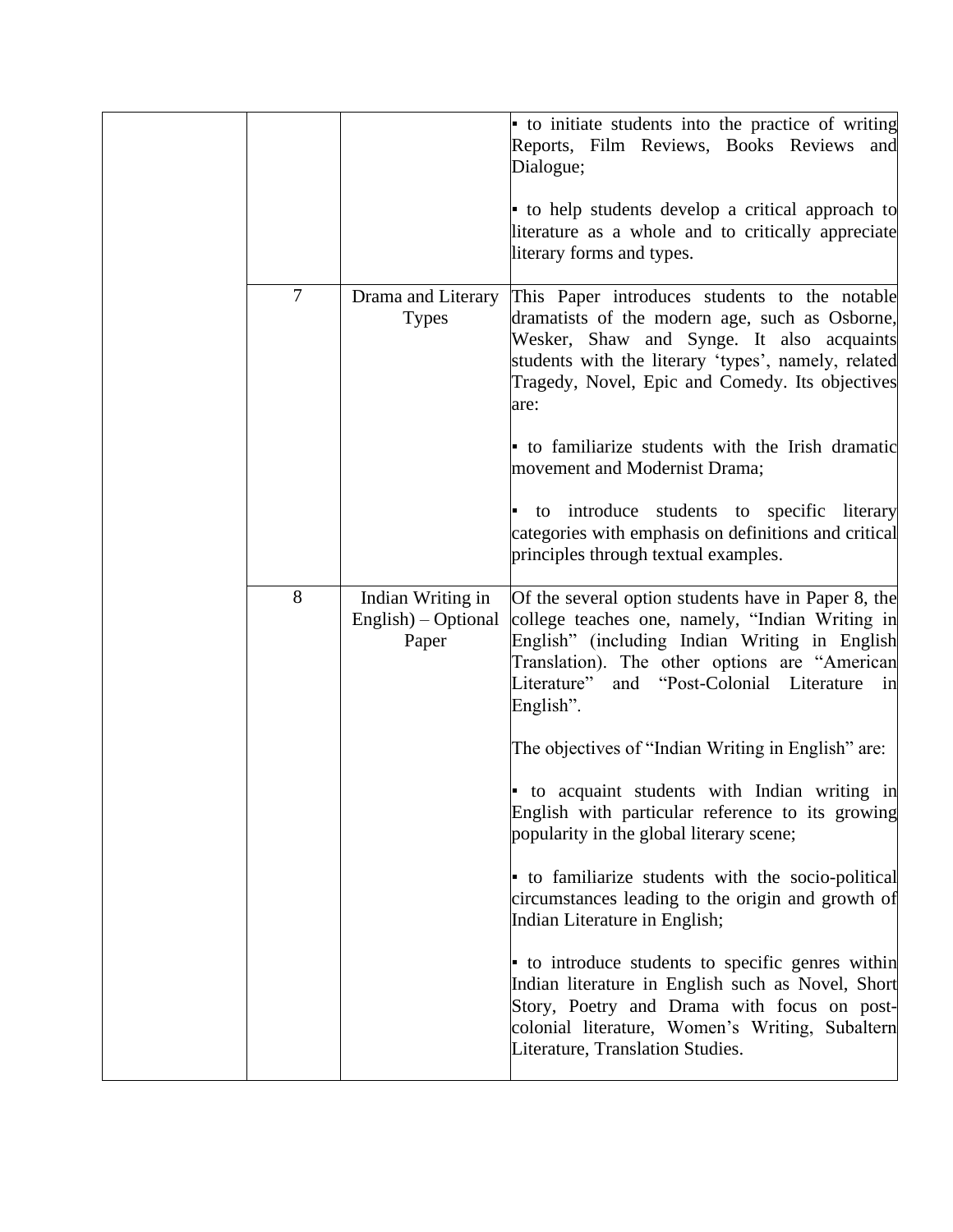On completion of the programme, students are awarded a Bachelor's degree in English. The programme prepares students for Postgraduate and research-oriented studies in English Literature and Language in Indian and Foreign Universities. It trains them to pursue careers in Journalism, Mass Communication, Media Studies, Film Studies, Linguistics and Comparative Literature. It also trains students to pursue careers in Editing / Proofreading, Scriptwriting, and Soft Skills training.

| Year | Paper | Name of the Paper                 | <b>Course Outcomes</b>                                                                                                                                                                                                                                                                                                                                                                                                                                 |
|------|-------|-----------------------------------|--------------------------------------------------------------------------------------------------------------------------------------------------------------------------------------------------------------------------------------------------------------------------------------------------------------------------------------------------------------------------------------------------------------------------------------------------------|
| 3    | 4     | <b>Short Stories and</b><br>Poems | The objectives of this paper are:<br>• to acquaint students with Indian<br>writing in English with particular<br>reference to its growing popularity in<br>the global literary scene;<br>to familiarize students with the<br>socio-political circumstances leading<br>to the origin and growth of Indian<br>Literature in English;<br>to introduce students<br>to<br>two<br>specific genres within<br>Indian<br>literature in English: Short Story and |
|      |       |                                   | Poetry.                                                                                                                                                                                                                                                                                                                                                                                                                                                |

#### **Name of Programme: B.A. General (under 1+1+1 system)**

Programme Specific Outcomes:

- 1. To develop communicative competence in students;
- 2. To impart a critical understanding of literatures in English, particularly, Indian Writing in English.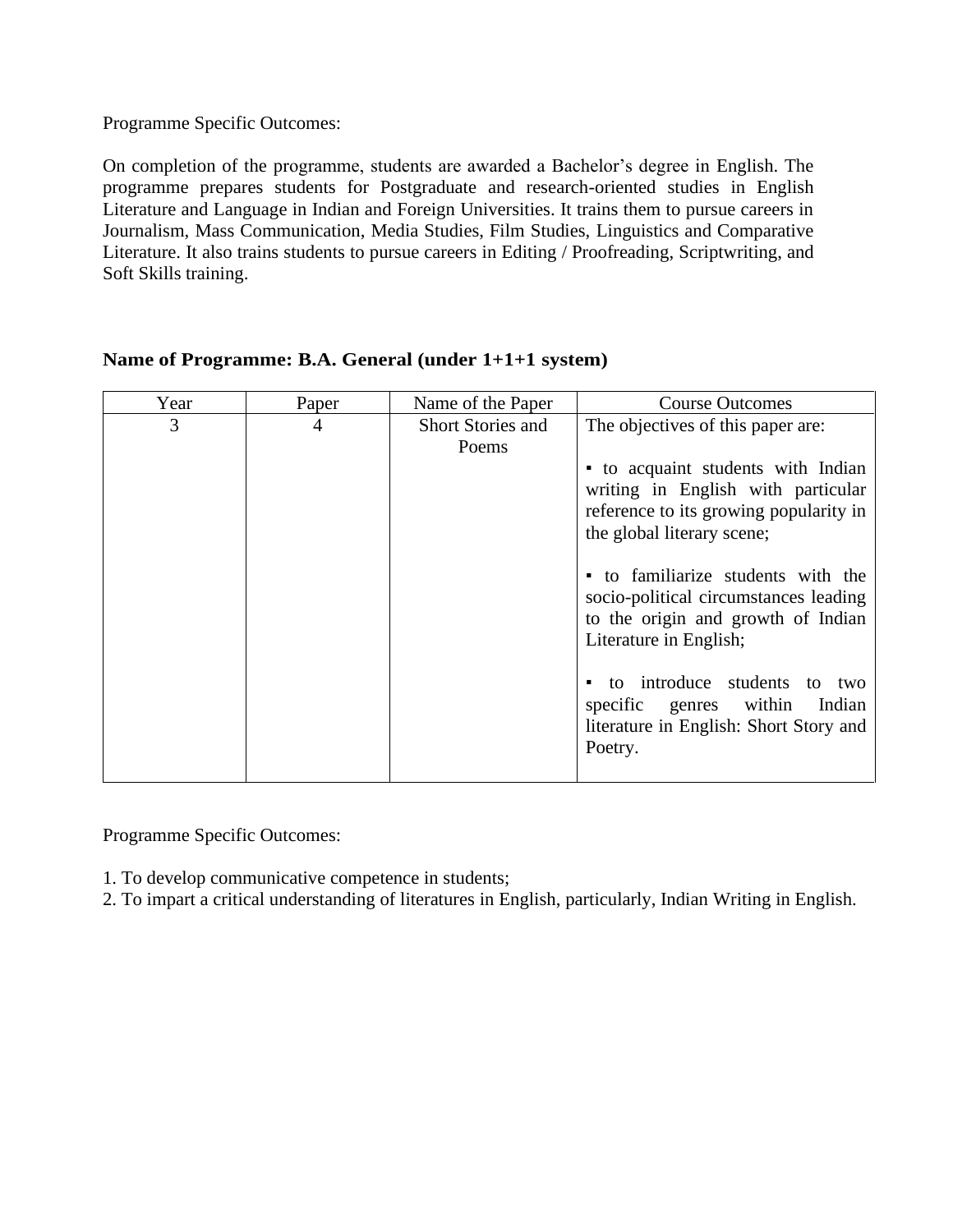#### **Name of Programme: B.A. Honours (under CBCS)**

Programme Outcomes:

Students who complete this programme are expected to emerge, both with a comprehensive idea about literatures in English and, with the skills to closely read literary texts by applying to these, the filters of critical theory and knowledge of stylistics.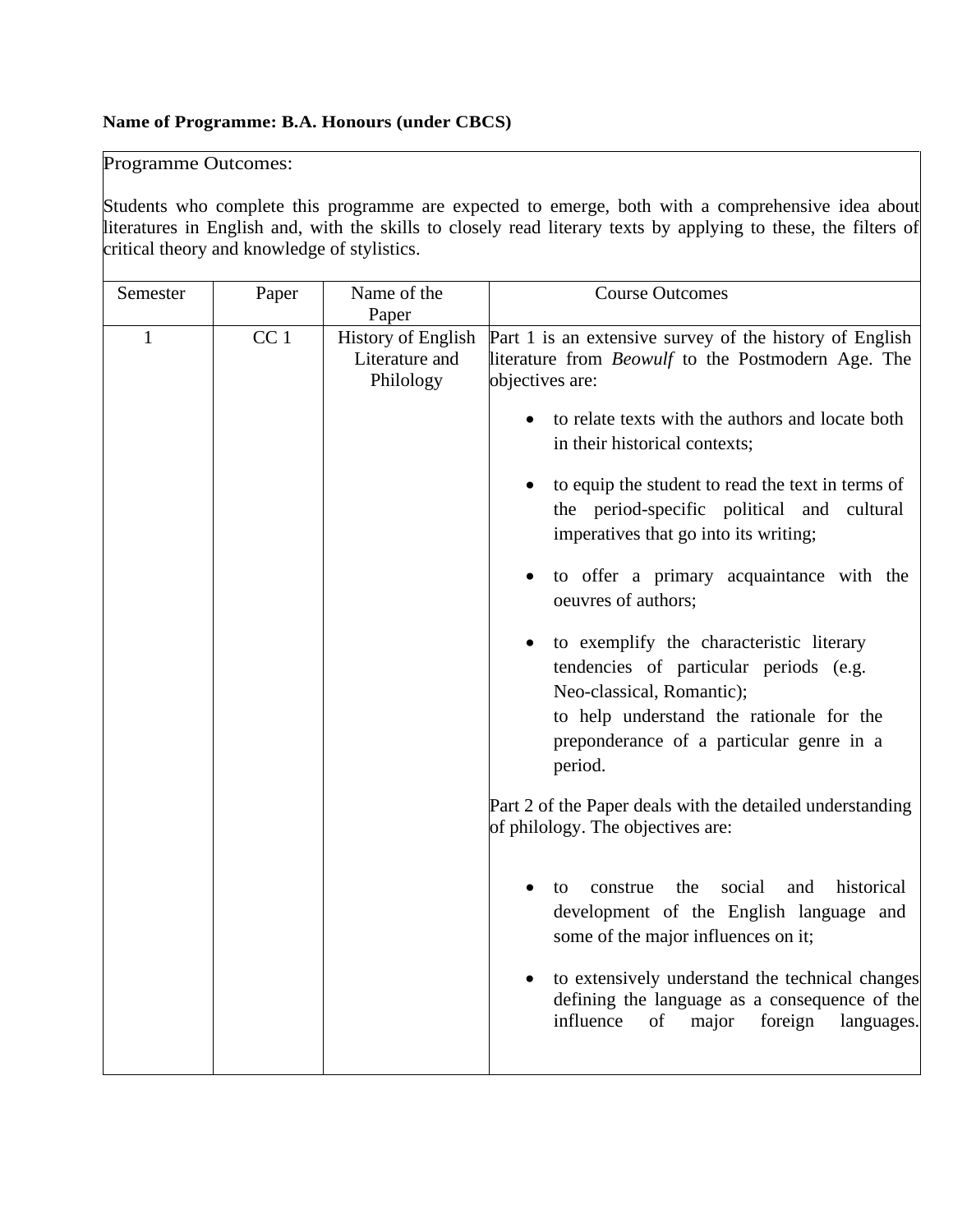|                | CC <sub>2</sub> | European                | This Paper helps students:                                                                                                                                                                                                                              |
|----------------|-----------------|-------------------------|---------------------------------------------------------------------------------------------------------------------------------------------------------------------------------------------------------------------------------------------------------|
|                |                 | Classical<br>Literature | to acquaint themselves with the social and<br>intellectual contexts of ancient Greek and<br>Roman literatures;                                                                                                                                          |
|                |                 |                         | to understand terms in ancient dramatic<br>theory;                                                                                                                                                                                                      |
|                |                 |                         | to form an understanding of the critical<br>principles of ancient poetry and drama;                                                                                                                                                                     |
|                |                 |                         | to be acquainted with the chief genres of<br><b>Classical Literature;</b>                                                                                                                                                                               |
|                |                 |                         | to trace the nature of influence that all the<br>classical texts have on subsequent literatures<br>in English;                                                                                                                                          |
|                |                 |                         | to interpret these texts from contemporary<br>points<br>of<br>view.                                                                                                                                                                                     |
| $\overline{2}$ | CC <sub>3</sub> | in English              | Indian Writing The objectives of this Paper are:                                                                                                                                                                                                        |
|                |                 |                         | to acquaint students with Indian writing in<br>English with particular reference to its growing<br>popularity in the global literary scene;                                                                                                             |
|                |                 |                         | to familiarize students with the<br>socio-political circumstances leading to the<br>origin and growth of Indian Literature in<br>English;                                                                                                               |
|                |                 |                         | to introduce students to specific genres within<br>Indian literature in English such as Novel, Short<br>Story, Poetry and Drama with specific focus on<br>Postcolonial<br>literature, Women's Writing,<br>Subaltern Literature and Translation Studies. |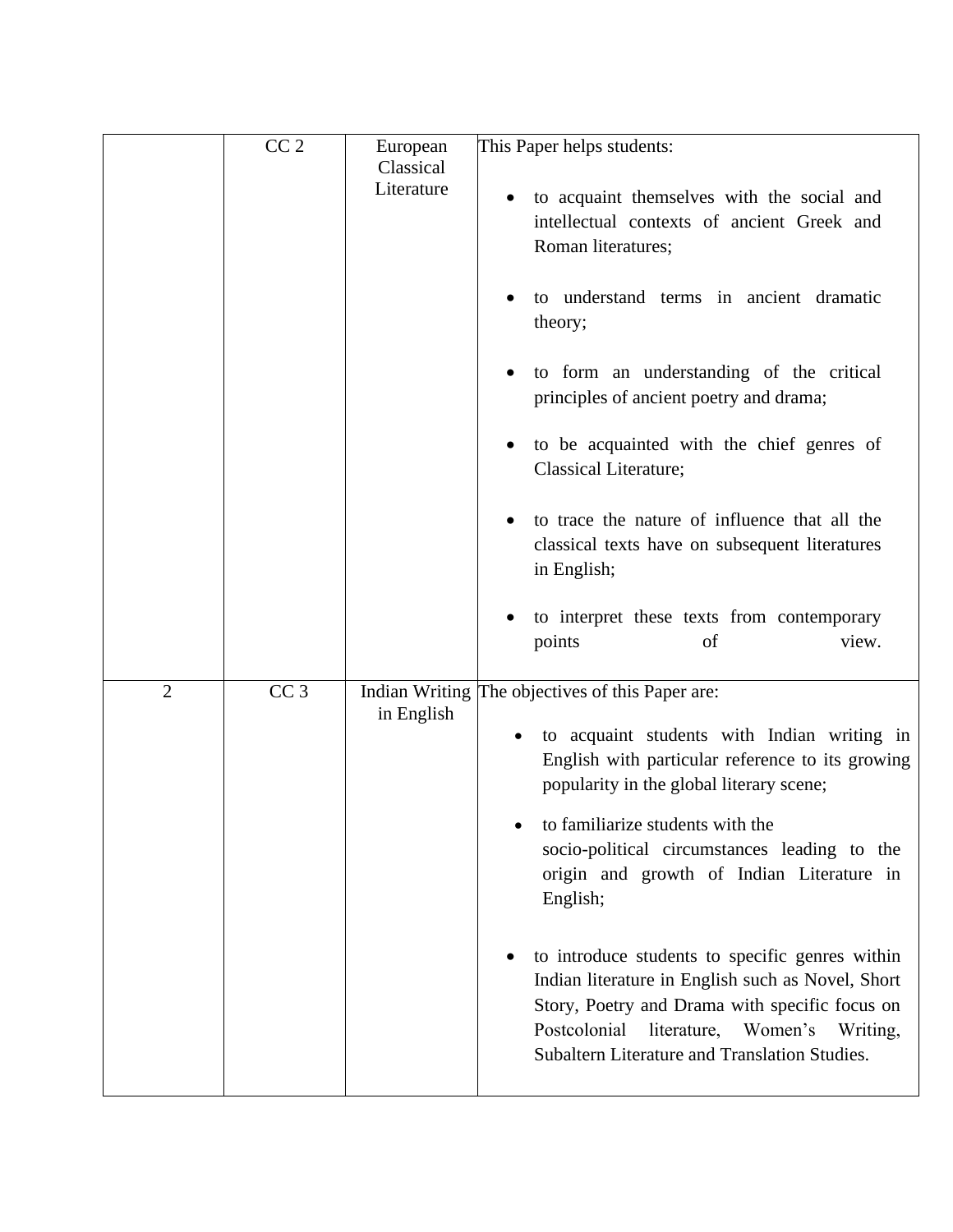|   | CC <sub>4</sub> | <b>British Poetry</b><br>and Drama<br>$(14th - 17th)$<br>Century) | The Paper offers detailed analysis of canonical texts by<br>representative poets and dramatists of the $14th$ , $15th$ , $16th$<br>and 17 <sup>th</sup> centuries. Its objectives are:<br>close readings of the texts in terms of their<br>themes, which are related to the intellectual<br>crosscurrents of the age;<br>examination of biographical data viz-a-viz the<br>poet for an enriched appreciation of texts;<br>a close analysis of versification;<br>an understanding of the Renaissance as a<br>cultural – political phenomenon (ref: The Great<br>Chain of Being, the theory of Kingship by<br>Divine Right etc.);<br>explication of the principles of Classical and<br>Elizabethan tragedy and comedy;<br>introduction<br>of<br>students<br>the<br>to<br>$\bullet$<br>characteristics of Elizabethan stagecraft. |
|---|-----------------|-------------------------------------------------------------------|--------------------------------------------------------------------------------------------------------------------------------------------------------------------------------------------------------------------------------------------------------------------------------------------------------------------------------------------------------------------------------------------------------------------------------------------------------------------------------------------------------------------------------------------------------------------------------------------------------------------------------------------------------------------------------------------------------------------------------------------------------------------------------------------------------------------------------|
| 3 | CC <sub>5</sub> | American<br>Literature                                            | This Paper makes for:<br>an acquaintance with the features of American<br>culture and the work of significant American<br>writers of poetry, prose fiction and drama from<br>across historical periods.                                                                                                                                                                                                                                                                                                                                                                                                                                                                                                                                                                                                                        |
|   | CC <sub>6</sub> | Popular<br>Literature                                             | The Paper has the following objectives:<br>to know the meaning of Popular Literature and its<br>distinct characteristics;<br>to be familiar with the narratorial tools in comics;<br>to read and understand some of the representative<br>popular literary pieces;<br>to understand how formulaic elements create the<br>ideal world without limitations or uncertainties in<br>the reader's imagination;<br>to probe into the literary and aesthetic merits of<br>popular fiction.                                                                                                                                                                                                                                                                                                                                            |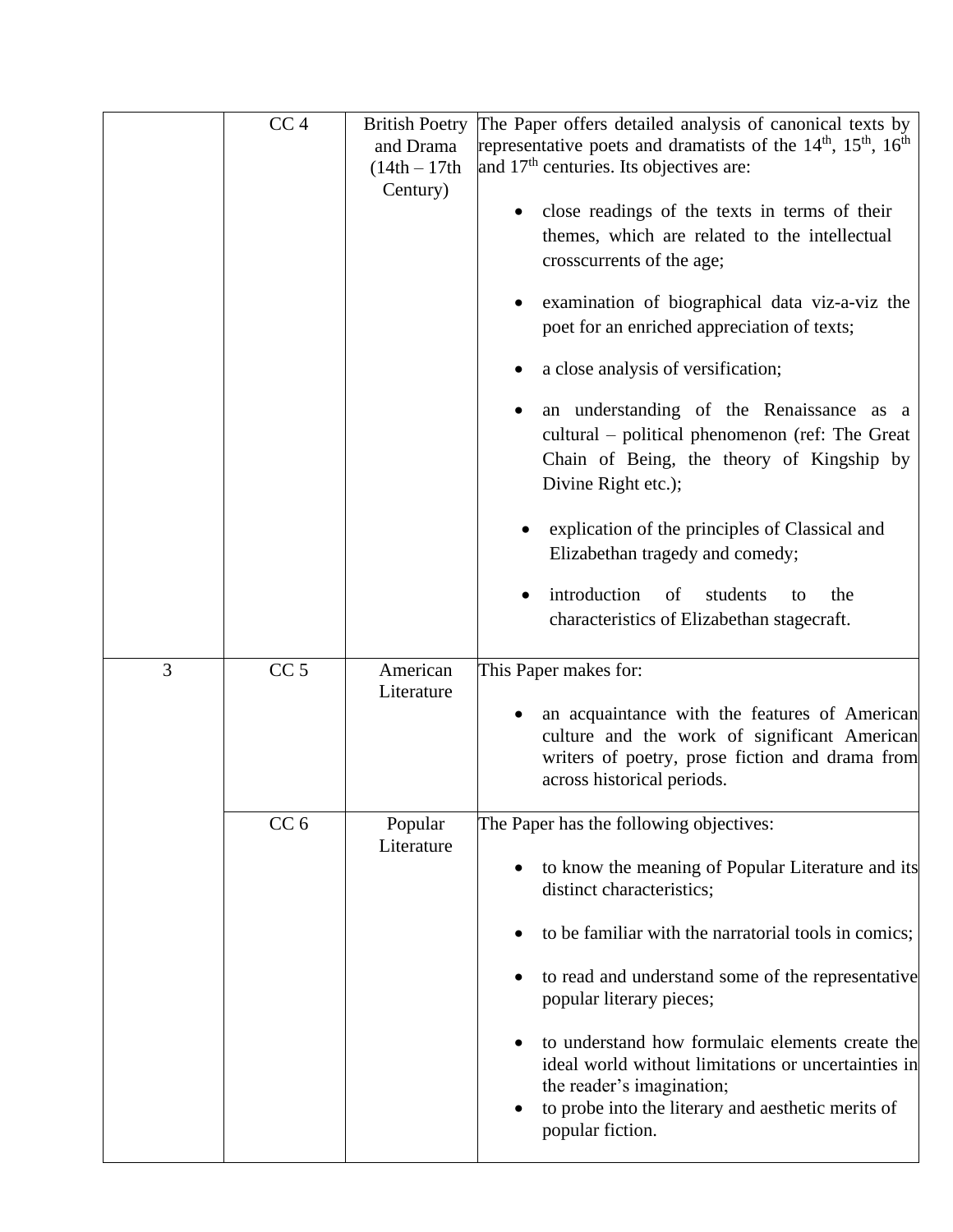| CC <sub>7</sub>   | $-18th$ Century) are:            | British Poetry The Paper offers a detailed analysis of canonical texts by<br>and Drama (17 <sup>th</sup> representative poets of the literary periods. Its objectives                                                                                               |
|-------------------|----------------------------------|---------------------------------------------------------------------------------------------------------------------------------------------------------------------------------------------------------------------------------------------------------------------|
|                   |                                  | detailed analyses of texts in terms of their<br>themes which are related to the intellectual<br>crosscurrents of the age;                                                                                                                                           |
|                   |                                  | examination of the biographical data viz-a-viz<br>the poet for an enriched appreciation of the<br><i>(particularly</i><br>for<br>the<br>texts<br>texts<br>of<br>'Romanticism');                                                                                     |
|                   |                                  | close analyses of the versification. This is<br>facilitated by the remaining component of this<br>paper, 'Rhetoric and Prosody', which initiates<br>the students into an appreciation of the<br>relevance of metre, rhyme and stanza pattern to<br>textual meaning; |
|                   |                                  | relating<br>the<br>texts with<br>critical<br>later<br>developments in tragedy (e.g. Dollimore);                                                                                                                                                                     |
|                   |                                  | generating an understanding of the Comedy of<br>Manners and relating it to the politics and<br>societies in $17th$ and $18th$ century England;                                                                                                                      |
|                   |                                  | understanding the significance of female<br>playwrights such as Aphra Behn;                                                                                                                                                                                         |
|                   |                                  | observing the difference in language deployed<br>by male and female authors;                                                                                                                                                                                        |
|                   |                                  | reading the texts in detail with reference to the<br>key themes and issues.                                                                                                                                                                                         |
| SEC <sub>A2</sub> | <b>Business</b><br>Communication | This Paper aims to provide hands-on training to:                                                                                                                                                                                                                    |
|                   |                                  | Write reports, letters, curriculum vitae                                                                                                                                                                                                                            |
|                   |                                  | Write minutes of meeting                                                                                                                                                                                                                                            |
|                   |                                  | E-correspondence                                                                                                                                                                                                                                                    |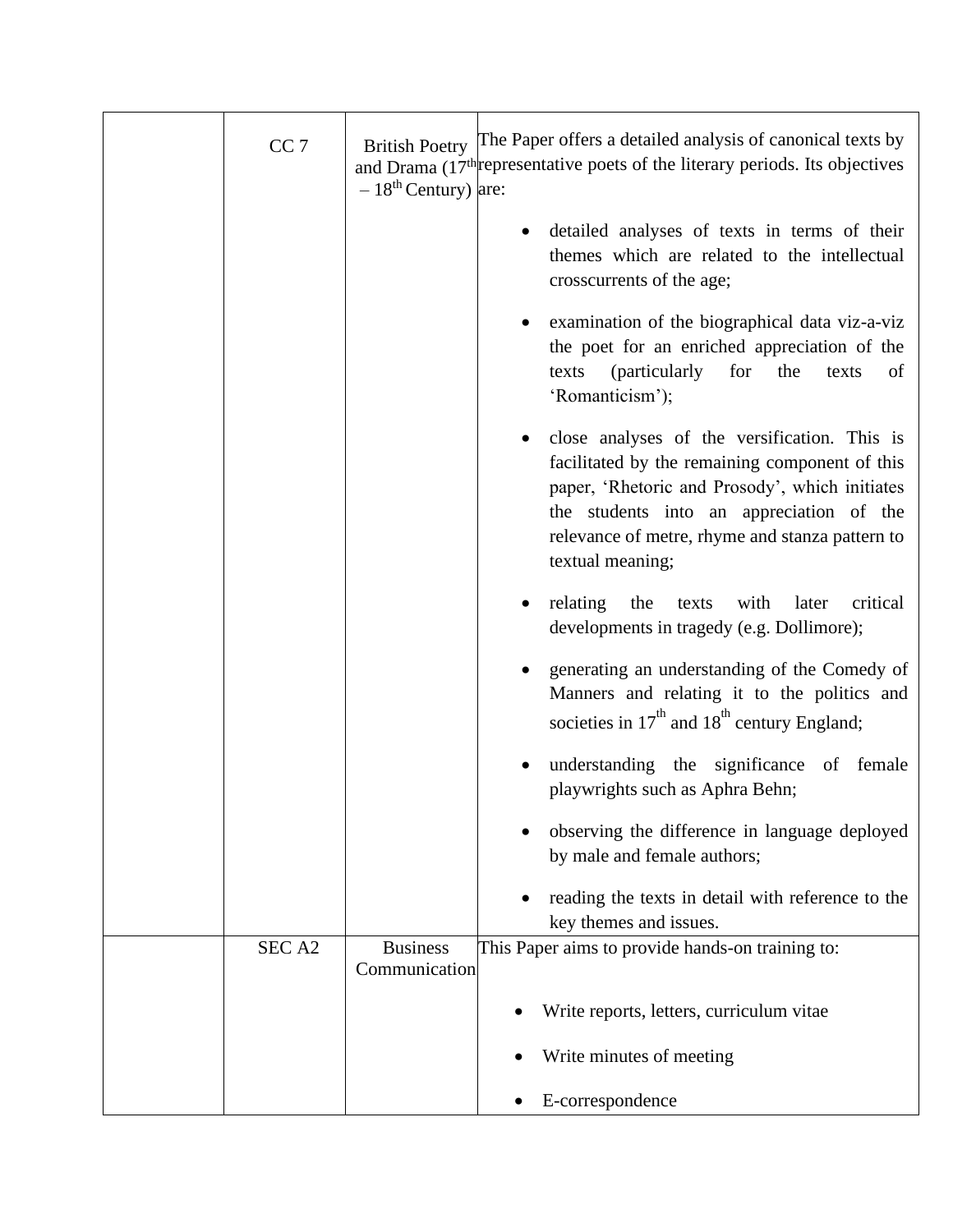| 4 | CC <sub>8</sub> | 18th Century                   | This Paper:                                                                                                                                                                                                        |
|---|-----------------|--------------------------------|--------------------------------------------------------------------------------------------------------------------------------------------------------------------------------------------------------------------|
|   |                 | <b>British</b><br>Literature   | traces the development of English Literature<br>during the $18th$ century with reference to the major<br>literary<br>works;                                                                                        |
|   |                 |                                | acquaints the students with major religious,<br>political and social movements from during this<br>influence<br>time<br>and<br>their<br>literature.<br>on                                                          |
|   | CC <sub>9</sub> | <b>British</b>                 | This Paper:                                                                                                                                                                                                        |
|   |                 | Romantic<br>Literature         | traces the development of English Literature<br>during the 19 <sup>th</sup> century with reference to the major<br>literary works by leading writers;                                                              |
|   |                 |                                | helps the student to understand the concept of<br><b>British Romanticism;</b>                                                                                                                                      |
|   |                 |                                | acquaints students with major political and social<br>movements during this time and their influence on<br>literature;                                                                                             |
|   |                 |                                | familiar with the<br>makes<br>students<br>various<br>interpretative techniques needed to read literary<br>texts of varied genres.                                                                                  |
|   | <b>CC</b> 10    | 19th Century<br><b>British</b> | This Paper:                                                                                                                                                                                                        |
|   |                 | Literature                     | traces the development of English Literature<br>during the 19 <sup>th</sup> century with reference to the major<br>literary works by the leading writers;                                                          |
|   |                 |                                | acquaints students with the major religious,<br>political and social movements during this time<br>and their influence on literature.                                                                              |
|   | SEC-B2          | Academic                       | This Paper:                                                                                                                                                                                                        |
|   |                 | Writing and<br>Composition     | helps develop the skills required to write clearly,<br>effectively, and creatively, and to adjust one's<br>style of writing in a manner appropriate to the<br>content, context, and objective of the written text; |
|   |                 |                                | helps develop familiarity with academic journals,<br>citation techniques, issues of peer-review, etc.                                                                                                              |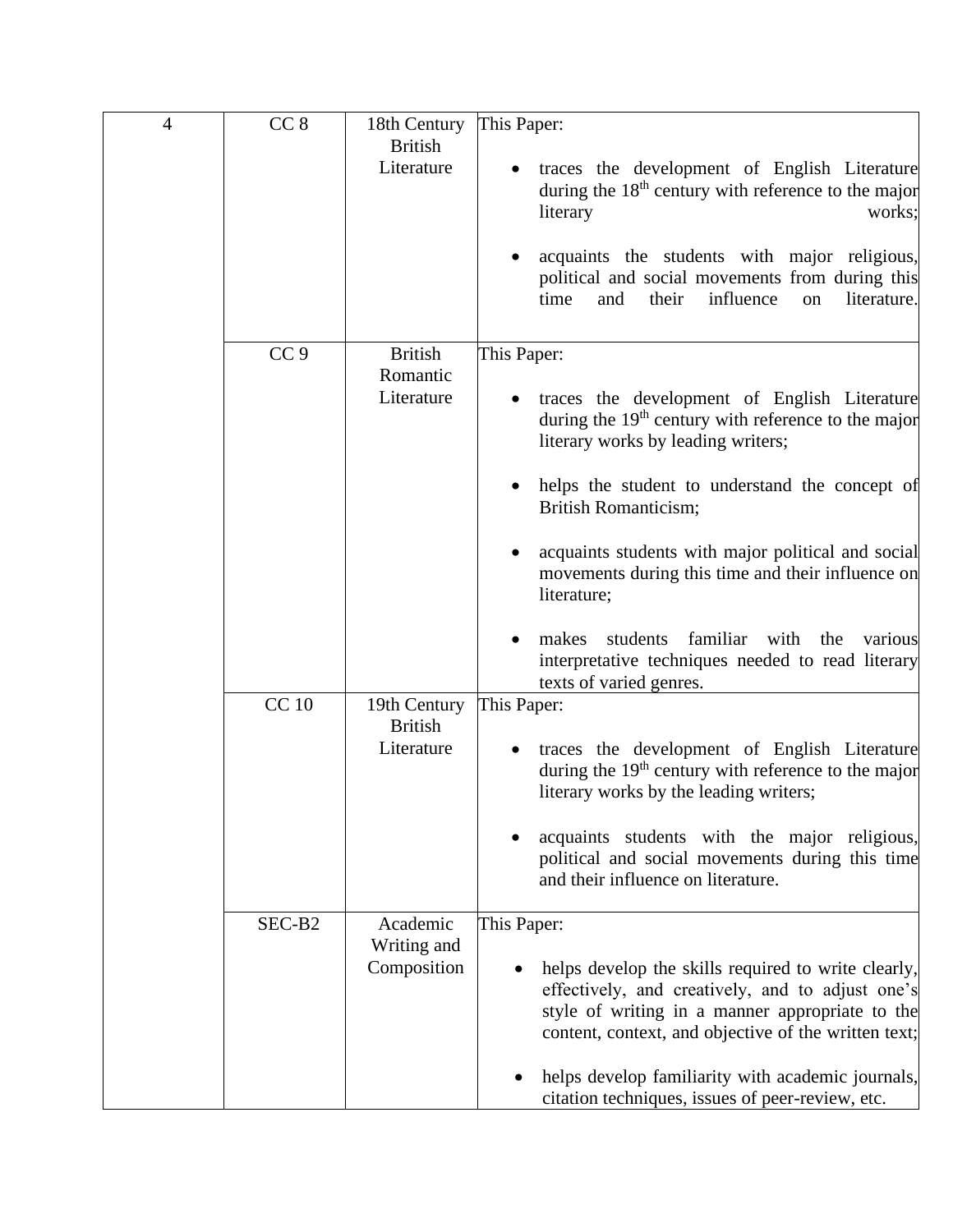On completion of the Programme, students are awarded a Bachelor's degree in English. The programme prepares students for Postgraduate and research-oriented studies in English Literature and Language in Indian and Foreign Universities. It trains them to pursue careers in Journalism, Mass Communication, Media Studies, Film Studies, Linguistics and Comparative Literature. It also trains students to pursue careers in Editing/Proofreading, Scriptwriting, and Soft Skills training.

### **Name of Programme: B.A. General (under CBCS)**

Programme Outcomes:

Students who complete this programme are expected to emerge, first, with a comprehensive idea about literatures in English and, second, with the skills to closely read literary texts by applying to these, the filters of critical theory and knowledge of stylistics.

| Semester       | Paper             | Name of the<br>Paper                          | <b>Course Outcomes</b>                                                                                                                                                                                                                                                                                                                    |
|----------------|-------------------|-----------------------------------------------|-------------------------------------------------------------------------------------------------------------------------------------------------------------------------------------------------------------------------------------------------------------------------------------------------------------------------------------------|
| 1              | CC1/GE1           | Poetry and Short<br><b>Story</b>              | Introduces students to the close reading of poems<br>and short stories.                                                                                                                                                                                                                                                                   |
| $\overline{2}$ | CC2/GE2           | Essay, Drama and<br><b>Novel</b>              | Familiarizes students with the work of key<br>English essayists, dramatists and novelists.                                                                                                                                                                                                                                                |
| 3              | CC3/GE3           | Women's Writing<br>and Women's<br>Empowerment | Acquaint students with major female writers and<br>their work.                                                                                                                                                                                                                                                                            |
|                | LCC1              | Language,<br>Variety and<br><b>Stylistics</b> | Enable students to write reports, letters and emails<br>in different social scenarios.                                                                                                                                                                                                                                                    |
|                | SEC <sub>A2</sub> | <b>Business</b><br>Communication              | Train<br>students<br>write<br>business<br>letters,<br>to<br>Curriculum Vitae and Minutes of Meeting, among<br>other things.                                                                                                                                                                                                               |
| $\overline{4}$ | CC4/GE4           | Academic<br>Writing                           | This Paper helps develop the skills required to<br>write clearly, effectively, and creatively, and to<br>adjust one's style of writing in a manner<br>appropriate to the content, context, and objective<br>of the written text; helps develop familiarity with<br>academic journals, citation techniques, issues of<br>peer-review, etc. |
|                | LCC <sub>2</sub>  | Language,<br>Society and<br>Personality       | This paper ensures a thorough understanding of<br>socio-political aspects of language while also<br>acquainting students with personalities such as                                                                                                                                                                                       |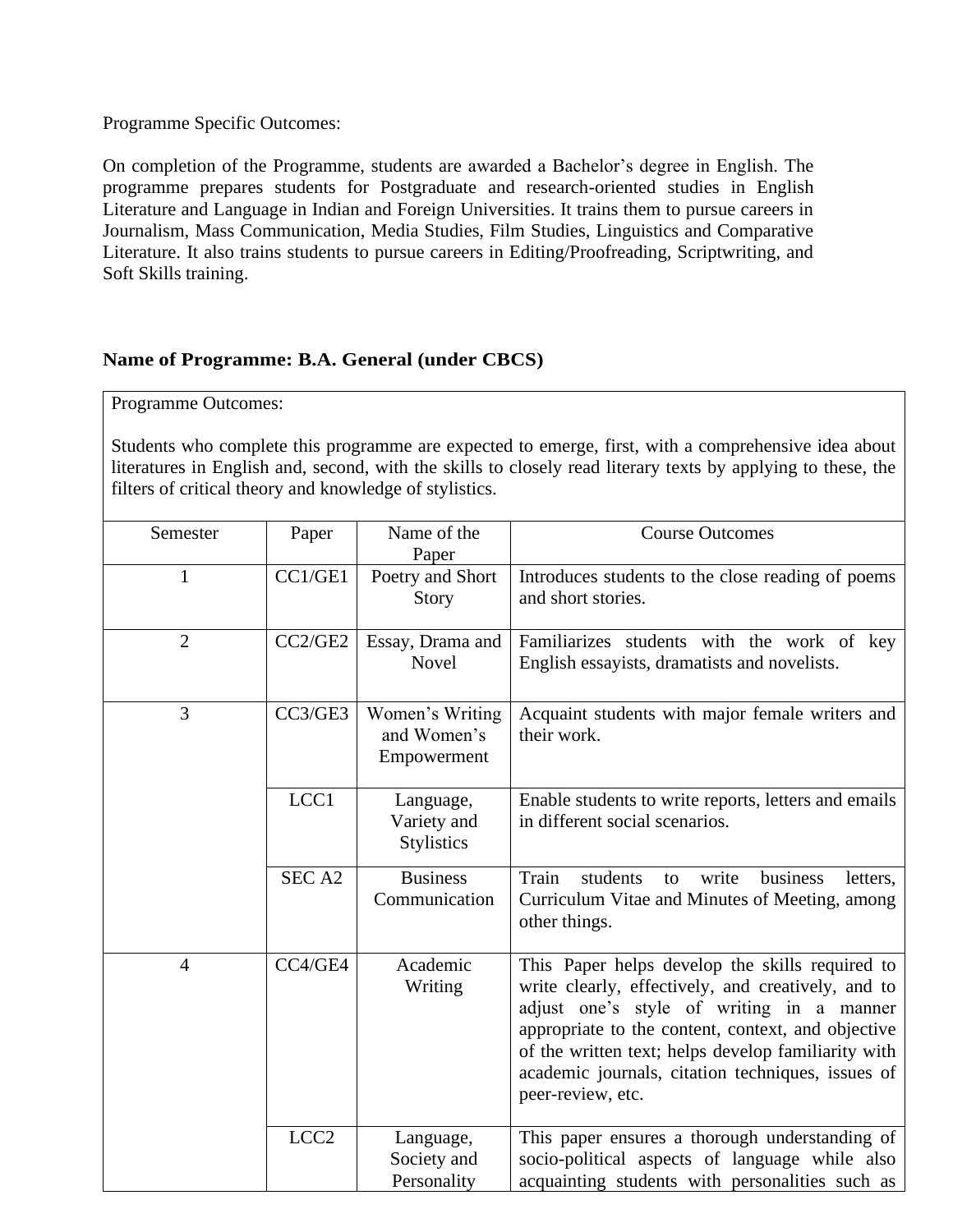|                    | Gandhi, Tagore and Vidyasagar.                                                                                                                                      |
|--------------------|---------------------------------------------------------------------------------------------------------------------------------------------------------------------|
| SEC B <sub>2</sub> | Creative Writing   This paper trains students to write creatively,<br>while also ensuring that they develop skills<br>necessary for publication in different media. |

1. To develop communicative competence in students;

2. To impart knowledge, ideas, technicalities of proper pronunciation, style, structure of English Language;

3. To offer an overview of literatures in English, with specific focus on postcolonial and feminist writings.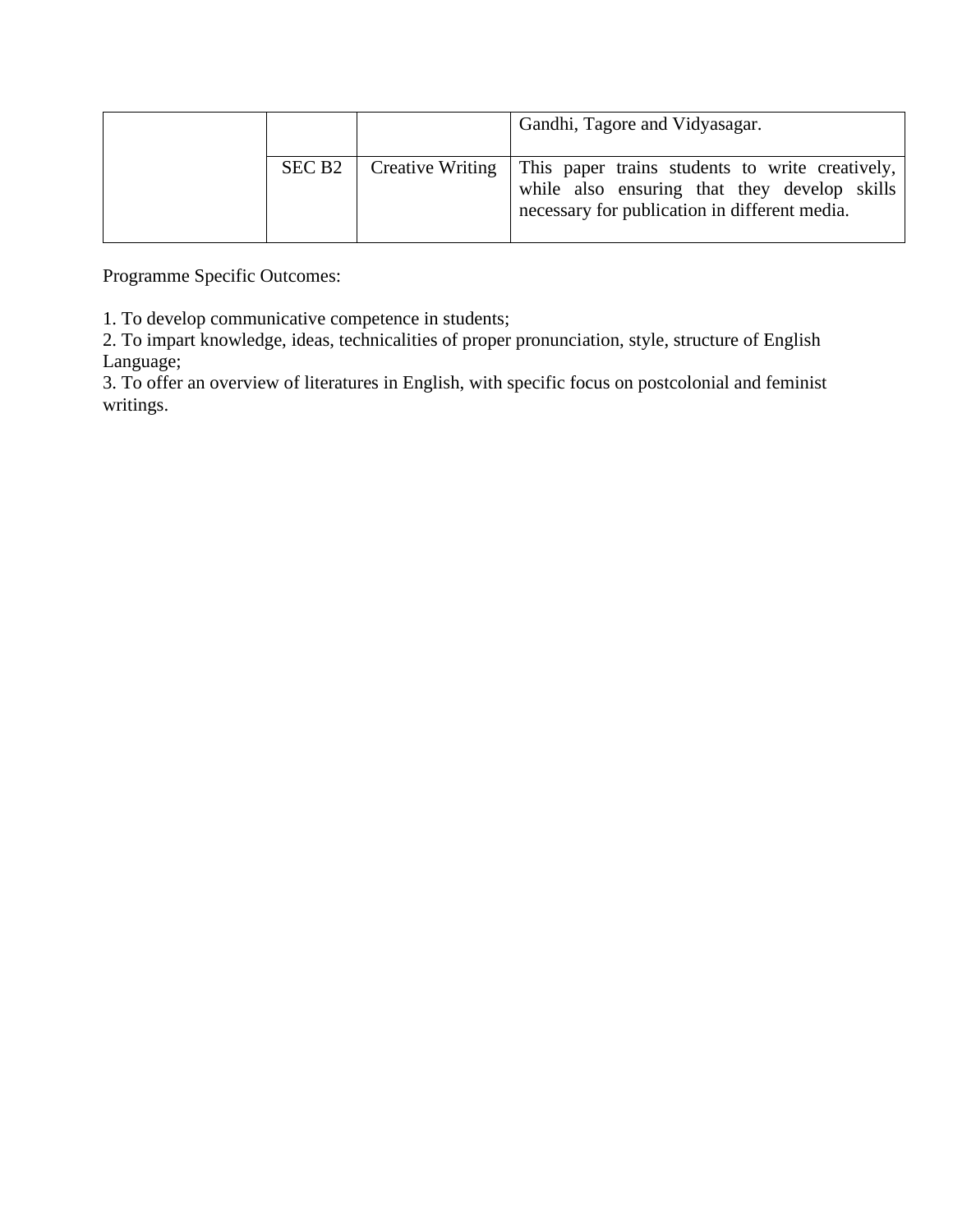## **Department of Hindi**

### **Name of Programme: B.A. Honours (under 1+1+1 system)**

#### Programme Outcomes:

In terms of its objectives, the Programme is student-friendly. Its primary objective is to develop the philisophies of life inspired by the visions and works of eminent writers of Hindi Literature. Its secondary purpose is to update the students' skills in areas of practical application such as writing official letters and advertisements, so as to increase opportunities for employment in the fields of media and digital communication.

| Year | Paper | Name of the Paper                                                  | <b>Course Outcomes</b>                                                                                                                                                                                                                                                                                                      |
|------|-------|--------------------------------------------------------------------|-----------------------------------------------------------------------------------------------------------------------------------------------------------------------------------------------------------------------------------------------------------------------------------------------------------------------------|
| 3    | 5     | Sahitya Siddhant,<br>Adhunik Alochna<br>Tatha Bharatiya<br>Sahitya | In this paper students study the linguistic<br>techniques used in literature. It helps them to<br>understand how different elements of a text<br>come together and produce certain effects on<br>the reader and stimulate critical thinking.                                                                                |
|      | 6     | Bhasha Vigyan,<br>Hindi Bhasha Tatha<br>Prayojanamoolak<br>Hindi   | Bhasha Vigyan involves analyzing language, its<br>meaning and context. Functional Hindi helps to<br>understand Hindi Standardization, its norms and<br>area of application.                                                                                                                                                 |
|      | 7     | Hindi Kahani Tatha<br>Upanyas                                      | This Paper focuses on a close reading of Hindi<br>stories and novels by eminent writers.                                                                                                                                                                                                                                    |
|      | 8     | Hindi Patrakarita,<br>Jansanchar<br>Madhyam aur<br>media lekhan    | Journalism is about news reporting and its<br>different aspects. Mass communication deals<br>with the role of print and digital media in<br>information<br>disseminating<br>and<br>providing<br>Students<br>entertainment.<br>learn<br>about<br>the<br>functioning of different media and their roles in<br>news reporting. |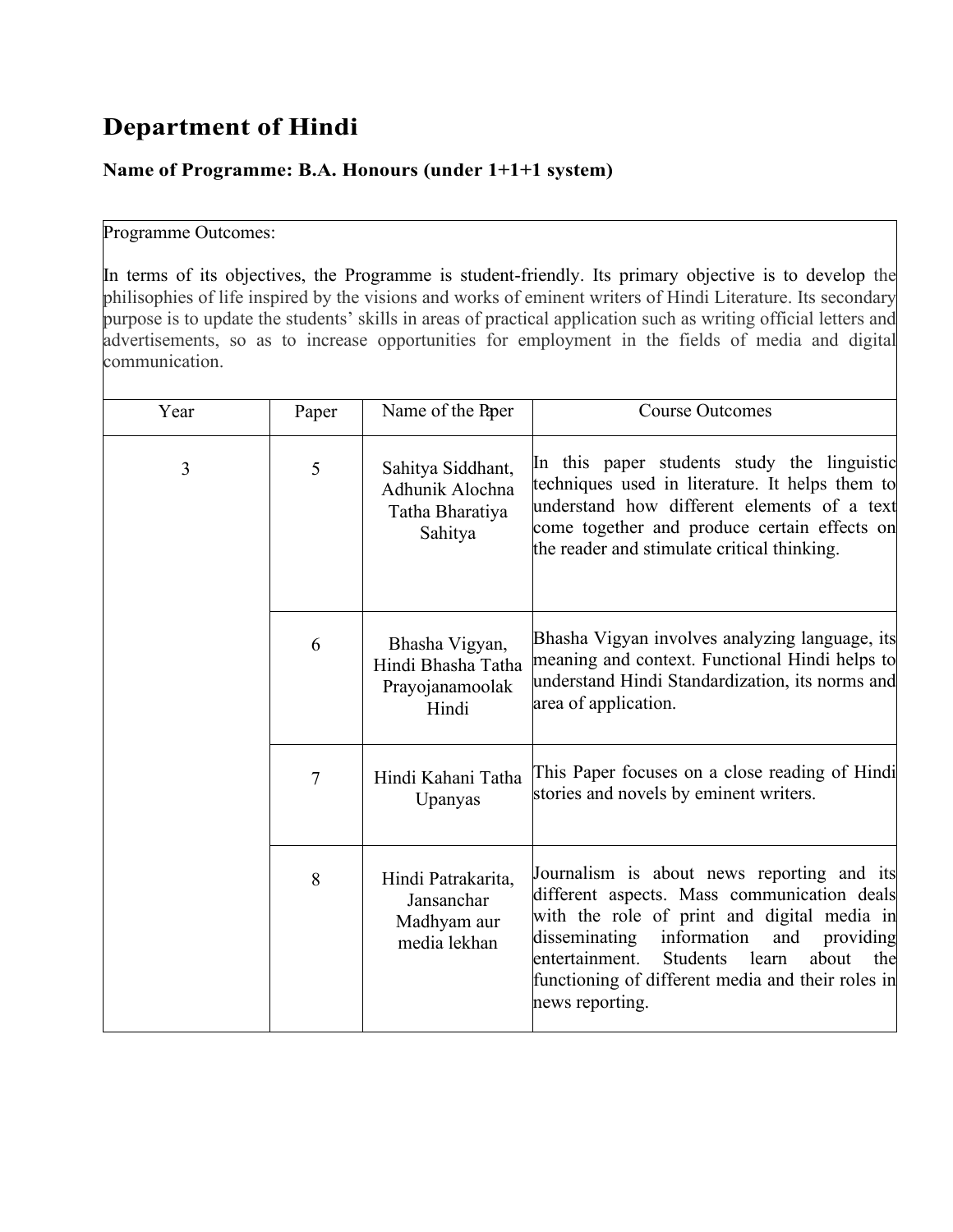### **Name of Programme: B.A. Honours (under CBCS**)

Programme Outcomes:

In terms of its objectives, the Programme is student-friendly. Its primary objective is to develop the philosophies of life inspired by the visions and works of eminent writers of Hindi Literature. Its secondary purpose is to update the students' skills in areas of practical application such as writing official letters and advertisements so as to increase opportunities for employment in the fields of media and digital communication.

| Semester       | Paper           | Name of the<br>Paper                            | <b>Course Outcomes</b>                                                                                                                                                                                                                   |
|----------------|-----------------|-------------------------------------------------|------------------------------------------------------------------------------------------------------------------------------------------------------------------------------------------------------------------------------------------|
| 1              | CC1             | Hindi Sahitya ka<br>Itihass: Ritikal tak        | This Paper enables students to learn about the<br>major developments in Hindi literature since its<br>inception. These historical developments take<br>place parallelly, on different tracks: political,<br>social, economic, religious. |
|                | CC2             | Hindi Sahitya ka<br>Itihass: Adhunik<br>Kal tak | This Paper also enables students to learn about<br>Hindi literature and its historical development<br>along parallel trajectories --political, social,<br>economic and religious.                                                        |
| $\overline{2}$ | CC <sub>3</sub> | Adikalin ebong<br>Madhyakalin Hindi<br>Kavita   | This paper discusses the lives, thoughts and<br>writings of Kabir, Surdas, Tulsidas, Mirabai, and<br>Rashkhan.                                                                                                                           |
|                | CC <sub>4</sub> | Adhunik Hindi<br>Kavita                         | In this Paper, students learn about modern poets<br>and their works. With specific reference to the<br>texts, the poets' experiments with new structures,<br>styles and themes are highlighted.                                          |
| 3              | CC <sub>5</sub> | Chayabadottor<br>Hindi Kavita                   | Students learn about post-modern poets, their<br>poetry and their experiment with new structures,<br>styles and content.                                                                                                                 |
|                | CC6             | Bharatiya Kavya<br>Sastra                       | This paper deals with Rasa, Shiddhanta, Dhawni<br>Shiddhanta and the works of Panini, Patanjali etc.                                                                                                                                     |
|                | <b>SEC</b>      | Vigyapan                                        | Students are trained to write advertisements, a<br>skill that increases their jobs options in media and<br>advertising.                                                                                                                  |
| $\overline{4}$ | CC <sub>8</sub> | Bhasha Bigyan<br>ebong Hindi Bhasha             | The Paper explores the structure of the Hindi<br>language and linguistics.                                                                                                                                                               |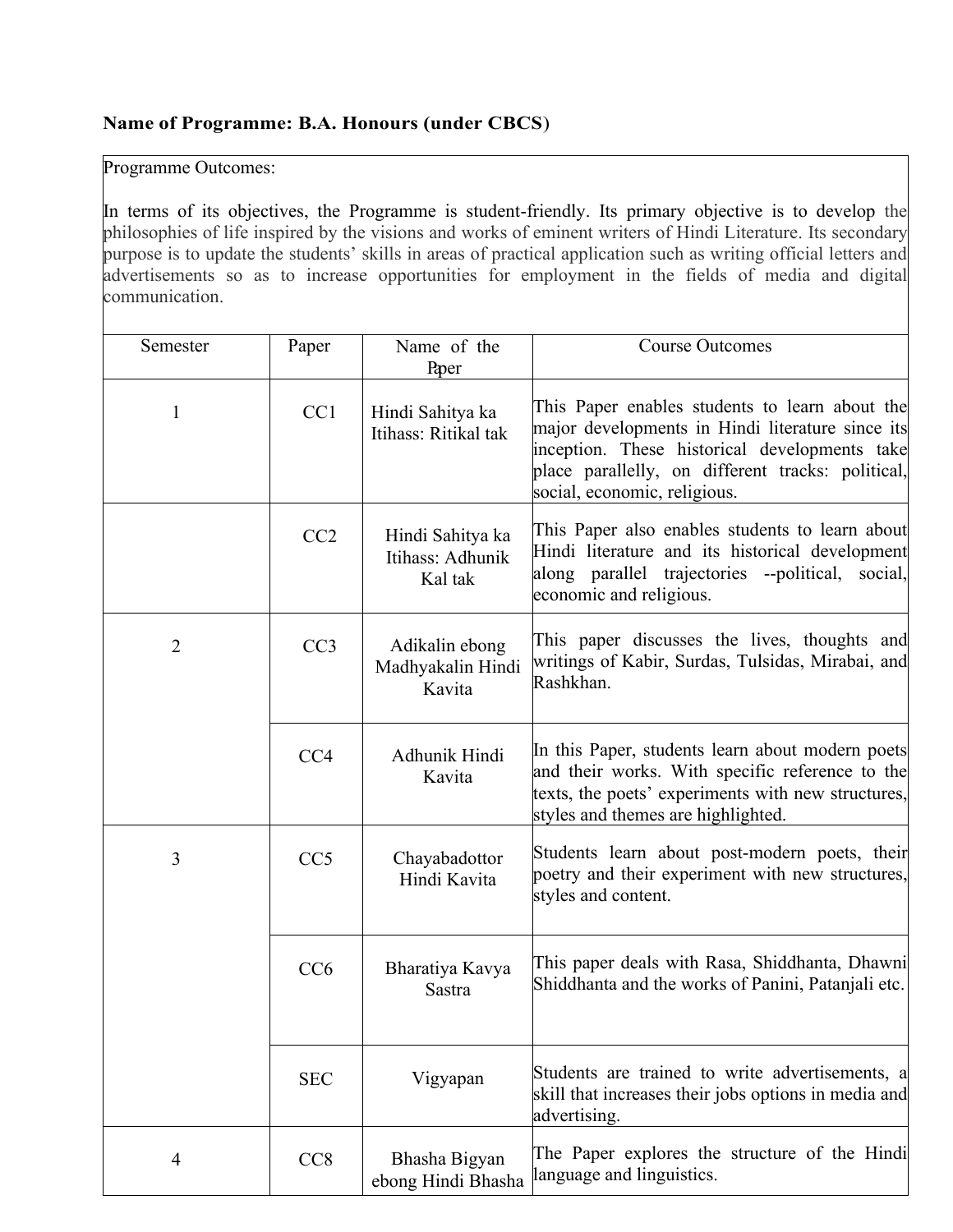| CC <sub>9</sub> | Hindi Upanayas | Students are acquainted with the novels of<br>Munshi Premchand, Jainendra Kumar, Vrindalal<br>Verma, Amrit Lal Nagar and Manobhandari.<br>Students become familiar with the novel's themes<br>and issues, narratologies and the writers'<br>individual ideologies. |
|-----------------|----------------|--------------------------------------------------------------------------------------------------------------------------------------------------------------------------------------------------------------------------------------------------------------------|
| CC10            | Hindi Kahani   | This Paper discusses the genre-traits of short<br>stories with reference to texts by eminent writers<br>such as Munshi Premchand, Phaniswar Nath<br>Renu, Jayshankar Prasad and Krishna Sobati                                                                     |
| <b>SEC</b>      | Anuvad         | This Paper focuses on the concept of translation<br>as a creative exercise and the critical theories of<br>translation. It also takes into account the<br>translation of particular texts.                                                                         |

The programme lays emphasis on the development of both creative and critical faculties in students. It promotes acquisition of a comprehensive knowledge of Hindi literature and language. This enables students to pursue higher studies and, subsequently, research. Also, it increases their scope of employment in the fields of teaching, media, cinema (script writing), translation etc.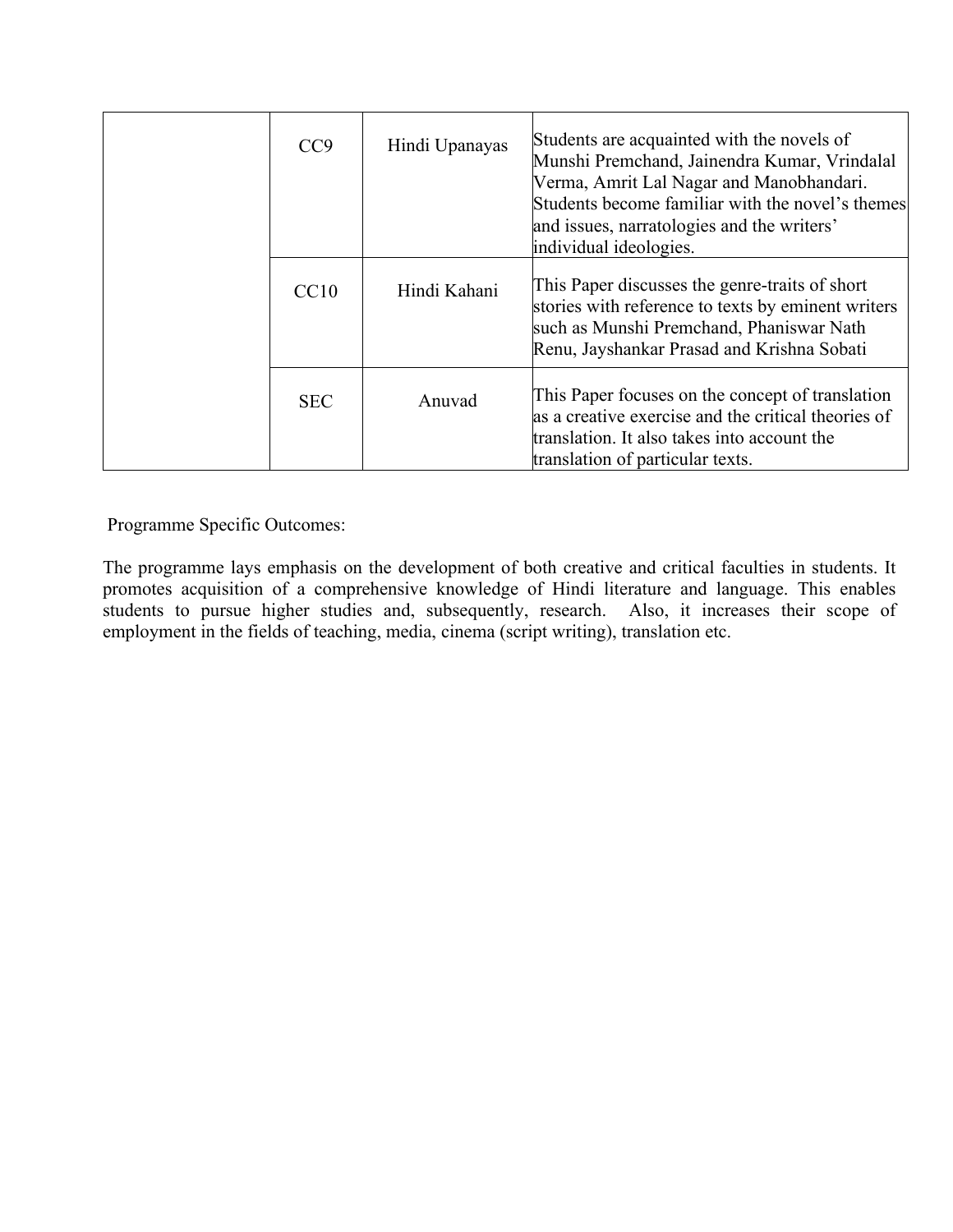## **Department of History**

## **Name of Programme: B.A. Honours (under 1+1+1 system)**

#### Programme Outcomes:

Understanding historicity and the significance of socio-cultural studies and of human civilization.

| Year | Paper | Name of the Paper                                                | <b>Course Outcomes</b>                                               |
|------|-------|------------------------------------------------------------------|----------------------------------------------------------------------|
| 3    | 5     | <b>History of East Asia</b><br>from 1839 to 1950                 | Identifying the trajectories of<br>East Asia since the Opium<br>War. |
|      | 6     | History of India from<br>C1800 to 1964                           | Understanding colonial and<br>post-colonial India.                   |
|      | 7     | History of Europe from<br>1789 to 1919                           | Situating Modern Europe and<br>the Age of Empire.                    |
|      | 8     | World politics in the<br>twentieth century from<br>1919 to C2000 | Examining the post-war<br>scenario of World Politics.                |

## Programme Specific Outcomes:

Focusing on the historical perspectives of economic and social, political changes of the society.

### **Name of Programme: B.A. Honours (under CBCS)**

|          | <b>Programme Outcomes:</b> |                                                                                           |                                                                  |
|----------|----------------------------|-------------------------------------------------------------------------------------------|------------------------------------------------------------------|
|          |                            | Understanding historical narratives and the application of the same in analysing history. |                                                                  |
| Semester | Paper                      | Name of the Paper                                                                         | <b>Course Outcomes</b>                                           |
|          | CC <sub>1</sub>            | History of India from the<br>earliest times to 300 BCE                                    | Fathoming the integrity of India<br>since prehistoric times      |
|          | CC2                        | Social Formations and<br>cultural patterns of the<br>ancient world other than             | Analysis of the economic and<br>socio-cultural dynamism of early |

٦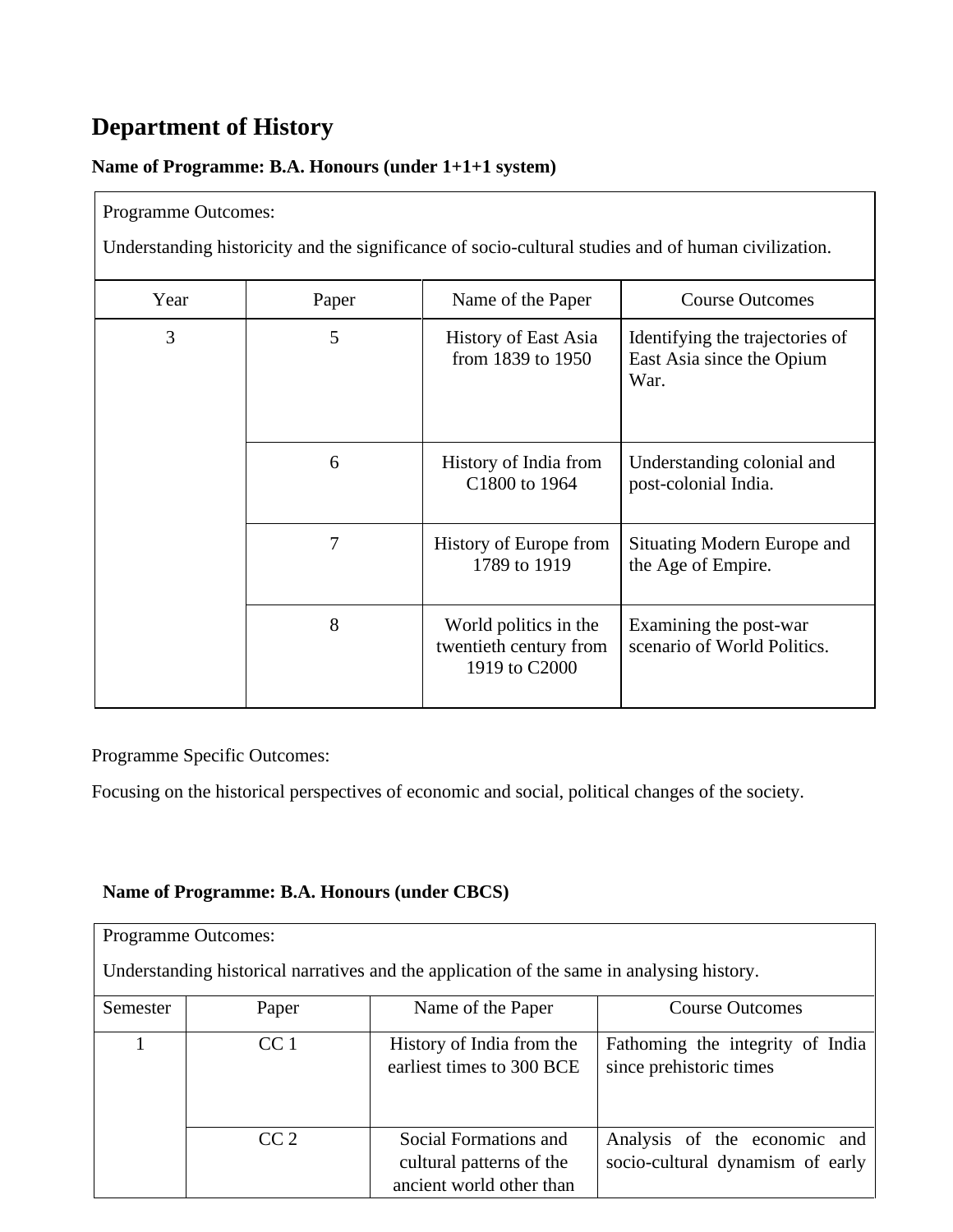|                |                 | India                                                                                          | societies                                                                                                                                                                                                                                                                                                                                                                                                                                                                                                                                                                                                                                                                                                                          |
|----------------|-----------------|------------------------------------------------------------------------------------------------|------------------------------------------------------------------------------------------------------------------------------------------------------------------------------------------------------------------------------------------------------------------------------------------------------------------------------------------------------------------------------------------------------------------------------------------------------------------------------------------------------------------------------------------------------------------------------------------------------------------------------------------------------------------------------------------------------------------------------------|
| $\overline{2}$ | CC <sub>3</sub> | History of India (300 BCE<br>to 300 CE)                                                        | The students are given an idea<br>about the History of India in the<br>so-called Historic Period. Starting<br>from the Mauryan Period and<br>the<br>end<br>going<br>upto<br>of<br>HarshaVardhan's rule, the course<br>the<br>outlining<br><i>is</i><br>major<br>developments of the Mauryan and<br>Gupta empires and<br>then<br>the<br>changes<br>structural<br>that<br>are<br>accompanying the disintegration<br>of the political hegemony of the<br>great empires and their dissolution<br>into the successor states. The<br>economic and cultural<br>social<br>history' specifically the urban<br>history is stressed upon as an<br>integral part of the growth of<br>Early Medieval India.                                     |
|                | CC <sub>4</sub> | Social Formation and<br><b>Cultural Patterns of the</b><br>Medieval World other than<br>India. | The students are given an idea<br>about the Transformation of the<br>Classical Age Europe to its<br>Medieval phase. Beginning with<br>the decline of the Roman Empire<br>and then making its way through<br>changing<br>socio-cultural<br>the<br>ambience of Europe, the course<br>gives a broad outline of the<br>changes that came upon the then<br>and<br>Europe<br>its far-reaching<br>including<br>the<br>consequences<br>background and rise of Feudalism.<br>Along with, an idea of the state of<br>Christianity and Judaism under<br>Islam in the Medieval Period is<br>also taught, so that the students<br>get a comprehensive idea of the<br>condition of Europe and her<br>neighbourhood<br>in the<br>given<br>period. |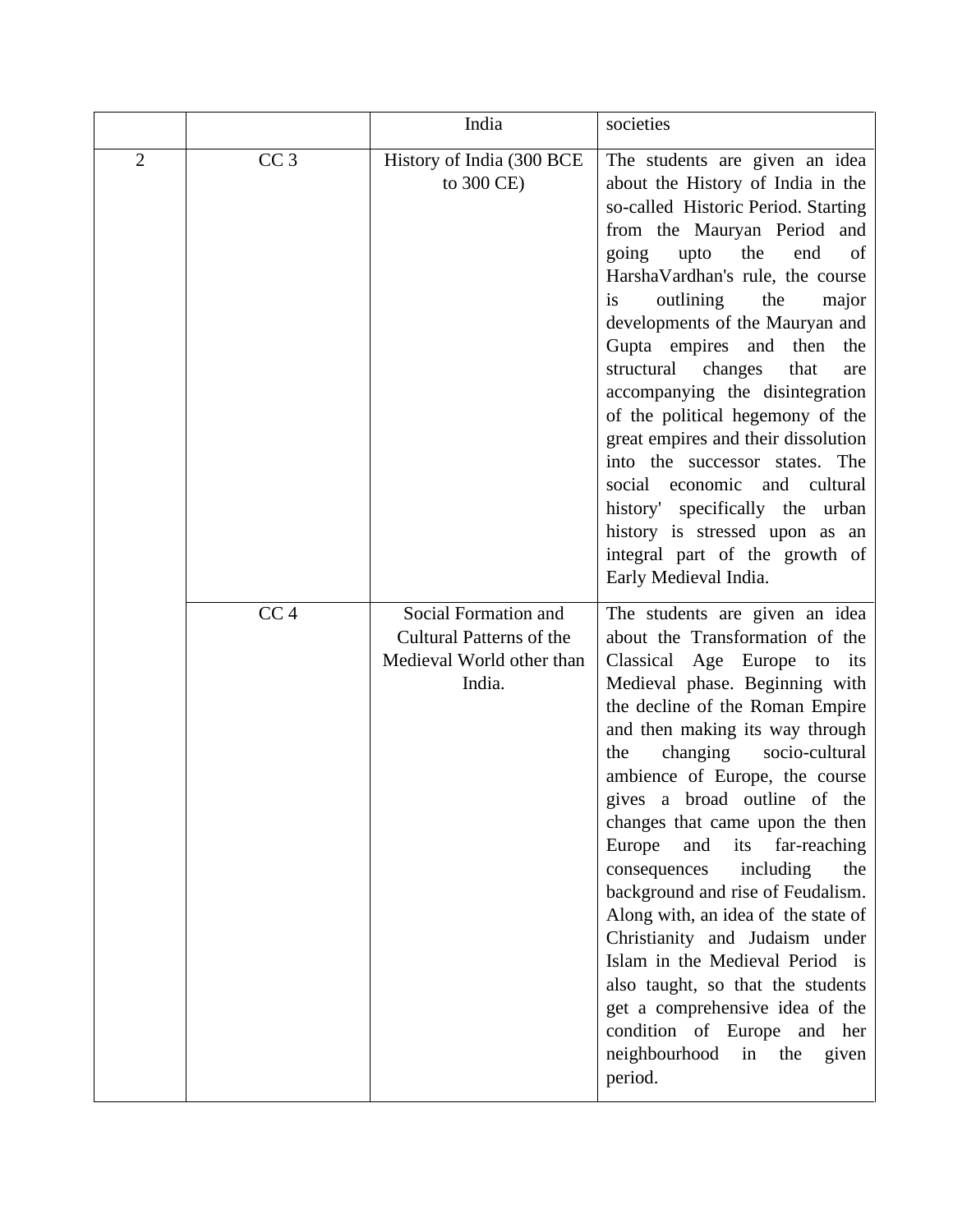| 3 | CC <sub>5</sub> | History of India (CE 750-<br>1206) | The students are acquainted with<br>epigraphic<br>the<br>texts,<br>and<br>numismatic<br>data<br>of<br>Early<br>Medieval India. Along with that,<br>evolution<br>of<br>political<br>the<br>structures, landlords and peasants<br>and the development of regional<br>languages and literature are some<br>of the essential themes that need<br>to be discussed in undergraduate<br>level.                                                                                                                          |
|---|-----------------|------------------------------------|------------------------------------------------------------------------------------------------------------------------------------------------------------------------------------------------------------------------------------------------------------------------------------------------------------------------------------------------------------------------------------------------------------------------------------------------------------------------------------------------------------------|
|   | CC <sub>6</sub> | Rise of the Modern West I          | Students will have robust and<br>more informed perspectives on<br>approaches to studying the Rise of<br>Modern West. Students will be<br>known to the primary theories and<br>concepts that shape the ideas<br>about the European state system,<br>Reformation<br>Economic<br>and<br>developments.                                                                                                                                                                                                               |
|   | CC <sub>7</sub> | History of India (C.1206-<br>1526) | introduction<br>Islamic<br>The<br>to<br>Political theory gives the students<br>an insight to the creation of<br>political institutionalization. The<br>examination of the various issues<br>related to political historiography<br>creates new areas for the student<br>to indulge into research as well as<br>broader avenues which lie<br>to<br>beyond the discourses set by the<br>prior historiographic tradition.                                                                                           |
| 4 | CC <sub>8</sub> | Rise of the Modern West- II        | The<br>student<br>will<br>form<br>a<br>comprehensive idea<br>about the<br>emergence of Modern West in<br>Europe around 15 <sup>th</sup> century. They<br>were able to grasp in their best<br>capacity the political, economic,<br>social and scientific aspects of the<br>through themes<br>time<br>ranging<br>across; Printing Revolution, 17th<br>century crisis in Europe, the<br>English Revolution,<br>Scientific<br>Revolution,<br>Mercantilism,<br>Absolutist<br>monarchy,<br>parliamentary monarchy etc. |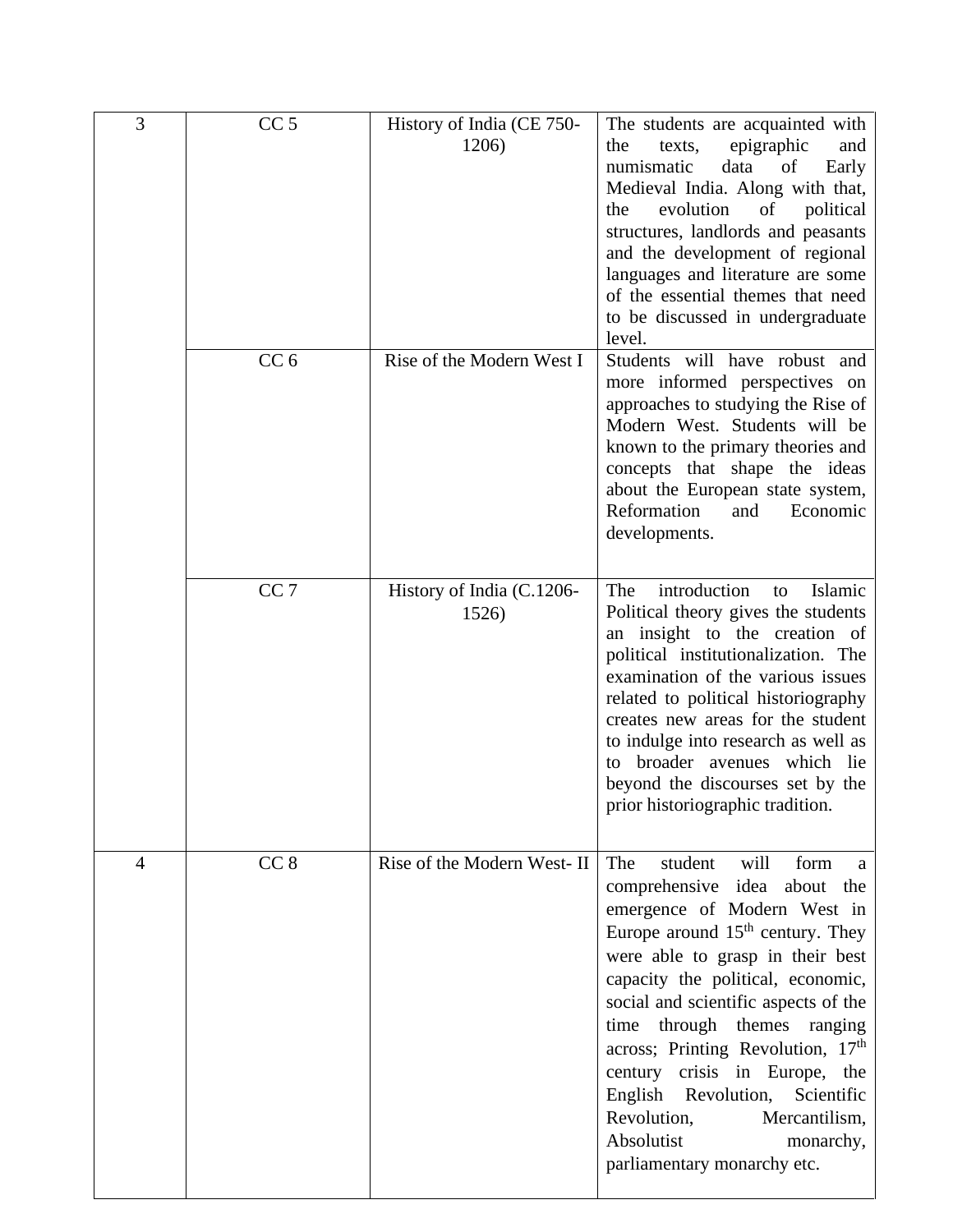| CC <sub>9</sub> | History of India (c. 1526-           | The student had fathomed in their                                                                                                                                                                                                                                                                                                                                                                                                                                                                           |
|-----------------|--------------------------------------|-------------------------------------------------------------------------------------------------------------------------------------------------------------------------------------------------------------------------------------------------------------------------------------------------------------------------------------------------------------------------------------------------------------------------------------------------------------------------------------------------------------|
|                 | 1605)                                | best capacity the emergence and<br>spread of Mughal rule in India<br>through this paper. By starting the<br>with<br>overall<br>paper<br>an<br>historiography<br>and<br>various<br>sources for writing the history of                                                                                                                                                                                                                                                                                        |
|                 |                                      | Mughal times, they have gradually<br>the<br>establishment,<br>grasped<br>consolidation,<br>expansion<br>and<br>integration<br>of<br>Mughal<br>rule                                                                                                                                                                                                                                                                                                                                                          |
|                 |                                      | primarily under first three Mughal<br>rulers in India. They have also<br>learned about the rural society and<br>functioned<br>economy,<br>as<br>the<br>primary socio-economic base for<br>the Empire. Lastly, they had<br>gathered some knowledge about<br>Akbar's religious reforms and<br>ideas.                                                                                                                                                                                                          |
| <b>CC</b> 10    | History of India (c. 1605-<br>1750s) | Through this paper the students<br>have learned about the political<br>situation during the times of last<br>three great Mughals; Jahangir,<br>Shah Jahan, Aurangzeb. Besides<br>gathering<br>comprehensive<br>a<br>perspective<br>paintings<br>on<br>and<br>architecture of the times, they<br>also<br>learned<br>about<br>the<br>have<br>dominant patterns<br>of regional<br>politics.<br>Finally,<br>they<br>have<br>comprehensively<br>grasped<br>the<br>prevailing nature of trade<br>and<br>commerce. |

Understanding the role of 'psycho-social entities' in the making of history. The term has been used by Erik Erikson while explaining the psychological development of a human being in a given time and space. For him, human is a 'psycho-social' entity playing a pivotal role in shaping the history.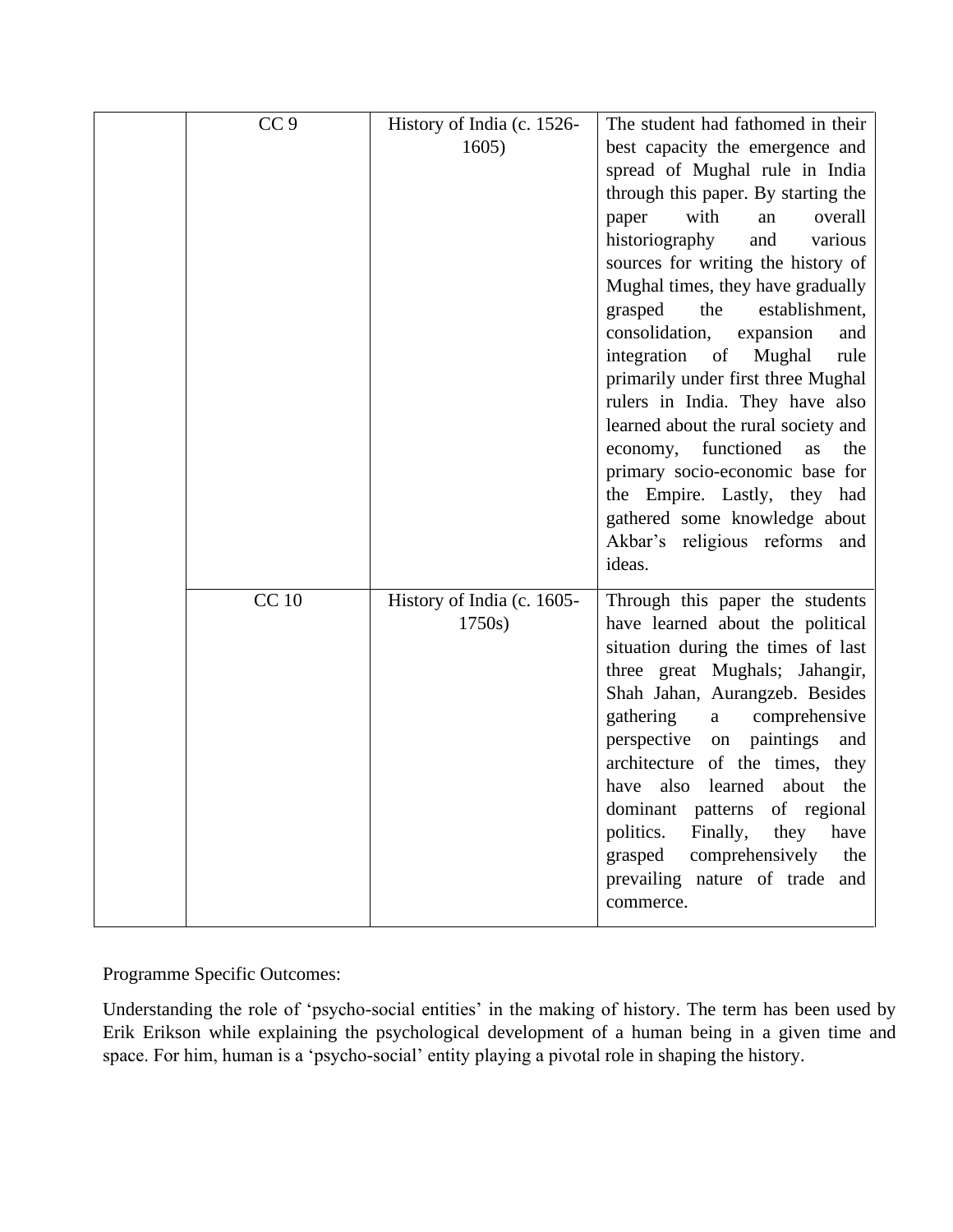## **Department of Education**

#### **Name of Programme: B.A. Honours (under 1+1+1 system)**

### Programme Outcomes:

To acquaint students with the vast array of knowledge related to education and the various aspects of education so that they can utilize the knowledge gained through each course in their practical lives. The students develop understanding on how curricula are framed and evaluated. They are trained to use ICTs in education, which is crucial in this tech-driven era. Knowing and understanding the education systems of other countries also allows students to take up academic projects / research in these areas

| Year | Paper | Name of the Paper                                                                 | <b>Course Outcomes</b>                                                                                                                                                                                                                                                                                                                                                                                                                                                                                                 |
|------|-------|-----------------------------------------------------------------------------------|------------------------------------------------------------------------------------------------------------------------------------------------------------------------------------------------------------------------------------------------------------------------------------------------------------------------------------------------------------------------------------------------------------------------------------------------------------------------------------------------------------------------|
| 3    | 5     | Psychology of<br>Adjustment and<br><b>Educational Guidance</b><br>and Counselling | To understand the concept of<br>adjustment<br>and<br>maladjustment; to identify<br>problem<br>behaviours<br>and<br>remedial measures; to be<br>aware of the role of parents<br>and educational institutions<br>in promoting mental health;<br>to learn the different coping<br>for<br>successful<br>strategies<br>stress-management;<br>to<br>understand the concept of<br>Guidance and Counselling<br>and to be acquainted with the<br>tools and techniques for its<br>services.                                      |
|      | 6     | <b>Evaluation In</b><br>Education                                                 | To develop an understanding<br>of<br>the<br>concepts<br>of<br>measurement and evaluation<br>in Education; to acquaint<br>students<br>with<br>different<br>measuring instruments and<br>their uses; to develop an<br>understanding of concept<br>reliability and validity and<br>understand their importance<br>educational<br>in<br>measurements; to learn to<br>various<br>statistical<br>use<br>learn<br>to<br>measures;<br>to<br>organize educational data,<br>interpret and represent such<br>data through graphs. |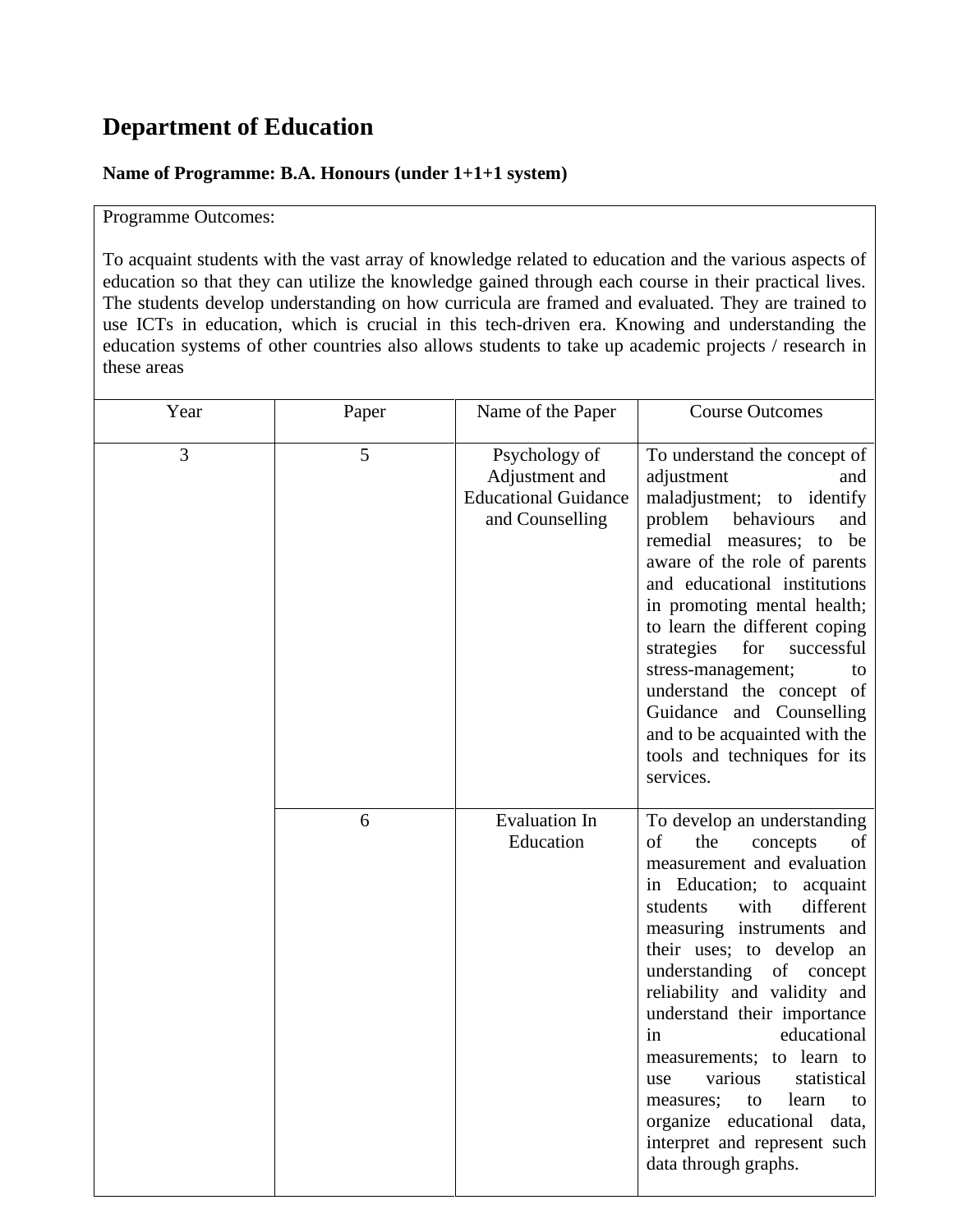| 7 | Educational          | enable<br>To<br>students<br>to   |
|---|----------------------|----------------------------------|
|   | Technology and       | understand the concept of        |
|   | Curriculum           | educational technology; to       |
|   |                      | expose them to various           |
|   |                      | developments in educational      |
|   |                      | technology;<br>to<br>acquaint    |
|   |                      | with<br>different<br>students    |
|   |                      | instructional techniques; to     |
|   |                      | develop the<br>abilities<br>to   |
|   |                      | analyze classroom teaching-      |
|   |                      | learning<br>and<br>observe       |
|   |                      | behavior<br>related<br>to        |
|   |                      | classroom<br>dynamics;<br>to     |
|   |                      | understand the concept of        |
|   |                      | curriculum,<br>its<br>basis,     |
|   |                      | evaluation and innovation.       |
| 8 | Comparative          | To analyze and compare the       |
|   | <b>Education</b> and | Indian education system with     |
|   | Practical            | those in place in countries      |
|   |                      | abroad; to be acquainted         |
|   |                      | with the process of data         |
|   |                      | collection; to apply relevant    |
|   |                      | statistical<br>techniques<br>and |
|   |                      | analyze data; to acquire the     |
|   |                      | skills of observation and        |
|   |                      | inference in relation to some    |
|   |                      | selected<br>constructs<br>in     |
|   |                      | educational psychology and       |
|   |                      | pedagogy.                        |
|   |                      |                                  |

Students, on successful completion of this Programme will be able to:

- 1. Critically analyze the different aspects related to education, select what is best for them and opt for higher studies or research;
- 2. Prepare for competitive exams like UGC NET, SET / SLET, etc. (since they are introduced to a wide range of emerging areas of knowledge);
- 3. Undertake various project works, organize seminars departmentally and also develop effective communication skills;
- 4. Opt for teaching positions.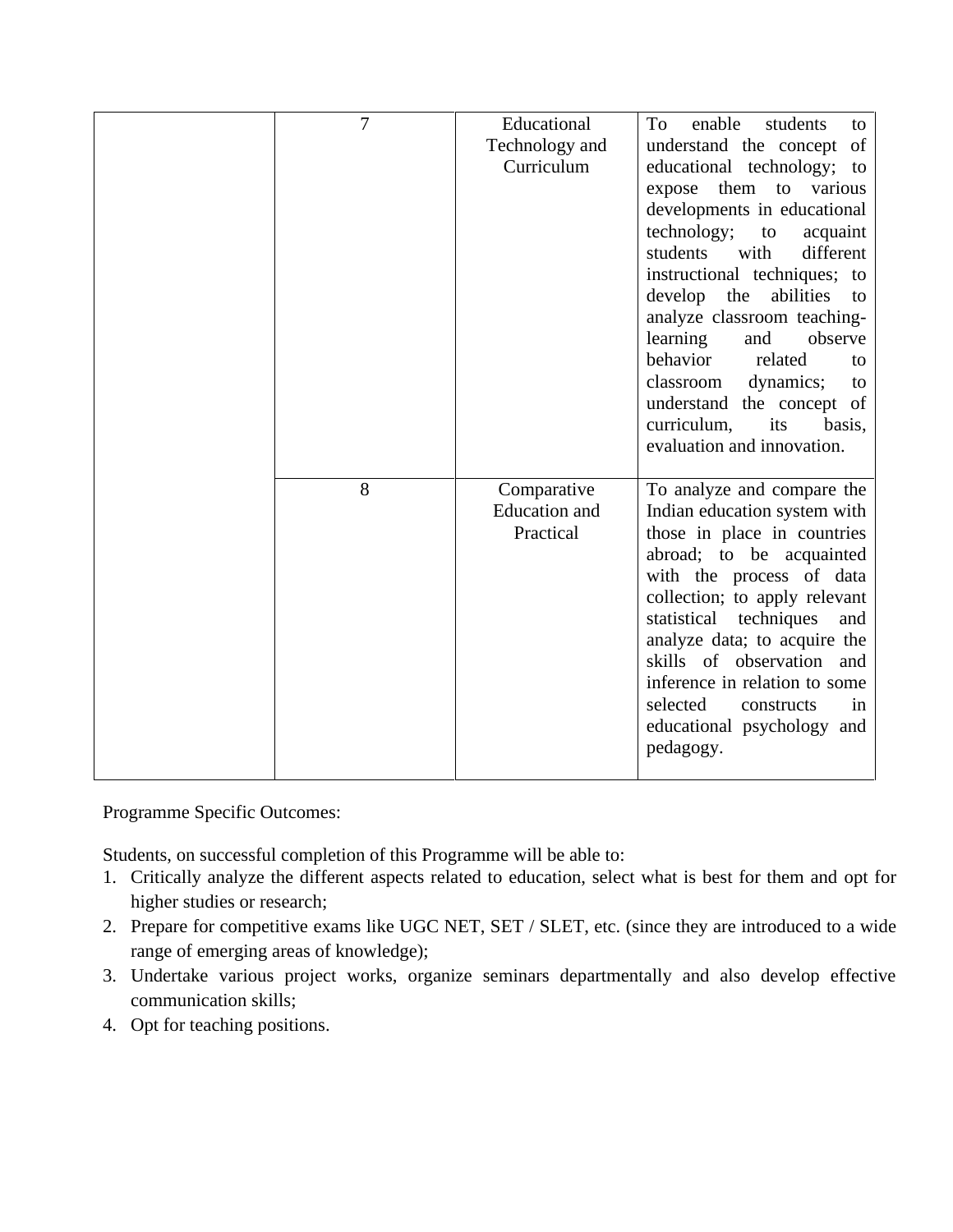#### **Name of Programme: B.A. Honours (under CBCS)**

Programme Outcomes:

- To provide students with the vast array of knowledge related to education and to acquaint them with various aspects of education so that they can utilize the knowledge gained through each course in their practical lives.
- To develop a love for humanity and become a good citizen of the country.

| Semester       | Paper | Name of the Paper                           | <b>Course Outcomes</b>                                                                                                                                                                                                                                                                                                               |
|----------------|-------|---------------------------------------------|--------------------------------------------------------------------------------------------------------------------------------------------------------------------------------------------------------------------------------------------------------------------------------------------------------------------------------------|
| 1              | CC1   | Introduction to<br>Education                | To help students understand<br>the<br>basic<br>concept<br>of<br>education;<br>the<br>interrelationships<br>between<br>the factors of education; the<br>different<br>agencies<br>that<br>influence<br>education;<br>the<br>concept of child-centrism<br>and its relevance in modern-<br>day education.                                |
|                | CC2   | History of Indian<br>Education              | To impart knowledge of<br>education<br>Indian<br>systems<br>during ancient, medieval and<br><b>British</b><br>times;<br>to<br>help<br>students<br>understand<br>the<br>significant<br>issues<br>in<br>particular<br>Education<br>Commissions and National<br>Policies, post-Independence.                                            |
| $\overline{2}$ | CC3   | Psychological<br>Foundation of<br>Education | To help students understand<br>different<br>aspects<br>the<br>of<br>Psychology as an academic<br>discipline;<br>know<br>the<br>to<br>of<br>patterns<br>human<br>development and to relate<br>knowledge<br>this<br>with<br>education; to understand the<br>cognitive<br>aspects<br>and<br>functioning<br>processes<br>of<br>cognition |
|                | CC4   | Philosophical<br>Foundation of<br>Education | To<br>help<br>students<br>comprehend the<br>meaning,<br>relation and importance of<br>Philosophy with Education.;<br>to acquaint students with the<br>various Indian and Western                                                                                                                                                     |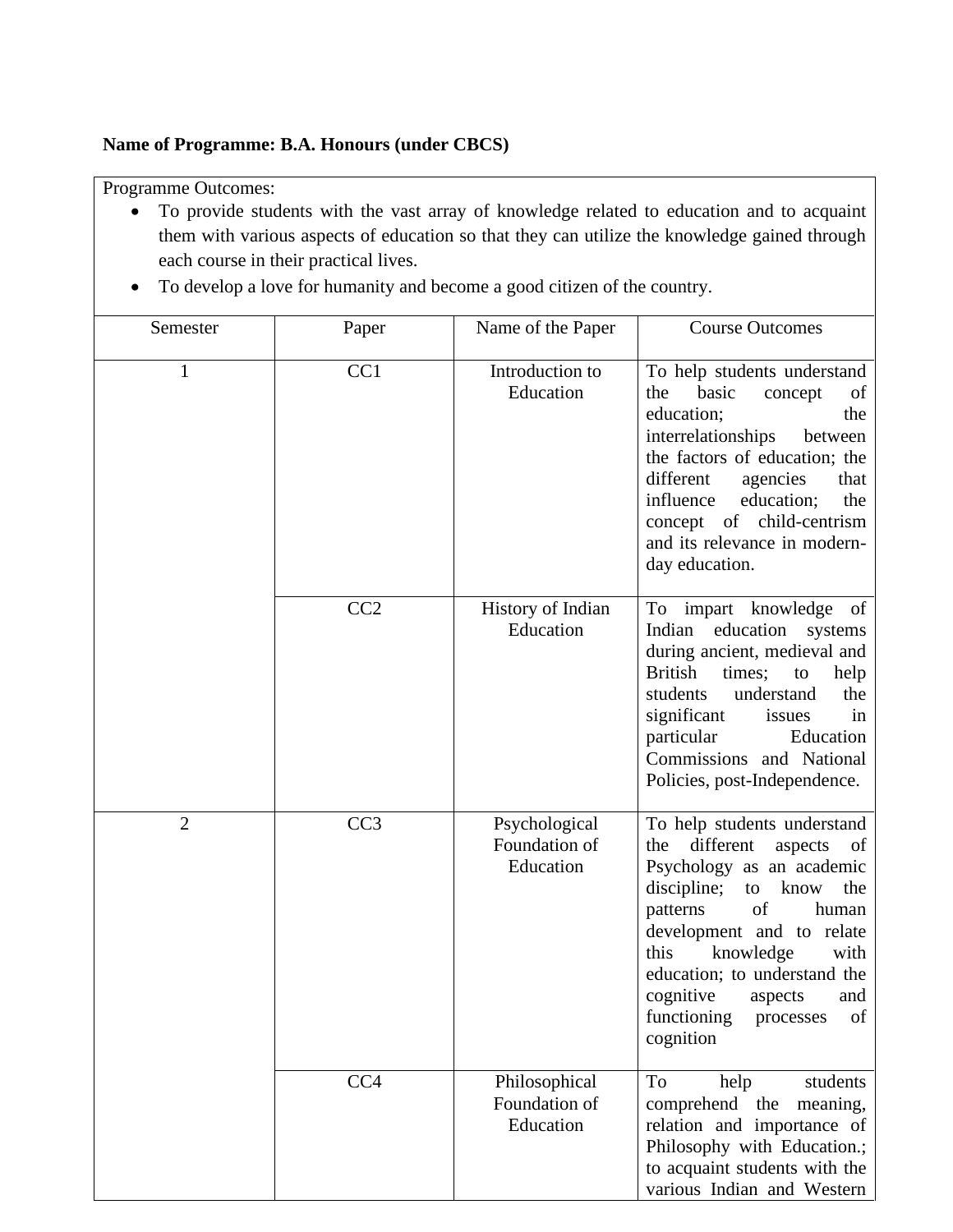|   |                 |                                                            | schools of philosophies and<br>their impact on education.                                                                                                                                                                                                                                                                                                                                              |
|---|-----------------|------------------------------------------------------------|--------------------------------------------------------------------------------------------------------------------------------------------------------------------------------------------------------------------------------------------------------------------------------------------------------------------------------------------------------------------------------------------------------|
| 3 | CC <sub>5</sub> | Sociological<br>Foundation of<br>Education                 | To<br>promote<br>an<br>understanding of the relation,<br>nature and scope of the<br>sociology of Education; to<br>become acquainted with the<br>concepts of social groups,<br>social change, socialization<br>and<br>social<br>processes<br>interactions in education; to<br>become aware of different<br>social<br>communication<br>processes in education.                                           |
|   | CC <sub>6</sub> | Educational<br>Organization,<br>Management and<br>Planning | To develop the concept of an<br>ideal<br>organization<br>in<br>educational institutions;<br>to<br>know the essential functions<br>of educational management<br>and the different aspects of<br>educational<br>planning<br>and<br>management.                                                                                                                                                           |
|   | CC7             | Guidance and<br>Counselling                                | To help students learn the<br>fundamental<br>concepts<br>of<br>guidance and counselling; to<br>acquaint them with the basic<br>data necessary for guidance.                                                                                                                                                                                                                                            |
|   | <b>SECA</b>     | <b>Communication Skill</b>                                 | To<br>promote<br>an<br>understanding of the basic<br>elements of communication;<br>skills<br>like<br>acquire<br>to<br>Listening,<br>Speaking,<br>Reading and Writing.                                                                                                                                                                                                                                  |
| 4 | CC <sub>8</sub> | Technology in<br>Education                                 | To develop an understanding<br>of educational technology<br>and the use of computers in<br>education<br>and<br>communication; to acquaint<br>students with the concept of<br>system-approach and how it<br>facilitates teaching-learning;<br>help<br>students<br>learn<br>to<br>instructional techniques and<br>different models of teaching;<br>to develop an understanding<br>of ICT and e-learning. |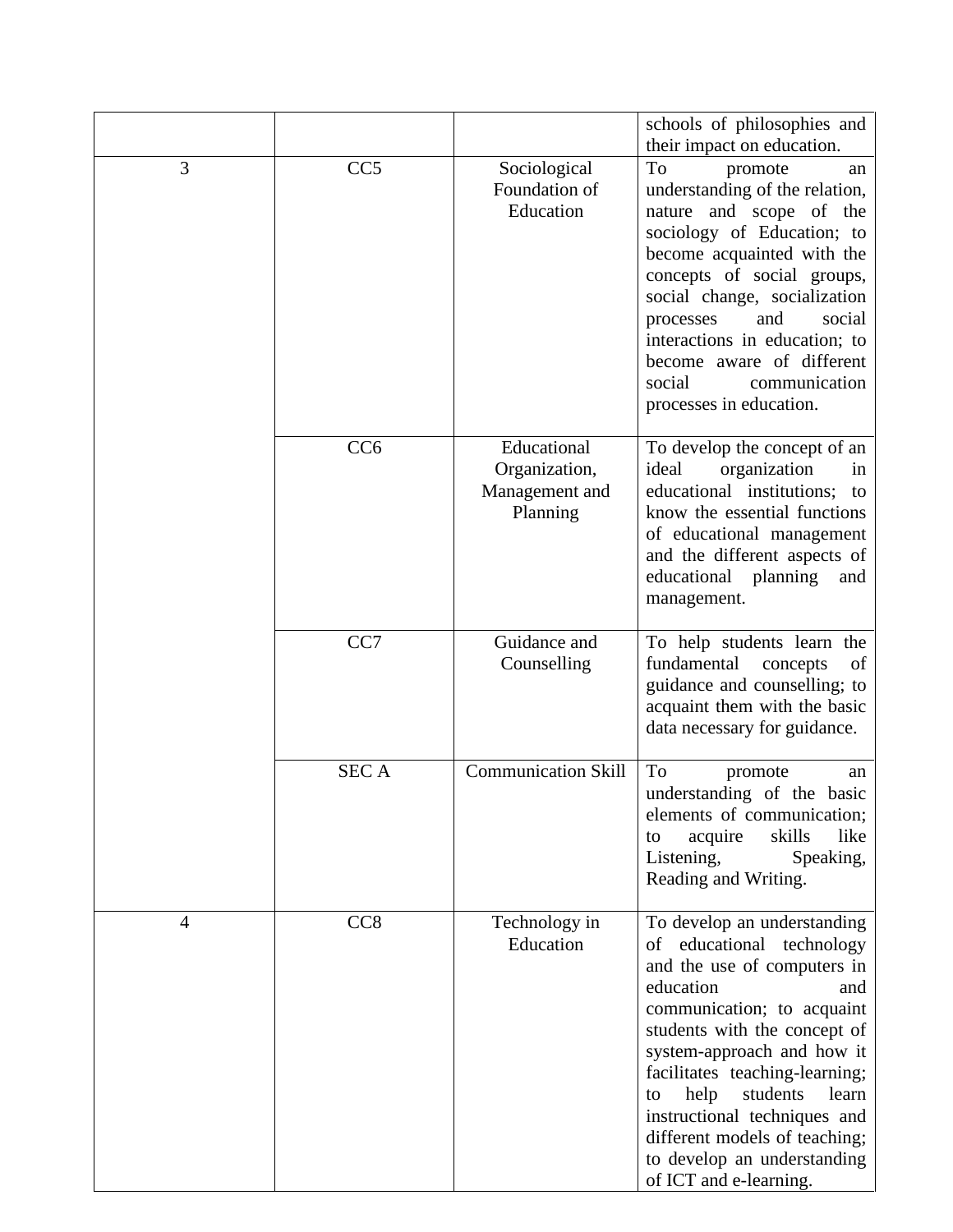| CC <sub>9</sub> | <b>Curriculum Studies</b>  | To understand the concept<br>and types of and major<br>approaches to<br>curriculum<br>construction and, also, the<br>relation between<br>different<br>pedagogical<br>of<br>aspects<br>curriculum assessment;<br>to<br>help students learn about the<br><b>National</b><br>Curriculum<br>Framework,<br>2005;<br>to<br>acquaint them<br>with<br>the<br>different aspects of content<br>selection and theories related<br>with it; to develop<br>an<br>understanding of curriculum<br>evaluation and reforms. |
|-----------------|----------------------------|------------------------------------------------------------------------------------------------------------------------------------------------------------------------------------------------------------------------------------------------------------------------------------------------------------------------------------------------------------------------------------------------------------------------------------------------------------------------------------------------------------|
| CC10            | <b>Inclusive Education</b> | To help students understand<br>the meaning of Inclusion and<br>Exclusion,<br>the<br>types<br><sub>of</sub><br>exclusion and their causes<br>and how to bring about<br>inclusion in different spheres<br>of education.                                                                                                                                                                                                                                                                                      |
| <b>SEC B</b>    | <b>Teaching Skills</b>     | To help students, understand<br>the skill-sets, which make<br>for effective teaching                                                                                                                                                                                                                                                                                                                                                                                                                       |

Students, on successful completion of this programme, will be able to:

- 1. critically analyze the different aspects related to education, select appropriate areas for postgraduate study and further research;
- 2. undertake project work with NGOs;
- 3. opt for teacher-training courses.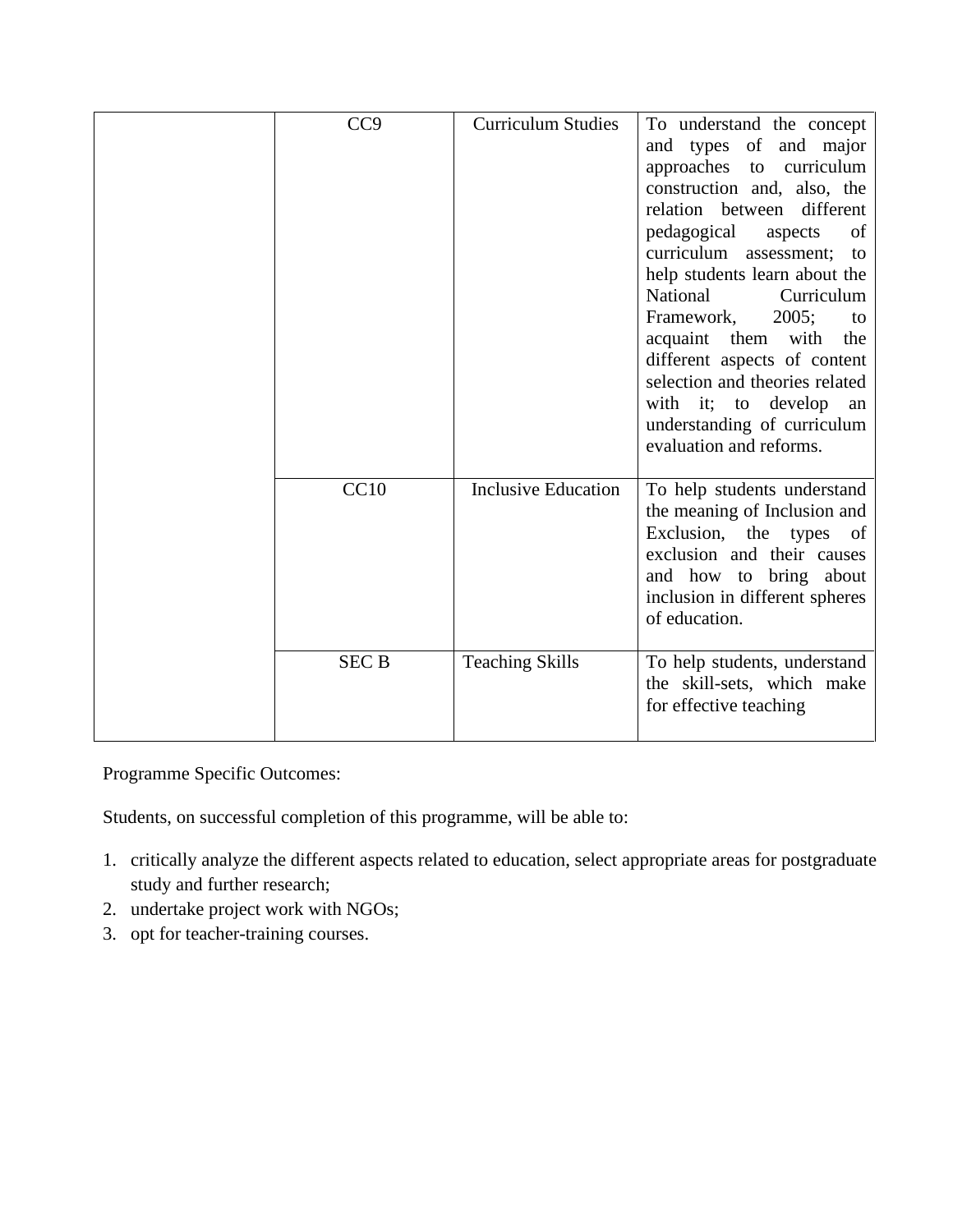## **Name of Programme: B.A. General (under CBCS)**

Programme Outcomes:

To provide students with the vast array of knowledge related to education and to acquaint them with various aspects of education so that they can utilize the knowledge gained through each course in their practical lives.

| Semester       | Paper   | Name of the Paper                           | <b>Course Outcomes</b>                                                                                                                                                                                                                                                                                                                                                                           |
|----------------|---------|---------------------------------------------|--------------------------------------------------------------------------------------------------------------------------------------------------------------------------------------------------------------------------------------------------------------------------------------------------------------------------------------------------------------------------------------------------|
| $\mathbf{1}$   | CC1/GE1 | Introduction to<br>Education                | To<br>students<br>help<br>understand<br>the<br>basic<br>concept of education; the<br>interrelationships between<br>the factors of education;<br>the different agencies that<br>influence education; the<br>concept of child-centrism<br>relevance<br>and its<br>in<br>modern-day education.                                                                                                      |
| $\overline{2}$ | CC2/GE2 | Psychological<br>Foundation of<br>Education | To<br>help<br>students<br>understand the different<br>aspects of Psychology as<br>an academic discipline; to<br>the patterns<br>know<br>of<br>human development and<br>to relate this knowledge<br>education;<br>with<br>to<br>understand the cognitive<br>aspects and functioning<br>processes of cognition                                                                                     |
| 3              | CC3/GE3 | Sociological<br>Foundation of<br>Education  | To<br>promote<br>an<br>understanding<br>of<br>the<br>relation, nature and scope<br>of<br>the<br>sociology<br>of<br>Education;<br>become<br>to<br>acquainted<br>with<br>the<br>concepts of social groups,<br>social<br>change,<br>socialization<br>processes<br>and social interactions in<br>education;<br>become<br>to<br>aware of different social<br>communication processes<br>in education. |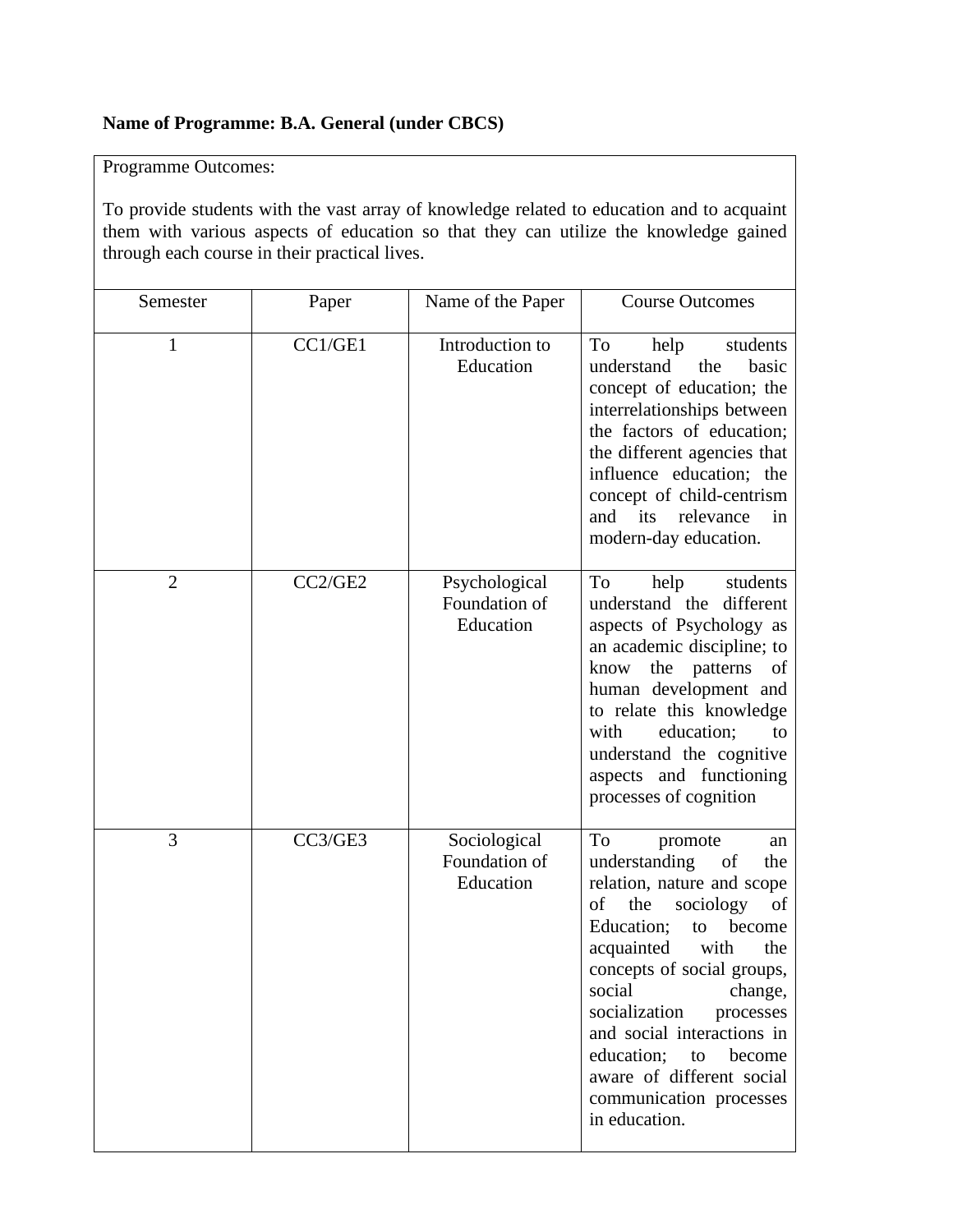| <b>SECA</b>  | Communication<br>Skill     | To<br>promote<br>an<br>understanding of the basic<br>elements<br>of<br>communication;<br>to<br>acquire<br>skills<br>like<br>Listening,<br>Speaking,<br>Reading and Writing.                                |
|--------------|----------------------------|------------------------------------------------------------------------------------------------------------------------------------------------------------------------------------------------------------|
| GE4/CC4      | <b>Inclusive Education</b> | To<br>understand<br>the<br>meaning of Inclusion and<br>Exclusion. To know the<br>types of exclusion and<br>their causes and how to<br>bring about inclusion in<br>different<br>spheres<br>of<br>education. |
| <b>SEC B</b> | <b>Teaching Skills</b>     | To<br>the<br>basic<br>know<br>concept of Teaching and<br>its types. To understand<br>the Skills of Teaching and<br>to learn the concept of<br>Learning Design.                                             |

Students, on successful completion of this Programme, will be able to:

1. critically analyze the different aspects related to education, select what is best for them and go for higher studies in Education or research in the future;

2. develop effective teaching and communication skills.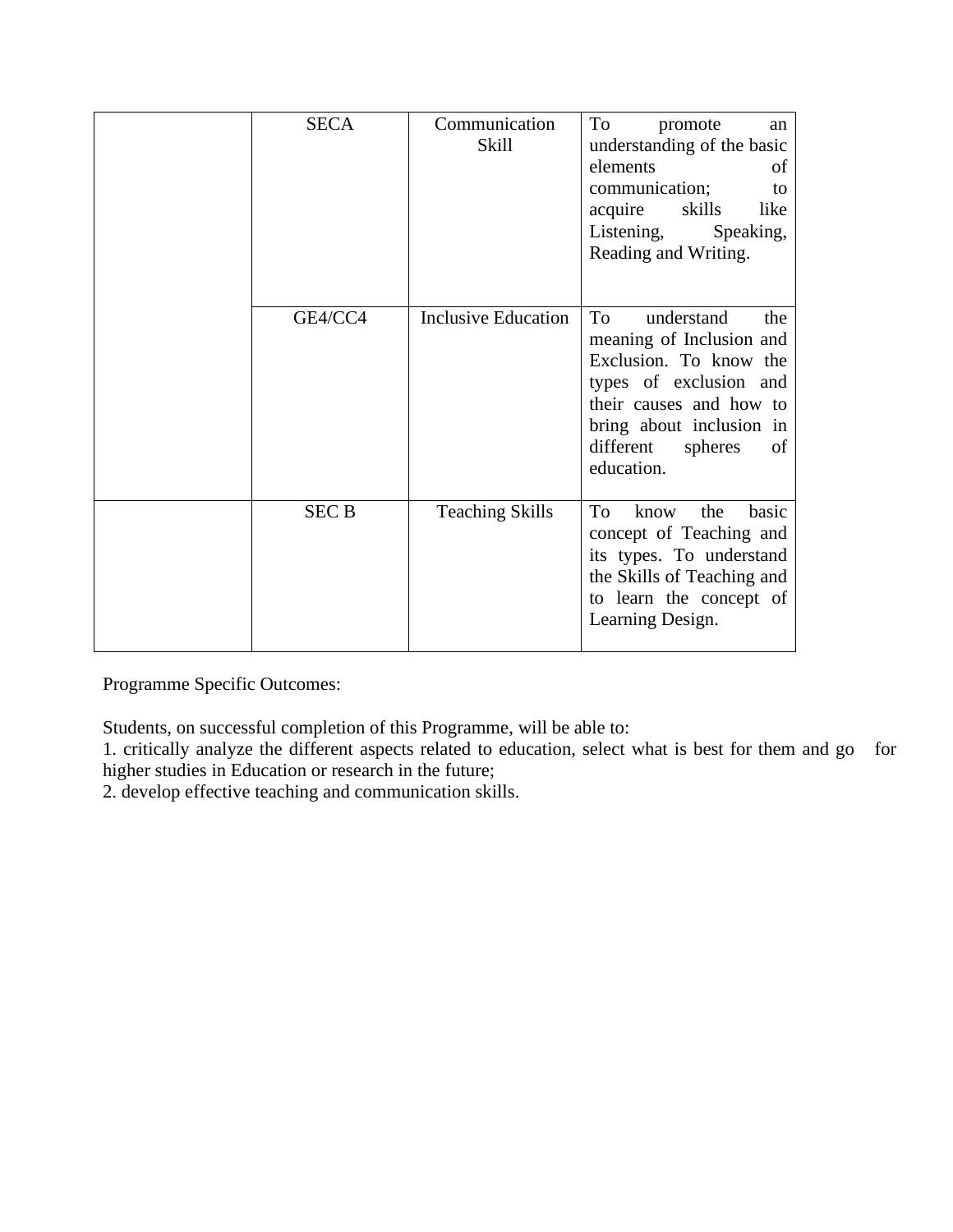## **Department of Political Science**

### **Name of Programme: B.A. Honours (under 1+1+1 system)**

#### Programme Outcomes:

The Programme aims to equip students with an interdisciplinary and holistic approach to the subject. The students are trained to have a conceptual understanding along with a practical approach, and hone their powers of critical thinking. Further, it helps them to pursue higher studies and explore job opportunities in governmental and non-governmental organizations.

| Year | Paper          | Name of the Paper                               | <b>Course Outcomes</b>                                                                                                                                                                                                                                                                                                                                                                              |
|------|----------------|-------------------------------------------------|-----------------------------------------------------------------------------------------------------------------------------------------------------------------------------------------------------------------------------------------------------------------------------------------------------------------------------------------------------------------------------------------------------|
| 3    | 5              | <b>Western Political</b><br>Thought             | The course offers a survey of political<br>philosophy from the ancient to the modern<br>times, with special focus on the 20 <sup>th</sup> century.<br>This course equips the students to understand<br>the crucial concepts of justice, rights, equality,<br>freedom etc., thus enabling them to understand<br>and analyze their thought processes.                                                 |
|      | 6              | <b>Indian Political Thought</b><br>and Movement | This course enables students to learn about<br>political ideas and ideology in the ancient,<br>medieval<br>and<br>modern era in order to<br>understand how the Indian society has evolved<br>in the political and economic spheres.                                                                                                                                                                 |
|      | $\overline{7}$ | <b>Political Sociology</b>                      | This course introduces the students to the<br>dynamics between society and politics. The<br>link between Sociology and Political Science<br>starts at the grassroot level. It further<br>introduces the students to the concept of<br>power, the cultural dimension of politics,<br>political change, which interacts with the social<br>structure and political upheavals and social<br>movements. |
|      | 8              | Public Administration.                          | This course introduces students to the theories<br>and praxis of Public Administration and also<br>acquaints them with the changing dynamics of<br>the Indian Administration and public policy.                                                                                                                                                                                                     |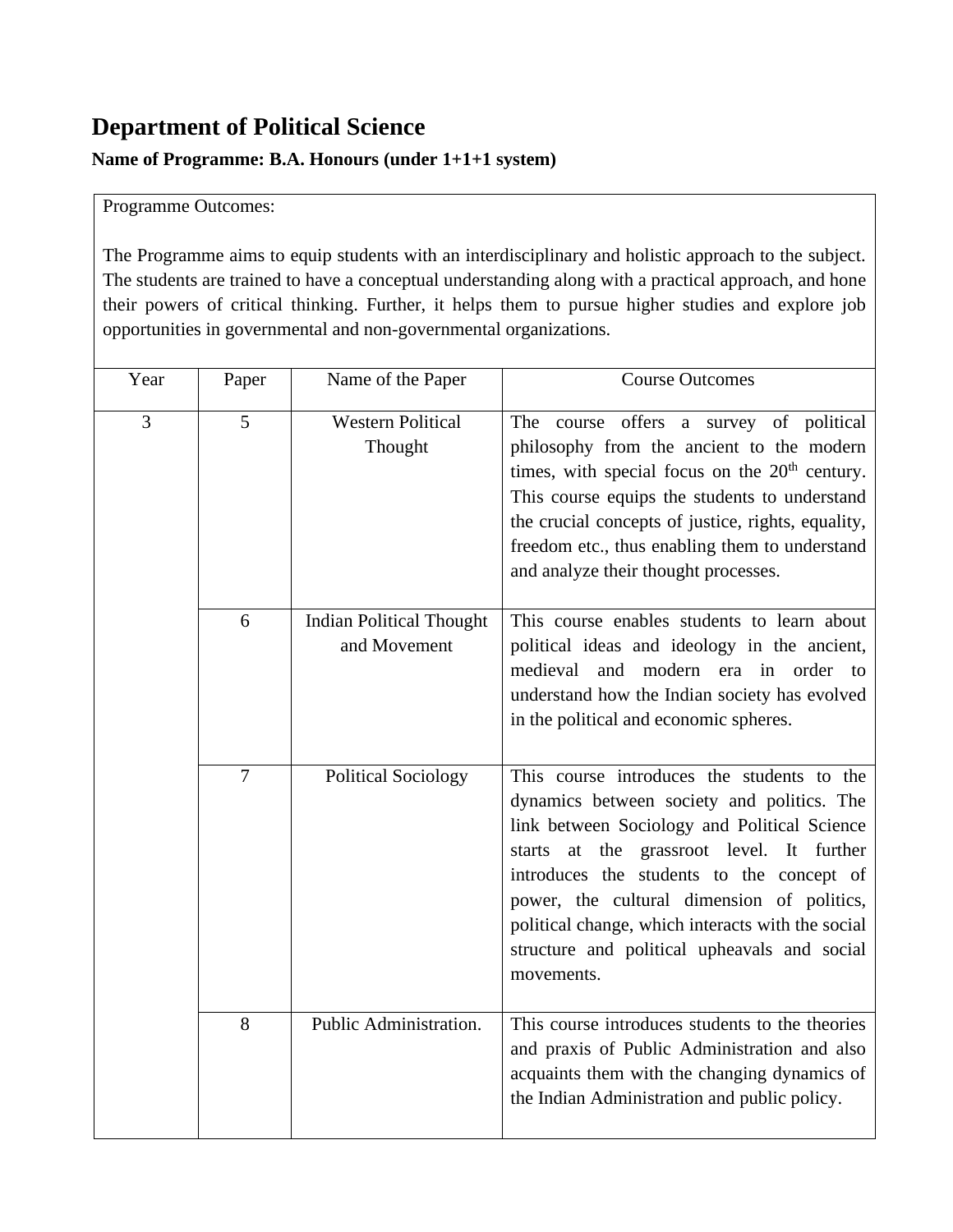The Programme is formulated in a way that enables the student to develop a comprehensive understanding of the political systems and theories underlying certain key political questions. They develop analytical thinking and engage actively in debates in challenging issues at different levels of society.

#### **Name of Programme: B.A. General (under 1+1+1 system)**

Programme Outcomes:

The programme equips students with an interdisciplinary and holistic approach to the subject. The students are trained to have a conceptual understanding with a practical approach, and develop critical thinking. It further helps them to pursue higher studies and explore job opportunities in government and non-governmental organizations.

| Year | Paper          | Name of the Paper              | <b>Course Outcomes</b>                                                                                                                                                                                                                                     |
|------|----------------|--------------------------------|------------------------------------------------------------------------------------------------------------------------------------------------------------------------------------------------------------------------------------------------------------|
|      |                |                                |                                                                                                                                                                                                                                                            |
| 3    | $\overline{4}$ | <b>International Relations</b> | This course helps students to become familiar with<br>the broad themes in the field of International<br>Relations, from the inception of I.R as a theory to<br>the changing dynamics of global politics and<br>bilateral relations with the other nations. |
|      |                |                                |                                                                                                                                                                                                                                                            |

Programme Specific Outcomes:

The programme is formulated in a way that enables the student to develop a comprehensive understanding of the political system, and theories underlying certain crucial political questions. The students also develop analytical thinking and engage actively in debates in challenging issues at different levels of society.

#### **Name of Programme: B.A. Honours (under CBCS)**

| <b>Programme Outcomes:</b> |                 |                                |                                                                                                  |
|----------------------------|-----------------|--------------------------------|--------------------------------------------------------------------------------------------------|
|                            |                 |                                | The diversity of the course helps the students to develop a deeper understanding of the subject, |
| Political Science.         |                 |                                |                                                                                                  |
| Semester                   | Paper           | Name of the Paper              | <b>Course Outcomes</b>                                                                           |
|                            |                 |                                |                                                                                                  |
|                            | CC <sub>1</sub> | <b>Understanding Political</b> | The courses help the students understand the                                                     |
|                            |                 | Theory: Concepts               | concepts, approaches to the subject matter and                                                   |
|                            |                 |                                | debates surrounding those concepts.                                                              |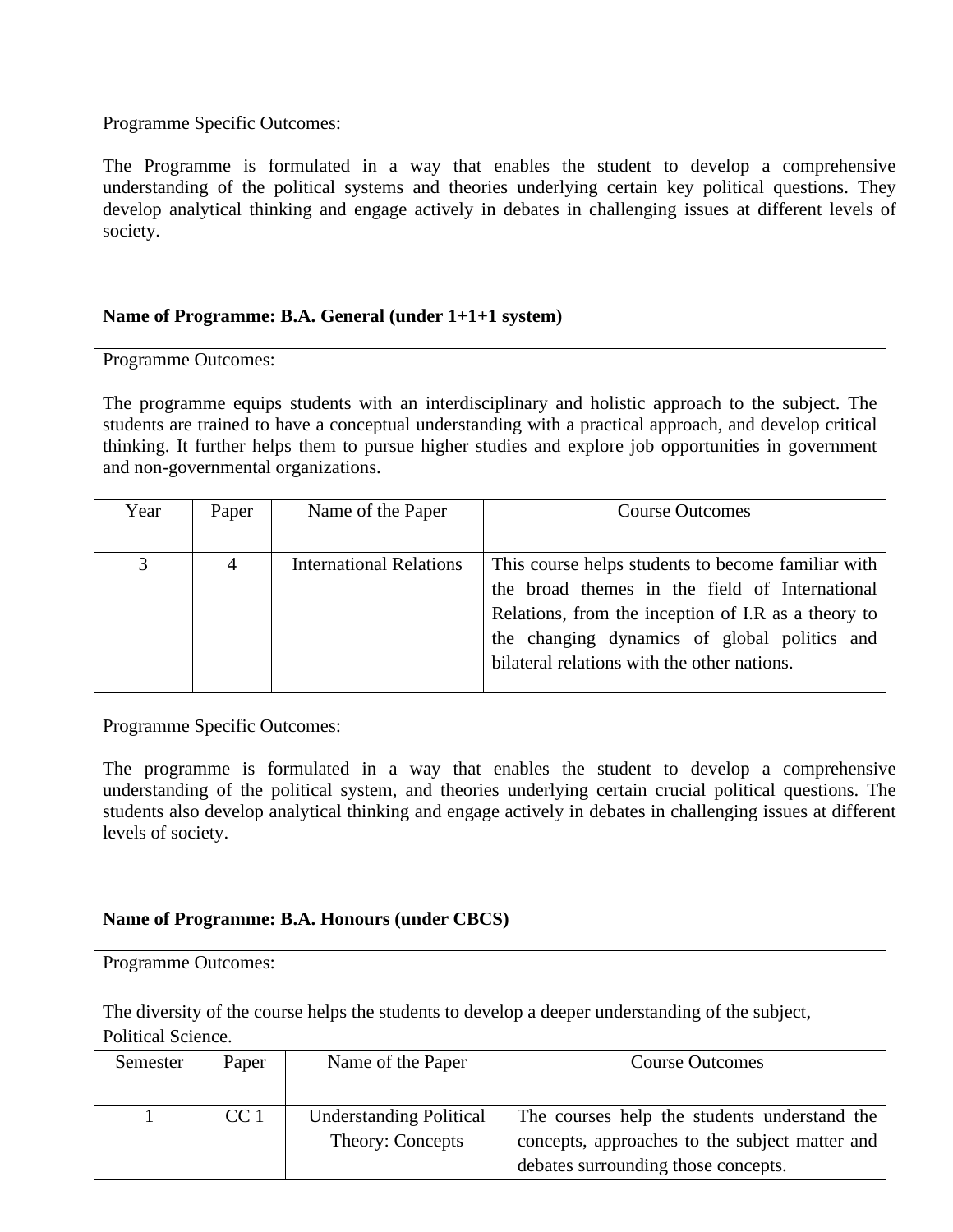|                | CC <sub>2</sub> | <b>Understanding Political</b>                        | This Paper enables students to understand the                                                                                                                                                                                                                                 |
|----------------|-----------------|-------------------------------------------------------|-------------------------------------------------------------------------------------------------------------------------------------------------------------------------------------------------------------------------------------------------------------------------------|
|                |                 | Theory: Approaches and                                | significance of theorizing and application of                                                                                                                                                                                                                                 |
|                |                 | Debates                                               | theory in practice.                                                                                                                                                                                                                                                           |
| $\overline{2}$ | CC <sub>3</sub> | <b>Constitutional Government</b><br>in India          | This Paper equips students to learn the<br>structures and functions of Indian Constitution<br>and the working of the political apparatus of the<br>society.                                                                                                                   |
|                | CC <sub>4</sub> | Politics in India: Structures                         | This Paper gives students in-depth knowledge                                                                                                                                                                                                                                  |
|                |                 | and Processes                                         | and awareness about the bases of the structures<br>of identity politics, social movements and<br>political institutions in India.                                                                                                                                             |
| 3              | CC <sub>5</sub> | <b>Indian Political Thought -1</b>                    | This Paper introduces the students to the<br>political ideas and thinkers in the ancient and<br>medieval India.                                                                                                                                                               |
|                | CC <sub>6</sub> | <b>Comparative Government</b><br>and Politics         | This<br>provides<br>Paper<br>introduction<br>an<br>to<br>concepts, theories, and an empirical insight in<br>the field of comparative politics.                                                                                                                                |
|                | CC <sub>7</sub> | Perspective on<br><b>International Relations</b>      | This Paper aims at developing the ability to<br>think critically about the international theories<br>and world order. The student will be able to<br>construct and evaluate the concepts of IR in<br>contemporary world.                                                      |
|                | <b>SEC</b>      | <b>Democratic Awareness</b><br>through Legal Literacy | This<br>introduces<br>students<br>Paper<br>the<br>to<br>foundational bases of law in the Indian society.<br>It helps them to learn about their rights and be<br>aware as a citizen.                                                                                           |
| $\overline{4}$ | CC <sub>8</sub> | <b>Indian Political Thought 2</b>                     | This Paper helps students learn about the<br>political ideas and ideology in the ancient,<br>medieval and modern era to understand the<br>issues in existence in the Indian society, and<br>how the society has transformed at the social,<br>political and economic spheres. |
|                | CC <sub>9</sub> | Global Politics since 1945                            | This Paper helps students acquire proper<br>perspectives on world politics so that they can<br>analyze the political and economic dimensions<br>of political globalization.                                                                                                   |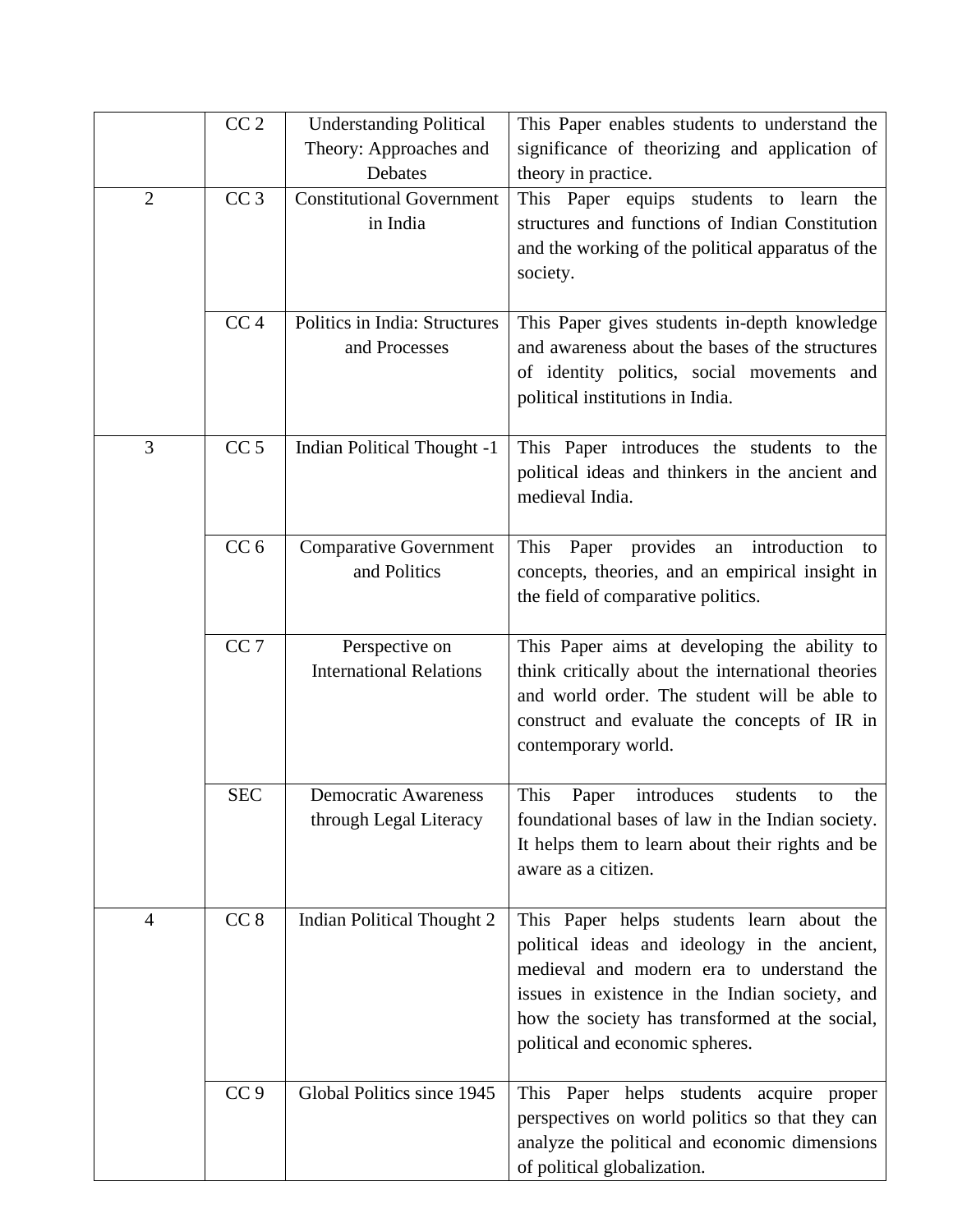| <b>CC</b> 10 | <b>Western Political Thought</b> | This Paper covers the early ancient political   |
|--------------|----------------------------------|-------------------------------------------------|
|              | $&$ Theory 1                     | philosophy to the modern times, particularly in |
|              |                                  | the $20th$ century.                             |
| <b>SEC</b>   | Legislative Practices and        | The Paper enables students to learn about the   |
|              | Procedures                       | legislative branch of the Indian Parliament and |
|              |                                  | the functioning of the legislature.             |

The programme is formulated in a way that enables the student to develop a comprehensive understanding about the political system, and theories and empirical knowledge. The interdisciplinary nature of the syllabus helps them to gain knowledge on various aspects of political philosophy, political theory, comparative politics, public administration etc. Inclusion of the SEC papers enables them to gain practical knowledge and engage actively in society as an empowered individual.

### **Name of Programme: B.A/B.Sc.General (under CBCS)**

Programme Outcomes:

The Programme aims at providing a basic foundational base for the student through a comprehensive approach. The students will be able to develop a diverse knowledge on the various political system and constitution.

| Semester       | Paper           | Name of the Paper                             | <b>Course Outcomes</b>                                                                                                                                                                                  |
|----------------|-----------------|-----------------------------------------------|---------------------------------------------------------------------------------------------------------------------------------------------------------------------------------------------------------|
|                | CC <sub>1</sub> | <b>Introduction to Political</b><br>Theory    | This Paper equips the students to understand<br>crucial concepts as justice, rights, equality,<br>freedom etc., thus enabling them to<br>analyze<br>their<br>thought<br>understand<br>and<br>processes. |
| $\overline{2}$ | CC <sub>2</sub> | <b>Comparative Government</b><br>and Politics | This Paper provides an introduction to<br>concepts, theories, and an empirical insight in<br>the field of comparative politics.                                                                         |
| 3              | CC <sub>3</sub> | Government and Politics in<br>India           | This Paper equips the students to learn the<br>functions<br>Indian<br>structures<br>and<br>of<br>Constitution and<br>working<br>the<br>of<br>the<br>government.                                         |
| 4              | CC <sub>4</sub> | <b>International Relations</b>                | This Paper helps the students to familiarize<br>themselves with the broad themes in the field                                                                                                           |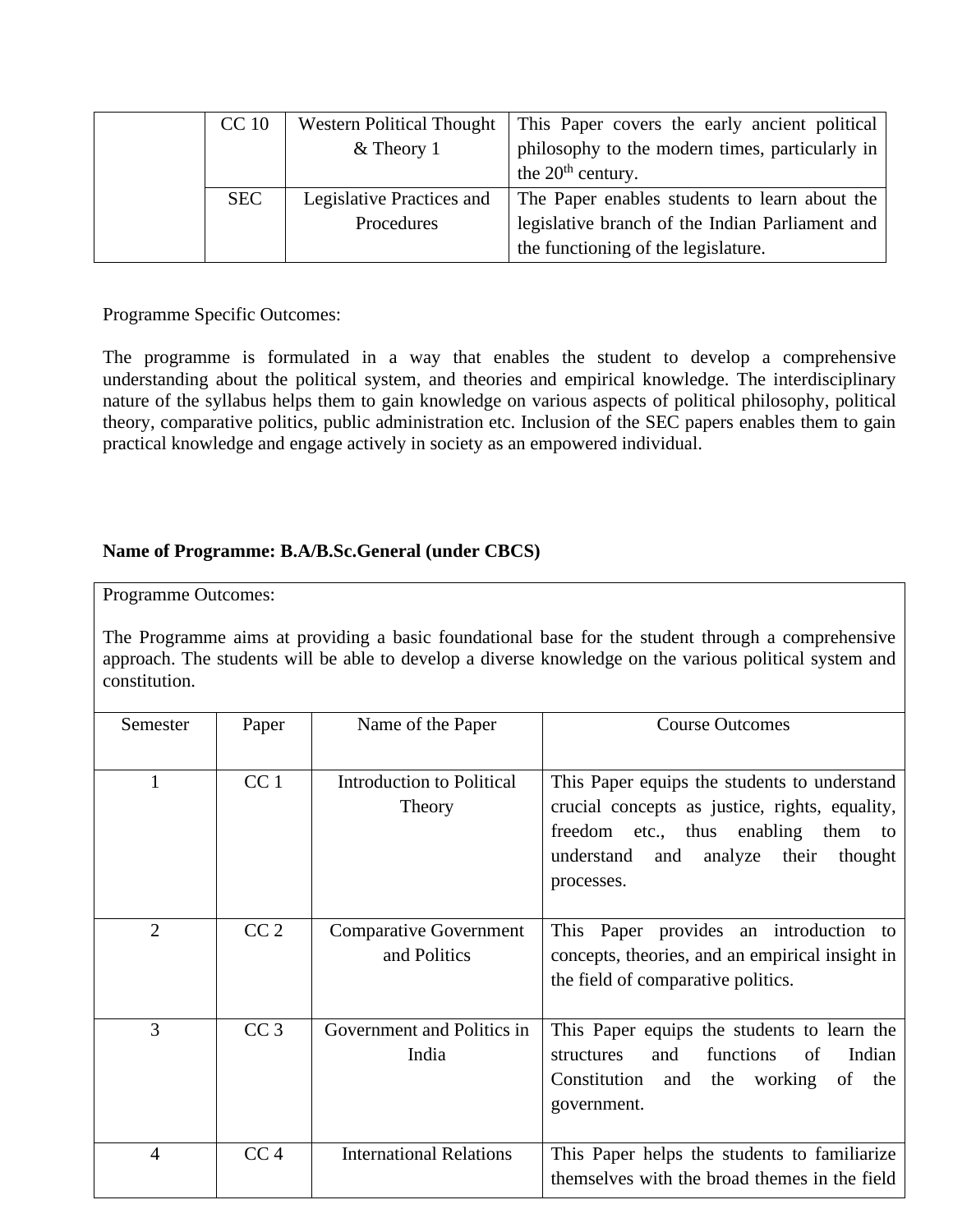|  | $-$ of $\overline{ }$<br>International Relations. |
|--|---------------------------------------------------|
|  |                                                   |

The course offers the students to develop a comprehensive understanding of the political ideologies and theories domestic and international perspective. It helps the students to develop their communicative skills in engaging actively in the political society as an informed young political scientist.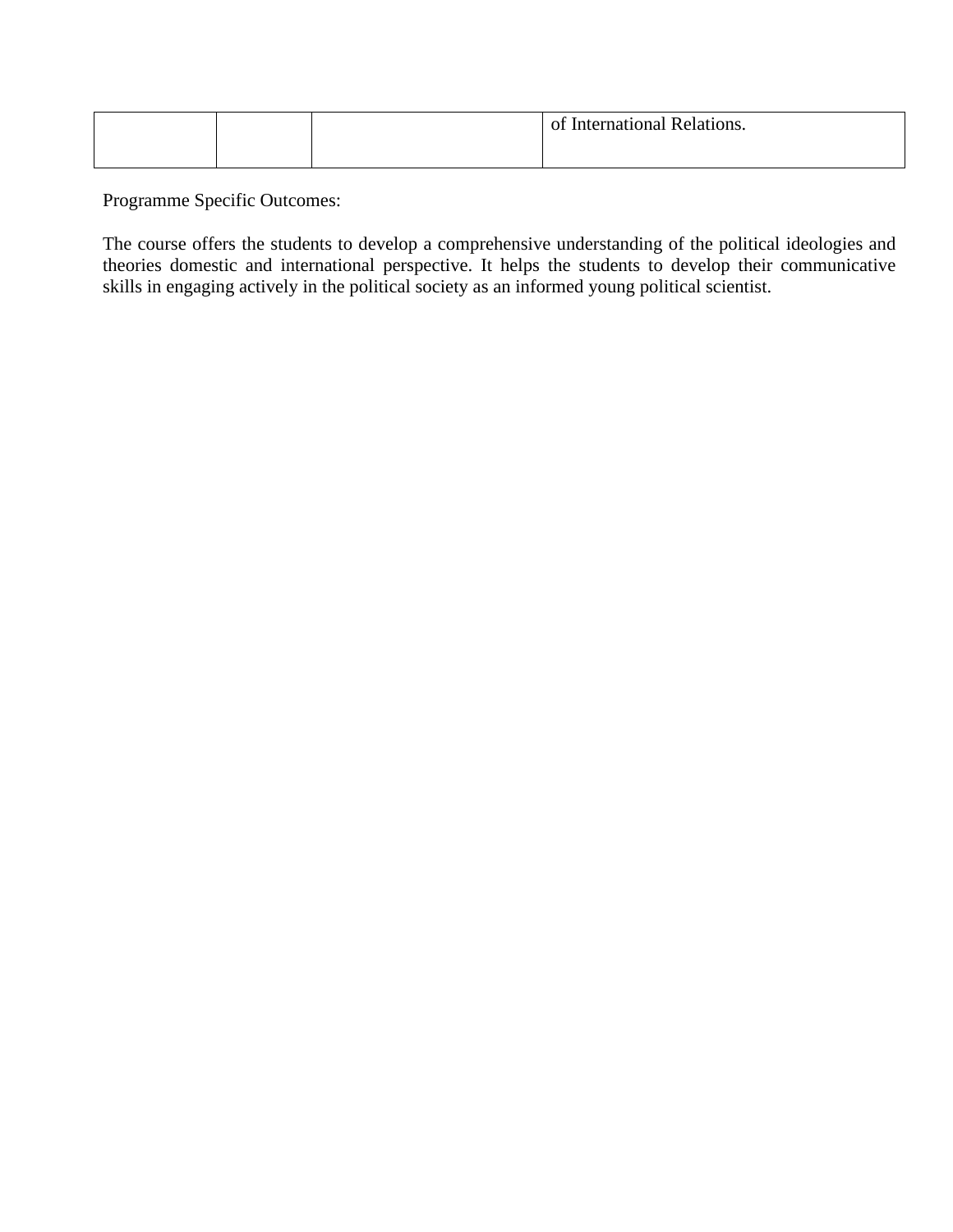## **Department of Journalism and Mass Communication**

### **Name of Programme: B.A. Honours (under 1+1+1 system)**

Programme Outcomes:

The Programme focusses on different aspects of Mass Communication, such as advertising, public relations, media management, media laws and journalism studies. Besides training students to become journalists, it also equips them to undertake academic research in the aforesaid areas. Research methodologies are taught as per the curriculum of the University of Calcutta.

Journalism and Mass Communication is a dynamic field; the Programme reflects this insofar as it offers an eclectic range of academic topics, which are of current relevance. In this age of convergence journalism and digital media, the students are appropriately equipped with both theoretical knowledge and extensive exposure to practical skills.

Students are trained to make group documentary films and prepare individual dissertation projects. They learn to design advertisements using Adobe Photoshop, edit documentary movies using Adobe Premiere Pro and design pages of a newspaper using QuarkXpress.

| Year | Paper | Name of the Paper                                          | <b>Course Outcomes</b>                                                                                                                                                                                                                                                                                                                                                                                                                                                                                                                                                                                                                            |
|------|-------|------------------------------------------------------------|---------------------------------------------------------------------------------------------------------------------------------------------------------------------------------------------------------------------------------------------------------------------------------------------------------------------------------------------------------------------------------------------------------------------------------------------------------------------------------------------------------------------------------------------------------------------------------------------------------------------------------------------------|
| 3    | 5     | Media Management,<br>Press Laws and Film<br><b>Studies</b> | This Paper introduces students to the various<br>fundamentals of media management. It discusses the<br>ownership patterns customary in India and abroad. It<br>also focuses on the roles of the departments of<br>advertising and circulation. Students learn about the<br>responsibilities and professional qualifications of the<br>Advertisement Manager and Circulation Manager in a<br>newspaper house.                                                                                                                                                                                                                                      |
|      |       |                                                            | The Paper also introduces students to the existing<br>media laws and explains why journalists are required<br>to abide by these laws. It clarifies the difference<br>between media ethics and media laws.                                                                                                                                                                                                                                                                                                                                                                                                                                         |
|      |       |                                                            | Film is a popular mass medium. Apart from rendering<br>very complex messages in the simplest way, films<br>might act as agents of social change. The Paper<br>acquaints students with the critical theories of film<br>studies. Students gain knowledge about the work of<br>notable filmmakers from India and across the world,<br>which brought new dimensions to the art of film<br>making.<br>Students also learn about the differences between a<br>documentary film and a fiction film, and how post-<br>Independence, Government initiatives in India have<br>promoted the production of films on issues related to<br>social development. |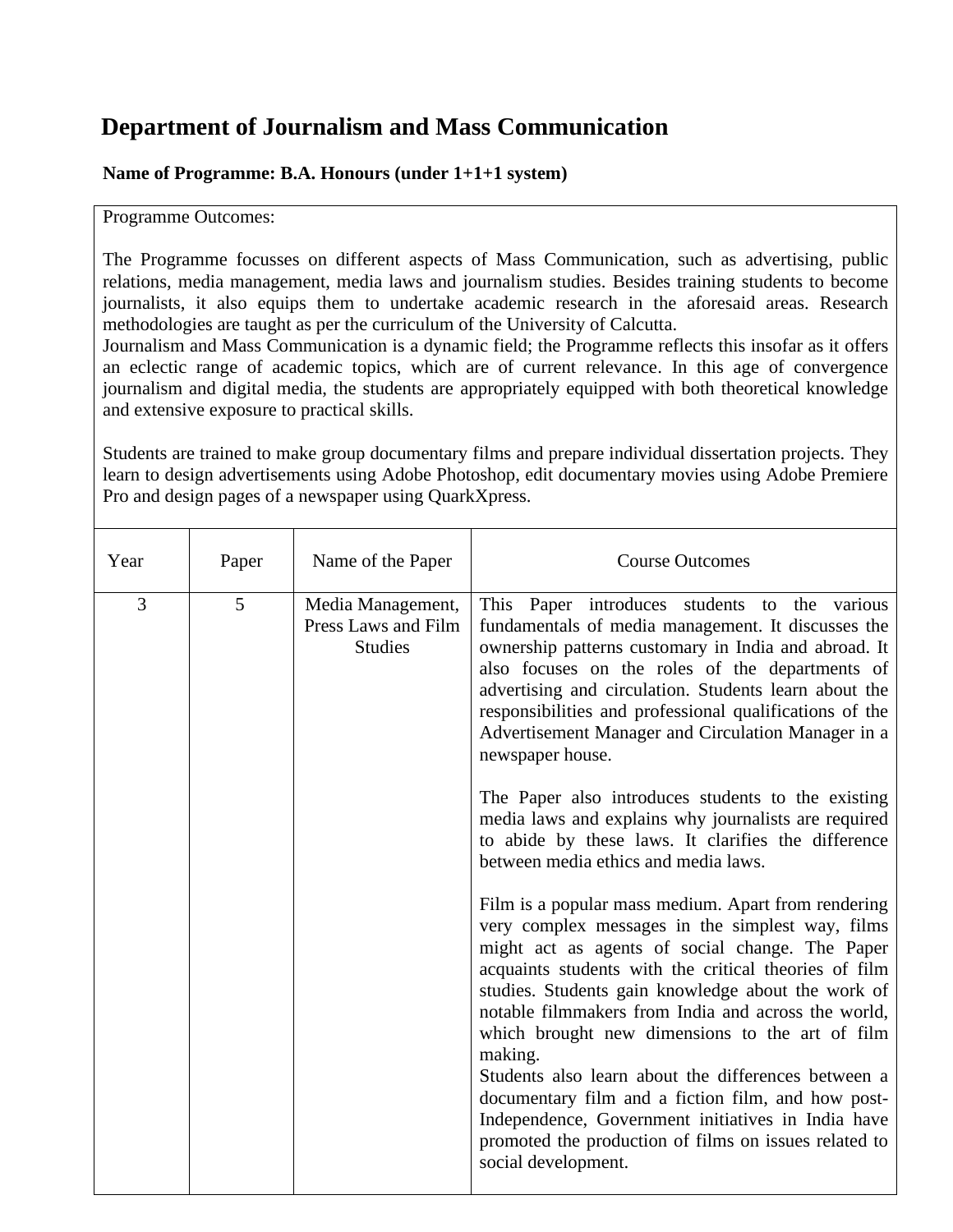| 6      | Radio and Television                       | Radio has traditionally been a popular mass medium<br>in India. It is a medium of entertainment, but it is also<br>used for purposes of news transmission and imparting<br>Students also come to know about the<br>learning.<br>administration of All India Radio, especially how it<br>functioned<br>and<br>without<br>has<br>autonomously<br>government interference. The different programmes of<br>All India Radio are discussed in this Paper.<br>Finally, the Paper focuses on the different aspects of<br>Television journalism and its related terminologies.<br>Students are taught the history of Doordarshan and<br>how it has evolved over the years. Students are trained<br>to write TV news-scripts. |
|--------|--------------------------------------------|---------------------------------------------------------------------------------------------------------------------------------------------------------------------------------------------------------------------------------------------------------------------------------------------------------------------------------------------------------------------------------------------------------------------------------------------------------------------------------------------------------------------------------------------------------------------------------------------------------------------------------------------------------------------------------------------------------------------|
| $\tau$ | Advertising and<br><b>Public Relations</b> | Students learn the definitions and types of advertising<br>and its social and economic functions. This Paper<br>introduces students to the basics of AIDA model and<br>trains them to design an effective advertisement<br>campaign. It also introduces them to the concepts of<br>Brand, Brand Positioning, Brand Loyalty, Market<br>Research etc. Advertising and Public Relations are<br>both integral to the concept of marketing. Students<br>become acquainted with the concept of public<br>relations, learn the ways in which public relations and<br>advertising are related and become conversant with an<br>eclectic range of terminologies pertaining to the field.                                     |
| 8      | Practical                                  | As per this Paper, each student has to prepare a<br>documentary as her project. In the process, students<br>learn the basics of operating<br>a camera, writing scripts and video editing using<br>Adobe Premiere Pro. Also, students are introduced to<br>skills of anchoring in news and entertainment events.                                                                                                                                                                                                                                                                                                                                                                                                     |

Students learn about advanced modalities of the functioning of the Press and electronic media. A strong theoretical framework, with the support of modern-day software used in media, are used to train the students to become job-market-ready.

Students of this Department, besides pursuing postgraduate studies, also work in different media houses, both print and electronic, across the country. The faculty, therefore, focuses on developing the soft skills needed to make the students professionally competent.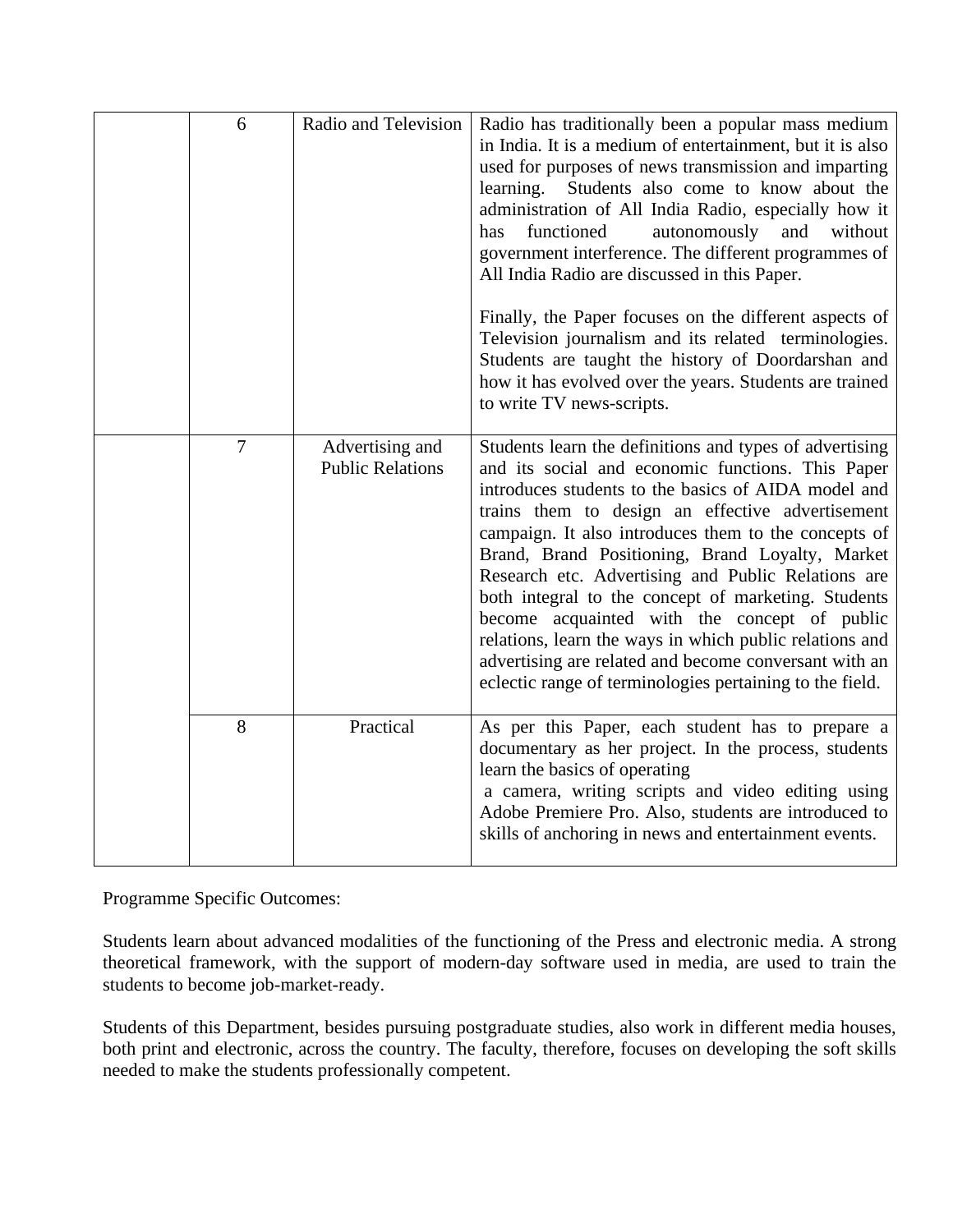## **Name of Programme: B.A. General (under 1+1+1 system)**

| Semester | Paper          | Name of the Paper                       | <b>Course Outcomes</b>                                                                                                                                                                                                                                                                                                                                                                                                                                                                                                                                                                                                                                                       |
|----------|----------------|-----------------------------------------|------------------------------------------------------------------------------------------------------------------------------------------------------------------------------------------------------------------------------------------------------------------------------------------------------------------------------------------------------------------------------------------------------------------------------------------------------------------------------------------------------------------------------------------------------------------------------------------------------------------------------------------------------------------------------|
| 3        | $\overline{4}$ | <b>Advanced Media</b><br><b>Studies</b> | This Paper introduces to the students the different<br>theories and models of Mass Communication. It<br>acquaints them with the simple and complex<br>communication models. These critical theories<br>illustrate how the media operates and its functions<br>social, political,<br>different<br>socio-political<br>1n<br>environments. This Paper also focuses on semantic<br>terminologies like signs and codes.                                                                                                                                                                                                                                                           |
|          |                |                                         | This Paper discusses how the Press functions. The<br>Press is dependent on information, and reporters<br>are entrusted with the task of reporting events,<br>keeping in mind the values and elements of news.<br>This Paper also discusses the role and ideal<br>qualifications of a reporter. Furthermore, students<br>learn how raw news is gathered from the field and<br>edited, refined, structured, compiled, condensed<br>etc. by sub-editors before it is sent for printing.<br>This Paper defines the qualities and role of sub-<br>editors, chief sub-editors and the news editor.<br>Students learn different principles of sub-editing,<br>using 6CHPR formulae. |
|          |                |                                         | Radio has traditionally been a popular mass<br>medium in India. It is a medium of entertainment,<br>but it is also used for purposes of news<br>transmission and imparting learning.<br>Students<br>apart from learning all this, also come to know<br>about the administration of All India Radio,<br>especially how it has functioned<br>autonomously<br>and without government interference. The different<br>programmes of All India Radio are discussed in<br>this Paper.                                                                                                                                                                                               |
|          |                |                                         | This Paper focuses on different aspects of<br>Television<br>journalism<br>and<br>its<br>related<br>terminologies. The students are also taught the<br>history of Doordarshan and how it has evolved<br>over the years. Finally, students are trained to write<br>TV news scripts.                                                                                                                                                                                                                                                                                                                                                                                            |
|          |                |                                         | This Paper also introduces to the students the<br>utility and usage of Adobe Photoshop software,<br>they have to prepare<br>where<br>a<br>display<br>advertisement, apart from acquiring the skill to<br>develop different ad-copies.                                                                                                                                                                                                                                                                                                                                                                                                                                        |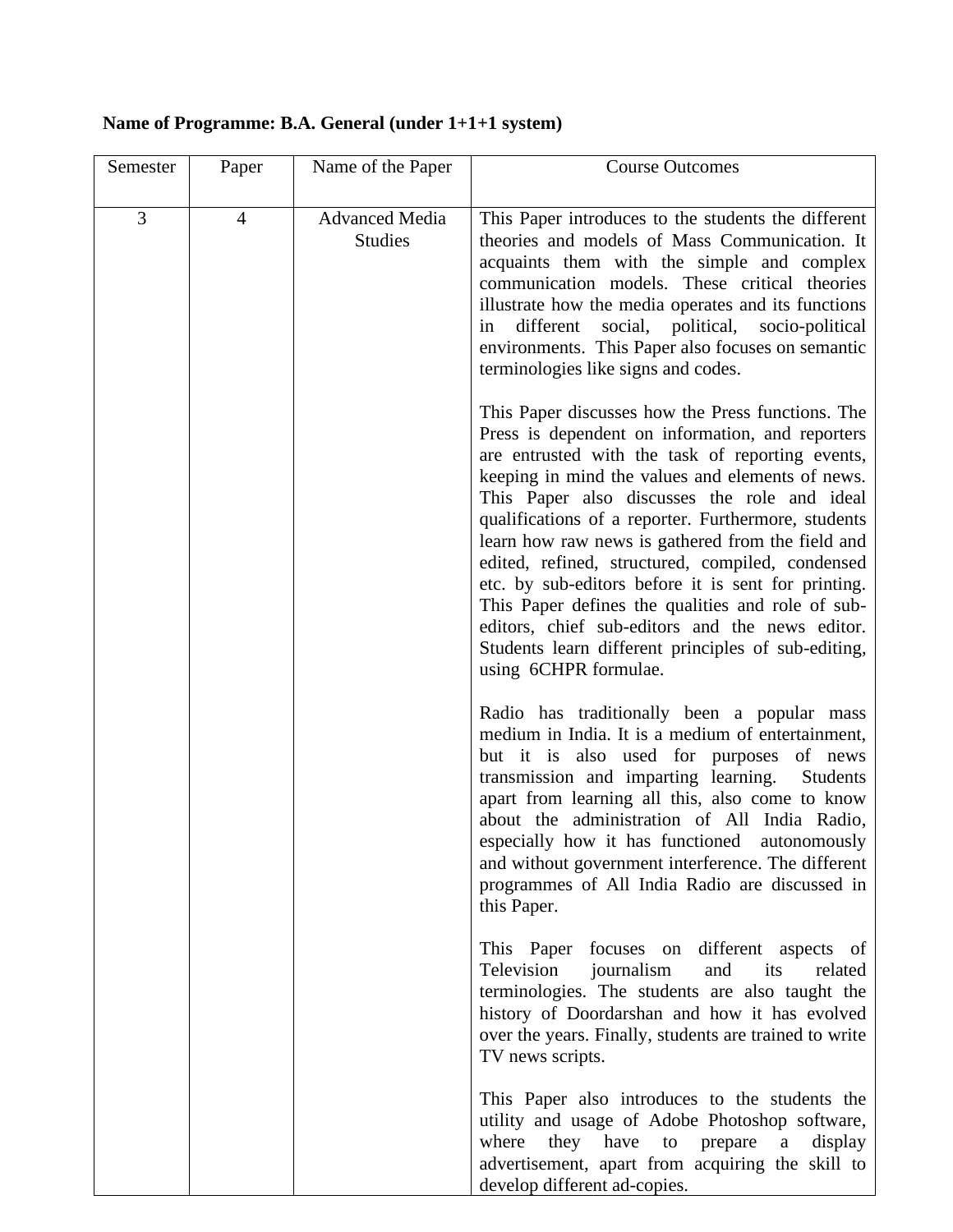Students learn the advanced modalities of the functioning of the Press and electronic media. A strong theoretical framework, supported with modern-day software used in media, are used to train the students in becoming job-market-ready.

#### **Name of Programme: B.A. Honours (under CBCS)**

Programme Outcomes:

The Programme focusses on different aspects of Mass Communication, such as advertising, public relations, media management, media laws and journalism studies. Besides training students to become journalists, it also equips them to undertake academic research in the aforesaid areas. Research methodologies are taught as per the curriculum of the University of Calcutta.

Journalism and Mass Communication is a dynamic field; the Programme reflects this insofar as it offers for study an eclectic range of currently relevant academic topics. In this age of convergence journalism and digital media, the students are appropriately equipped with both theoretical knowledge and extensive exposure to practical skills.

Students are trained to make group documentary films and prepare individual dissertation projects. They learn to design advertisements using Adobe Photoshop, edit documentary movies using Adobe Premiere Pro and design pages of a newspaper using QuarkXpress.

| Semester             | Paper  | Name of the Paper               | <b>Course Outcomes</b>                                                                                                                                                                                                                                                                                                                                                                                                                                                                                       |
|----------------------|--------|---------------------------------|--------------------------------------------------------------------------------------------------------------------------------------------------------------------------------------------------------------------------------------------------------------------------------------------------------------------------------------------------------------------------------------------------------------------------------------------------------------------------------------------------------------|
| $CC-1$<br>Journalism |        | Introduction to                 | This Paper helps students to differentiate<br>between<br>and information,<br>news<br>and<br>understand the constituent elements and<br>values of news. Students also learn the<br>different principles of news writing, and<br>fundamental terminologies related to the<br>Press and news media.                                                                                                                                                                                                             |
|                      | $CC-2$ | History of Indian<br>Journalism | This Paper introduces students to the history<br>of the Indian Press, its role in India's<br>freedom struggle and the evolution of the<br>Press from Hickey's Bengal Gazette to the<br>modern-day newspapers. This Paper stresses<br>the Press's determining role in generating<br>public opinion against British colonial rule<br>in India. It also discusses the contributions<br>of Mahatma Gandhi, Jawaharlal Nehru,<br>Surendranath Banerjee, Bal Gangadhar<br>Tilak, Harischandra Mukherjee<br>etc. in |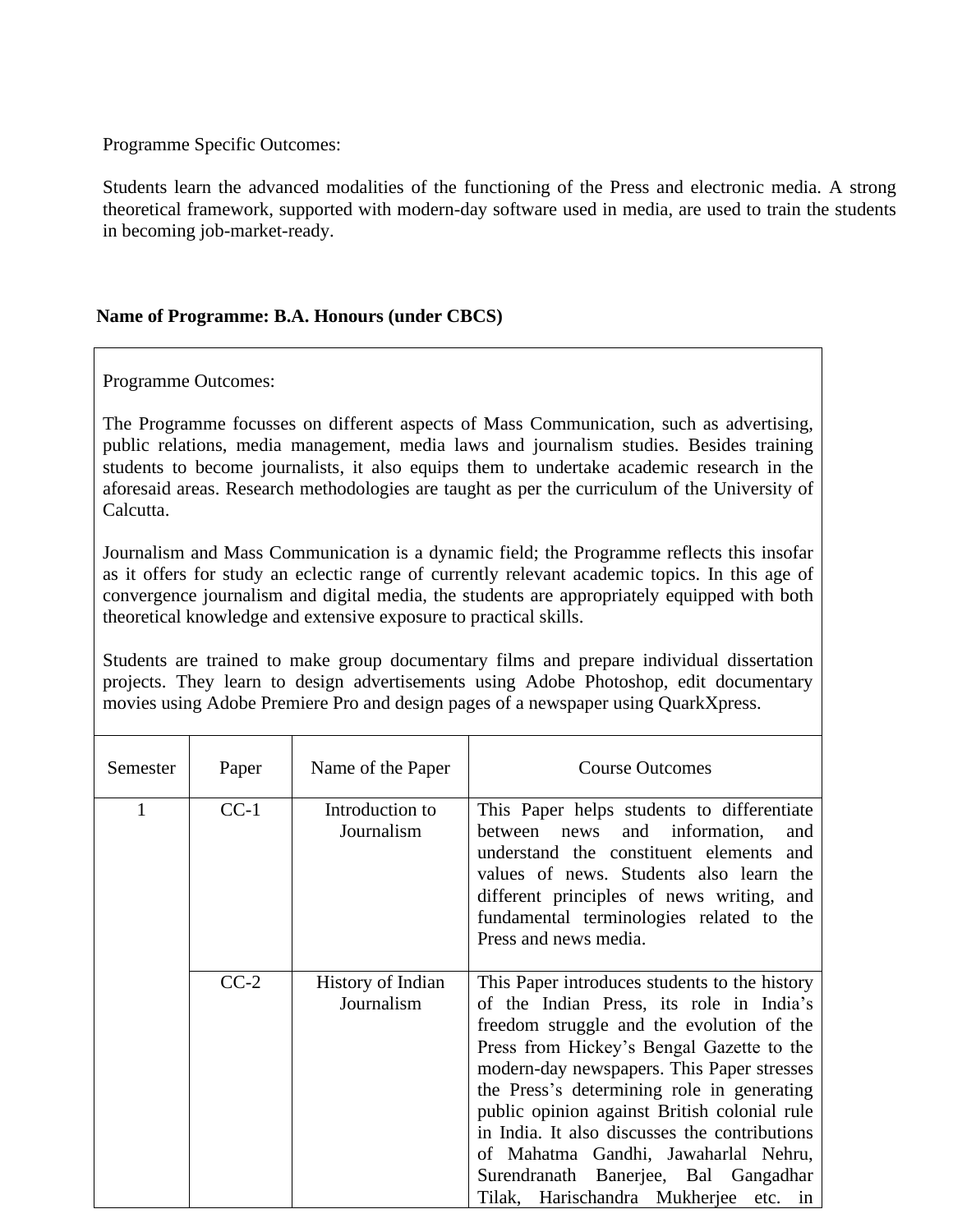|                |        |                                      | Indian journalism.                                                                                                                                                                                                                                                                                                                                                                                                                                                                                                                                                                                                                                                                                    |
|----------------|--------|--------------------------------------|-------------------------------------------------------------------------------------------------------------------------------------------------------------------------------------------------------------------------------------------------------------------------------------------------------------------------------------------------------------------------------------------------------------------------------------------------------------------------------------------------------------------------------------------------------------------------------------------------------------------------------------------------------------------------------------------------------|
| $\overline{2}$ | $CC-3$ | Reporting and<br>Editing             | This<br>Paper discusses how the Press<br>functions. The Press is dependent<br>on<br>information, and reporters are entrusted with<br>the task of reporting events, keeping in mind<br>the values and elements of news. The Paper<br>ideal<br>discusses<br>the<br>also<br>role<br>and<br>qualifications of a reporter. Furthermore,<br>students learn how raw news is gathered<br>from the field and edited, refined, structured,<br>compiled, condensed etc. by sub-editors<br>before it is sent for printing. The Paper<br>defines the qualities and role of sub-editors,<br>chief sub-editors and the news editor.<br>Students learn different principles of sub-<br>editing, using 6CHPR formulae. |
|                | $CC-4$ | Media and<br>Communication           | Communication Studies is an integral aspect<br>Communication.<br><b>Mass</b><br>This<br>οf<br>Paper<br>explains how communication takes places,<br>its forms, functions etc. Students also learn<br>about the various schools of thoughts in<br><b>Studies</b><br>Communication<br>(e.g.<br>the<br>Transmission school and the Semantic<br>School).                                                                                                                                                                                                                                                                                                                                                   |
| 3              | $CC-5$ | Communication,<br>Media and Society  | This Paper introduces to the students the<br>different theories and models of Mass<br>Communication. It acquaints them with the<br>simple and complex communication models.<br>The critical theories illustrate how the media<br>operates and its functions in different social,<br>political, socio-political environments. The<br>also<br>focuses<br>Paper<br>on<br>semantic<br>terminologies like signs and codes.                                                                                                                                                                                                                                                                                 |
|                | $CC-6$ | Media and Cultural<br><b>Studies</b> | This Paper helps students understand the<br>notion of culture; how culture and media are<br>related; the different types of culture etc.<br>Students come to understand how sections<br>of society might manipulate the cultural<br>context by using the media. Students also<br>learn about the critical theories pertaining to<br>Culture Studies.                                                                                                                                                                                                                                                                                                                                                  |
|                | $CC-7$ | Introduction to<br>Radio             | Radio has traditionally been a popular mass<br>medium in India. It is a medium of<br>entertainment, but it is also used<br>for<br>transmission<br>of<br>purposes<br>news<br>and                                                                                                                                                                                                                                                                                                                                                                                                                                                                                                                       |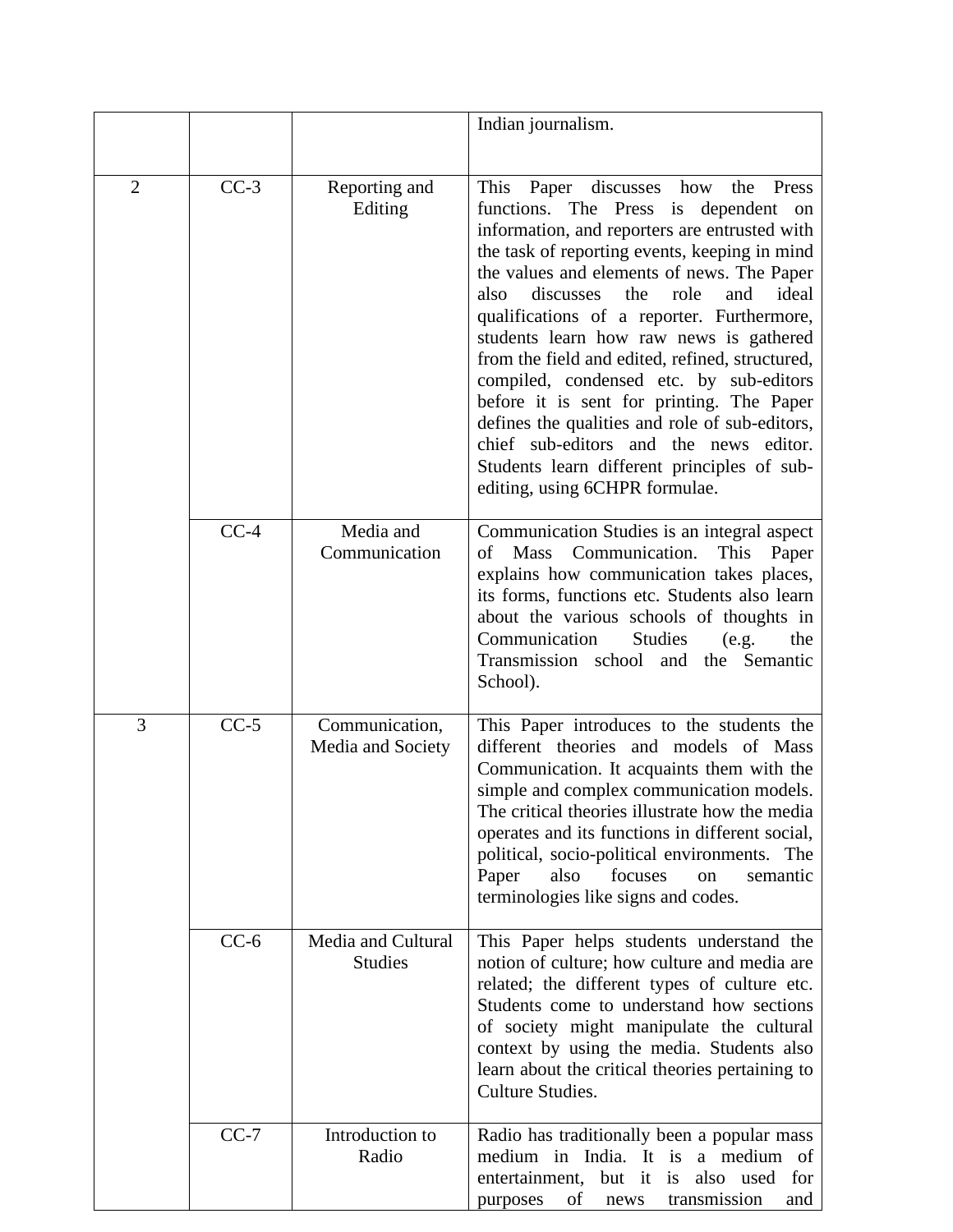|                |             |                                    | imparting learning. Apart from learning all<br>this, students also come to know about the<br>administration of All India Radio, especially<br>how it has functioned autonomously and<br>interference.<br>without<br>government<br>The<br>different programmes of All India Radio are<br>discussed in this Paper.                                                                                                                                                                                                                                                                                                                                                                  |
|----------------|-------------|------------------------------------|-----------------------------------------------------------------------------------------------------------------------------------------------------------------------------------------------------------------------------------------------------------------------------------------------------------------------------------------------------------------------------------------------------------------------------------------------------------------------------------------------------------------------------------------------------------------------------------------------------------------------------------------------------------------------------------|
|                | SEC-A2      | Photo Journalism                   | This Paper introduces students to the basics<br>of still photography. They learn about the<br>still cameras - its types and functions. The<br>curriculum requires them to click 10 news-<br>worthy pictures and caption them as a part<br>of their assignment.                                                                                                                                                                                                                                                                                                                                                                                                                    |
| $\overline{4}$ | $CC-8$      | Introduction to<br>Television      | This Paper focuses on different aspects of<br>Television<br>journalism<br>and<br>its<br>related<br>terminologies. The students are also taught<br>the history of Doordarshan and how it has<br>evolved over the years. Finally, students are<br>trained to write TV news-scripts.                                                                                                                                                                                                                                                                                                                                                                                                 |
|                | $CC-9$      | Film Theories and<br>Production    | Film is a popular mass medium. Apart from<br>rendering very complex messages in the<br>simplest way, films might act as agents of<br>change.<br>This Paper introduces<br>social<br>students to the critical theories of film<br>studies. Students gain knowledge about<br>notable filmmakers from India and across<br>the world and their work, which brought<br>new dimensions to the art of film making.<br>Students also learn about the differences<br>between a documentary film and a fiction<br>how<br>post-Independence,<br>film,<br>and<br>in India<br>Government<br>initiatives<br>have<br>promoted the production of films on issues<br>related to social development. |
|                | $CC-10$     | Media Management<br>and Press Laws | This Paper introduces students to<br>the<br>existing media laws and explains<br>why<br>journalists are required to abide by these<br>laws. It also clarifies the difference between<br>media ethics and media laws.                                                                                                                                                                                                                                                                                                                                                                                                                                                               |
|                | $SEC-B-4-1$ | Documentary Film<br>Production     | As per the curriculum, this Paper requires<br>every student to prepare a documentary film<br>as her project. This makes for practical<br>exposure to the different techniques in<br>documentary-making. The Paper focuses on<br>the value of research and library work in                                                                                                                                                                                                                                                                                                                                                                                                         |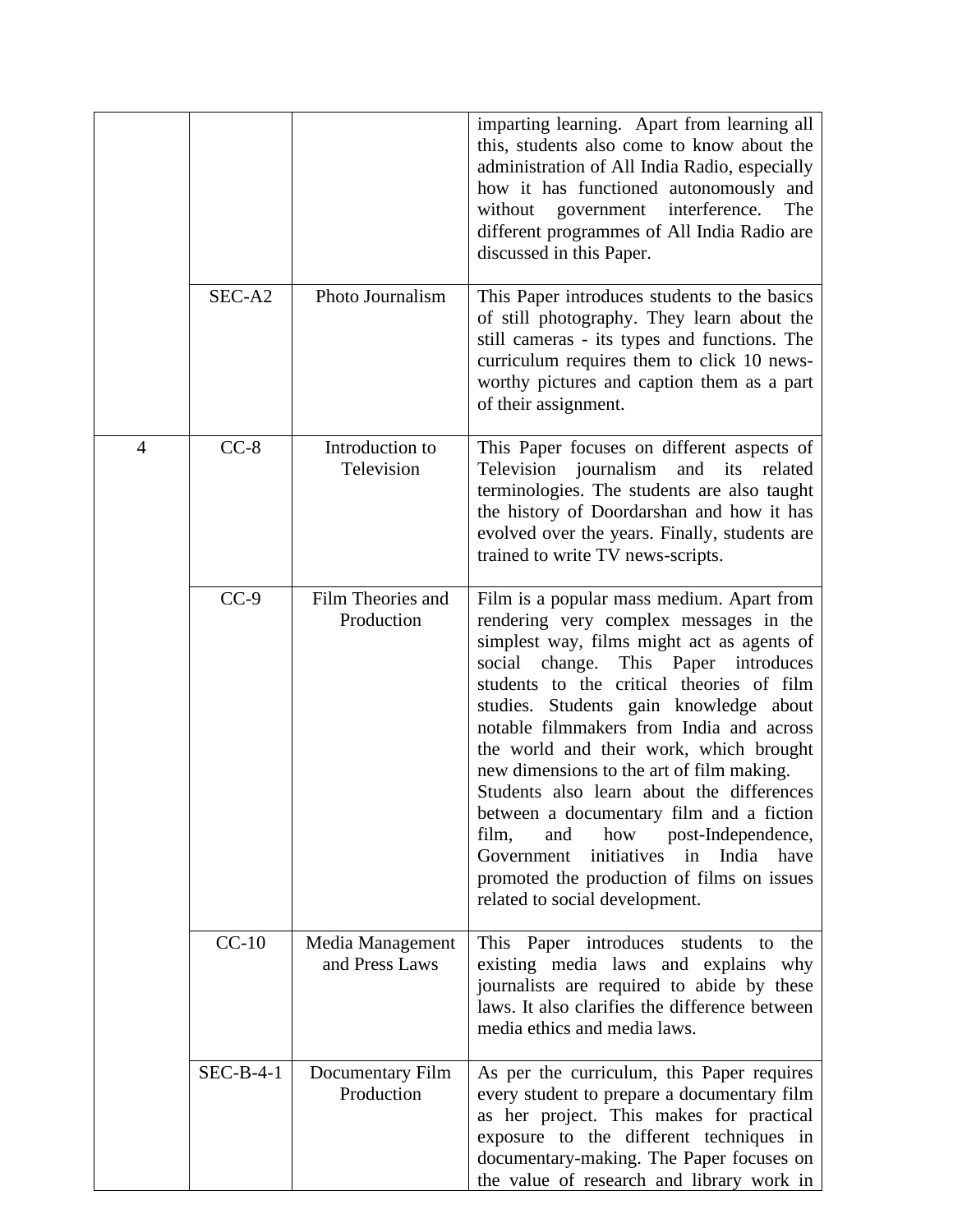|  | film production. |
|--|------------------|
|  |                  |

Students learn the advanced modalities of the functioning of the Press and electronic media. A strong theoretical framework, supported with modern-day software used in media, are used to train the students in becoming job-market-ready.

Students, besides pursuing postgraduate studies, also work in different media houses, both print and electronic, across the country. The faculty, therefore, also focuses on developing the soft skills needed to make the students professionally competent.

| Semester       | Paper  | Name of the Paper                          | <b>Course Outcomes</b>                                                                                                                                                                                                                                                                                                                                                                                                                                                                                                                                                                                                                                                  |
|----------------|--------|--------------------------------------------|-------------------------------------------------------------------------------------------------------------------------------------------------------------------------------------------------------------------------------------------------------------------------------------------------------------------------------------------------------------------------------------------------------------------------------------------------------------------------------------------------------------------------------------------------------------------------------------------------------------------------------------------------------------------------|
| $\mathbf{1}$   | $GE-1$ | <b>Basics of Journalism</b>                | This Paper discusses how the Press functions. The<br>Press is dependent on information, and reporters are<br>entrusted with the task of reporting events, keeping in<br>mind the values and elements of news. The Paper also<br>discusses the role and ideal qualifications of a<br>reporter. Furthermore, students learn how raw news is<br>gathered from the field and edited, refined, structured,<br>compiled, condensed etc. by sub-editors before it is<br>sent for printing. The Paper defines the qualities and<br>role of sub-editors, chief sub-editors and the news<br>editor. Students learn different principles of sub-<br>editing, using 6CHPR formulae. |
| $\overline{2}$ | $GE-2$ | Media Management                           | This Paper introduces the students to the various<br>fundamentals of media management. It discusses the<br>ownership patterns customary in India and abroad. It<br>also focuses on the roles of the departments of<br>advertising and circulation. Students learn about the<br>responsibilities and professional qualifications of the<br>Ad Manager and Circulation Manager of a newspaper<br>house.                                                                                                                                                                                                                                                                   |
| 3              | $GE-3$ | Advertising and<br><b>Public Relations</b> | Students learn the definitions and types of advertising<br>and its social and economic functions. This Paper<br>introduces students to the basics of AIDA model and<br>trains them to design an effective ad campaign. It also<br>introduces them to the concepts of Brand, Brand<br>Positioning, Brand Loyalty, Market Research etc.<br>Advertising and Public Relations are both integral to                                                                                                                                                                                                                                                                          |

### **Name of Programme: B.A. General (under CBCS)**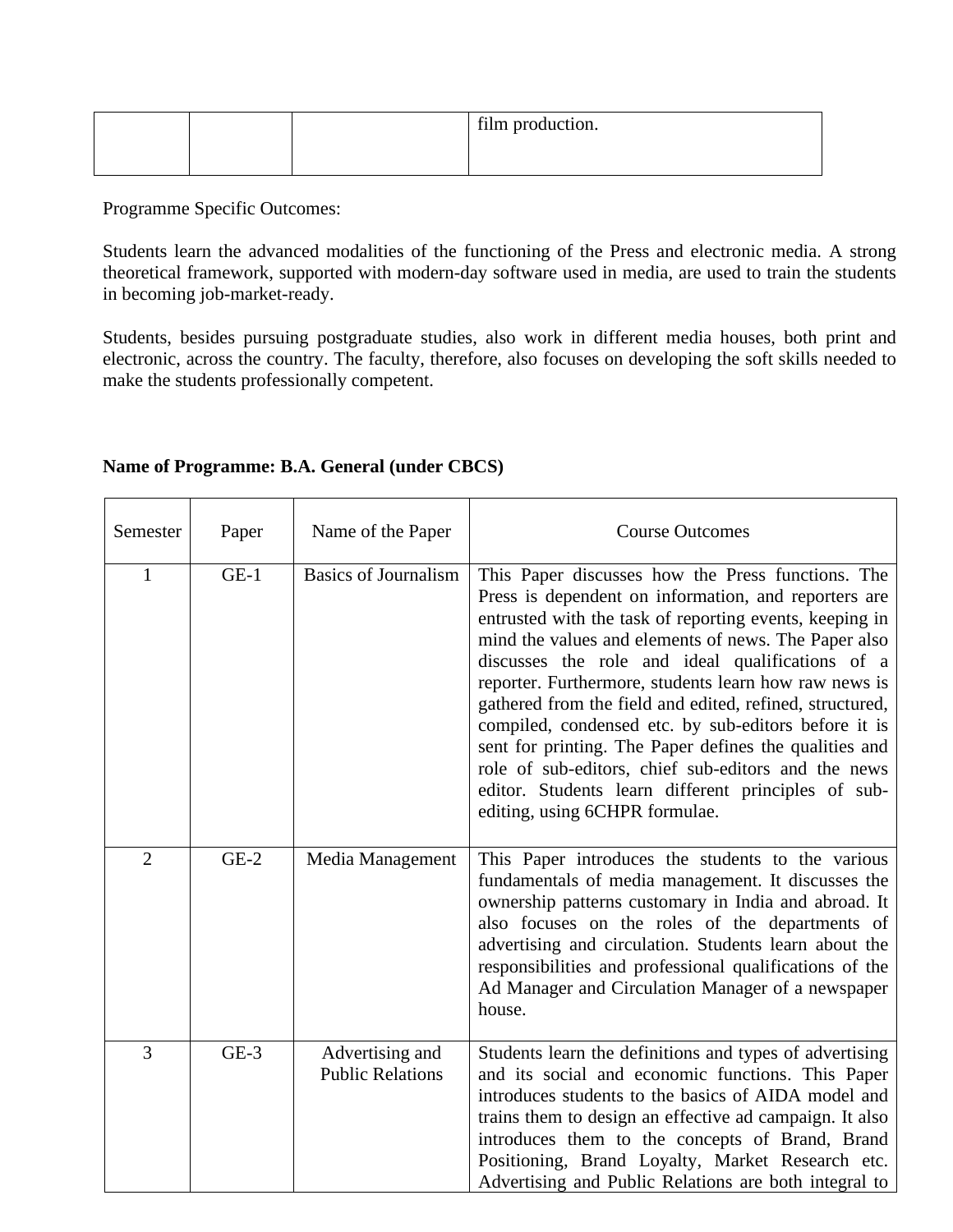|        |                                              | the concept of marketing. Students become acquainted<br>with the concept of public relations, learn the ways in<br>which public relations and advertising are related, and<br>become conversant with an eclectic range of<br>terminologies pertaining to the field. |  |
|--------|----------------------------------------------|---------------------------------------------------------------------------------------------------------------------------------------------------------------------------------------------------------------------------------------------------------------------|--|
| $GE-4$ | Press Laws and<br><b>Indian Constitution</b> | This Paper introduces students to the existing media<br>laws and explains why journalists are required to<br>abide by these laws. It also clarifies the difference<br>between media ethics and media laws.                                                          |  |

Students learn the advanced modalities of the functioning of the Press and electronic media. A strong theoretical framework, supported with modern-day software used in media, are used to train the students in becoming job-market-ready.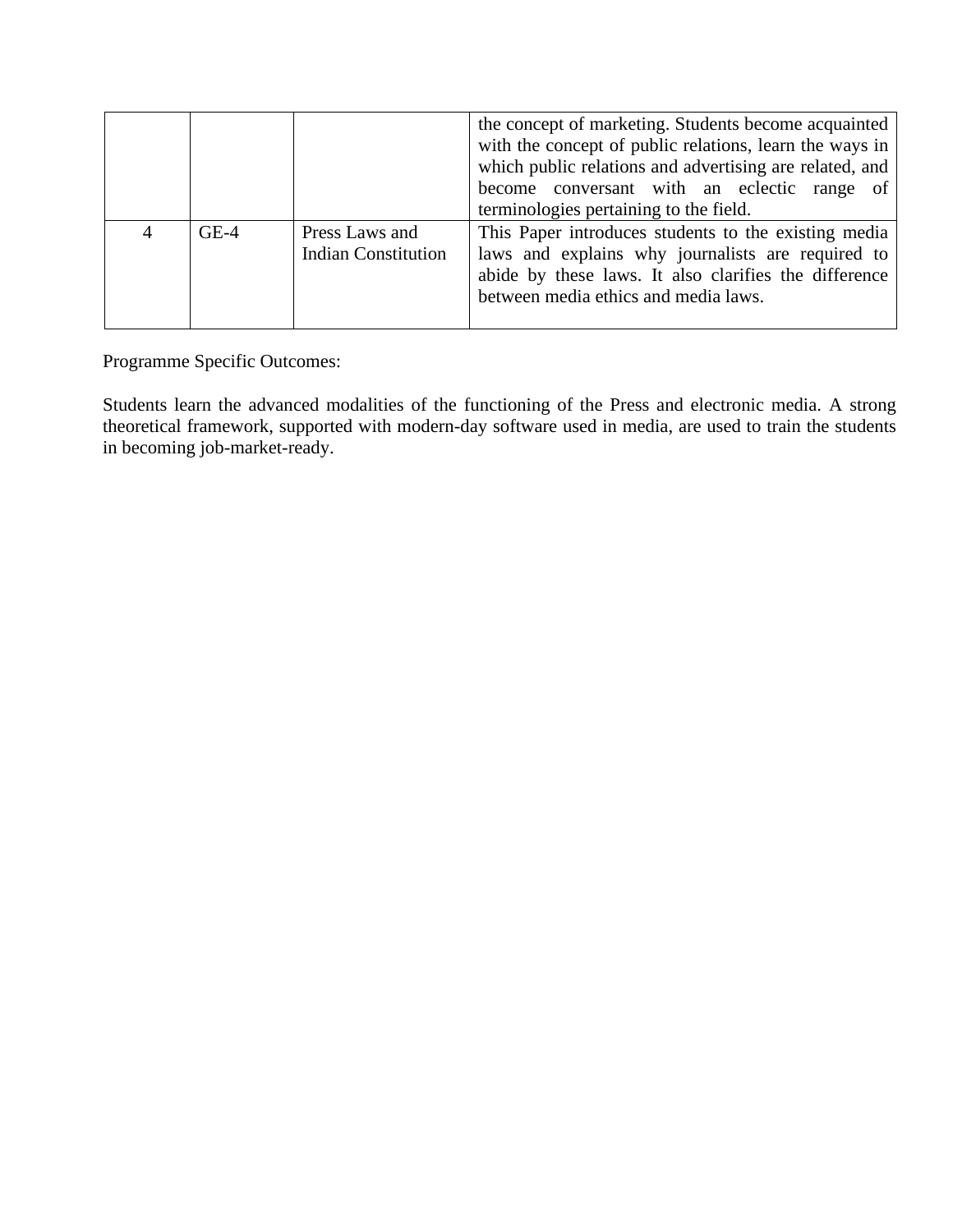## **Department of Communicative English**

### **Name of Programme: B.A. Major (under 1+1+1 system)**

### Programme Outcomes:

To enable students attain proficiency in all the four skills of English Language so that they can use English in different contexts, situations and for varied purposes. The programme is so designed that learners may learn the accurate use of English and prepare themselves for the global job market.

| Year | Paper          | Name of the Paper                                                               | <b>Course Outcomes</b>                                                                                                                                                                                                                   |
|------|----------------|---------------------------------------------------------------------------------|------------------------------------------------------------------------------------------------------------------------------------------------------------------------------------------------------------------------------------------|
| 3    | 5              | Introduction to Media -<br>Radio and Television,<br><b>English for Business</b> | To introduce students to the<br>various types of media                                                                                                                                                                                   |
|      | 6              | <b>Media and Business</b><br>Communication                                      | To develop their knowledge about the<br>world around through study of general<br>knowledge                                                                                                                                               |
|      | $\overline{7}$ | On-Job Training and<br>Project Work                                             | To undertake internship both in the<br>corporate and teaching spheres so that<br>learners<br>the<br>exposed<br>to<br>the<br>are<br>technicalities of the job markets and its<br>demands and requirements                                 |
|      | 8              | Entrepreneurship                                                                | To develop themselves as successful<br>entrepreneurs by studying what<br>entrepreneurship development is all<br>about.                                                                                                                   |
|      |                |                                                                                 | make<br>students<br>To.<br>aware<br>of<br>the<br>imperatives of teaching English and<br>how to teach the four skills of reading,<br>listening, speaking and writing by<br>actually making them teach students<br>conversational English. |
|      |                |                                                                                 | This equips them with the abilities<br>required to be successful teachers of<br>English in the future.                                                                                                                                   |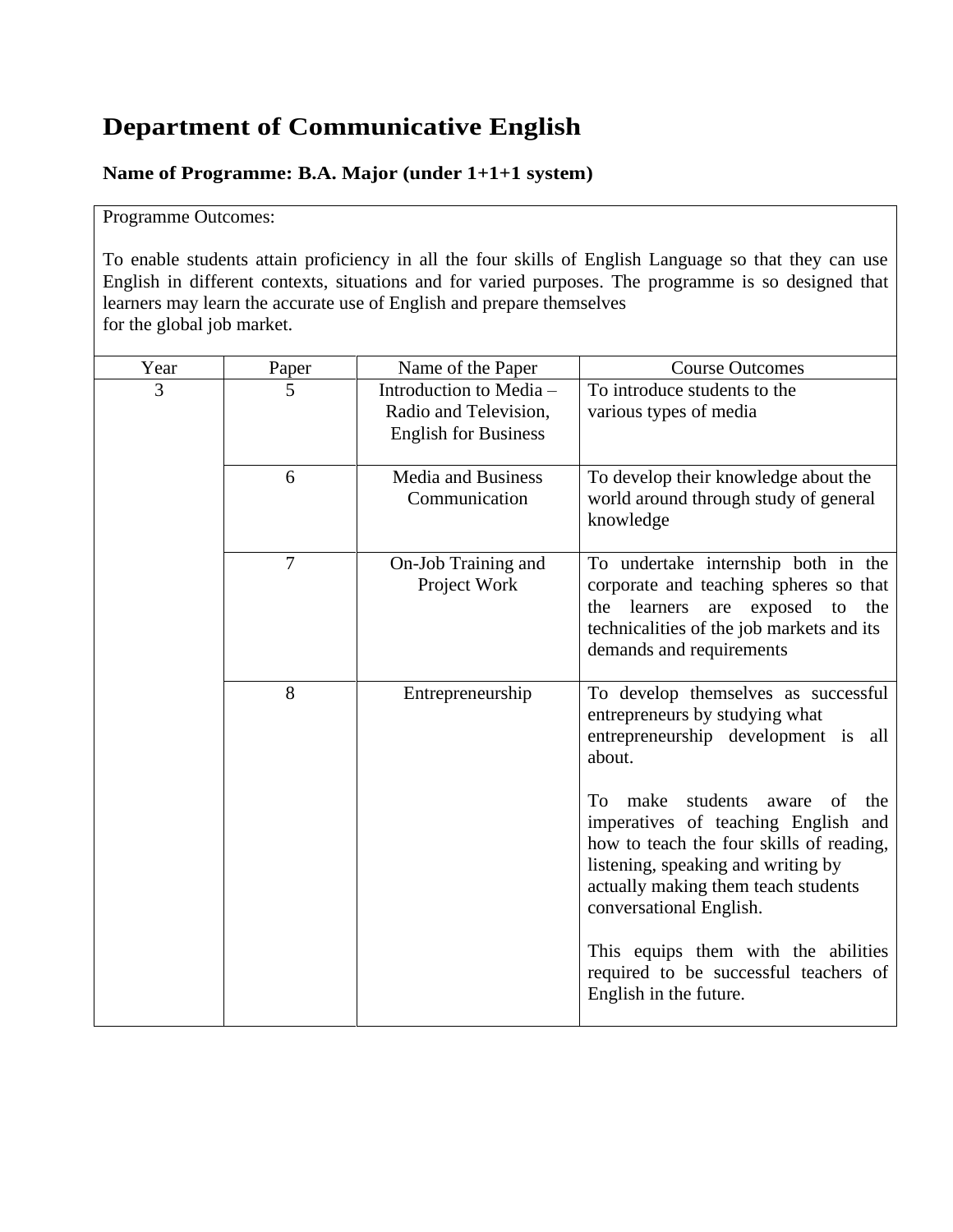- 1. To train and prepare the students to seek and find employment in the corporate, media, English language-teaching and content writing sectors;
- 2. To guide the students in self-employment strategies;
- 3. To enable the students to conduct independent surveys, collect data, analyse them, prepare and present reports and projects;
- 4. To develop communicative competence in students;
- 5. To impart knowledge, ideas, technicalities of proper pronunciation, style, structure of English Language.

### **Name of Programme: B.A. Major (under CBCS)**

Programme Outcomes:

To enable students attain proficiency in all the four skills of English Language so that they can use English in different contexts, situations and for varied purposes. The programme is so designed that learners may learn the accurate use of English and prepare themselves for the global job market.

| Semester | Paper           | Name of the Paper                                     | <b>Course Outcomes</b>                                                                                                                                                                          |
|----------|-----------------|-------------------------------------------------------|-------------------------------------------------------------------------------------------------------------------------------------------------------------------------------------------------|
| 1        | CC1             | Phonetics and Phonology                               | To enable students to acquire<br>pronunciation<br>and<br>correct<br>identify the different sounds of<br>English.                                                                                |
|          | CC2             | Grammar and Usage                                     | of<br>To<br>develop<br>awareness<br>accurate grammar and its use.                                                                                                                               |
| 2        | CC <sub>3</sub> | Sociolinguistics Listening<br>and Speaking Competence | To<br>of<br>knowledge<br>impart<br>appropriateness<br>and<br>grammaticality, acceptability of<br>English<br>Language,<br>enable<br>learners to earn the concepts of<br>style, register, jargon. |
|          | CC <sub>4</sub> | English Composition and<br>Comprehension              | To enable learners to acquire<br>listening<br>speaking<br>and<br>competence and to be aware of<br>different<br>communicative<br>the<br>functions of English.                                    |
| 3        | CC <sub>5</sub> | <b>Technical English and</b><br>Copyediting           | To<br>develop<br>the<br>of<br>power<br>comprehension and the ability<br>to compose texts on various<br>subjects in English.                                                                     |
|          | CC <sub>6</sub> | <b>English Language</b>                               | To train students in technical                                                                                                                                                                  |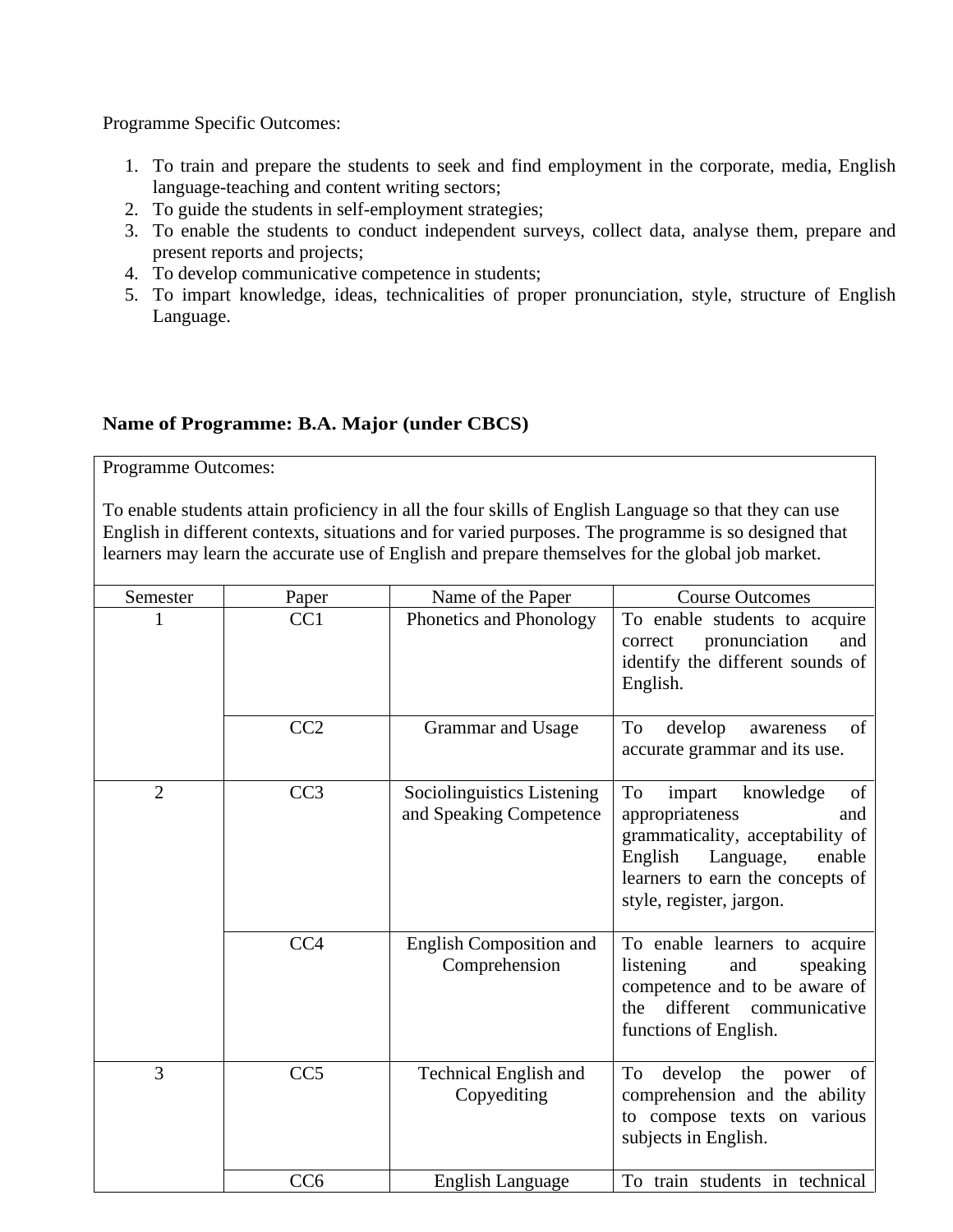|                |                                    | Teaching                                                                                                                                                                                                                                                                       | English. Content writing<br>and<br>copy editing                                                                                                                                                                             |
|----------------|------------------------------------|--------------------------------------------------------------------------------------------------------------------------------------------------------------------------------------------------------------------------------------------------------------------------------|-----------------------------------------------------------------------------------------------------------------------------------------------------------------------------------------------------------------------------|
|                | CC7                                | Travel Writing and Review<br>Writing                                                                                                                                                                                                                                           | To train the learners in the<br>various approaches, methods,<br>planning and testing in English<br>Language teaching.                                                                                                       |
|                | SECA1<br>(OR)<br>SECA <sub>2</sub> | <b>Content Writing</b><br>PR and Advertising                                                                                                                                                                                                                                   | To enable learners to acquire the<br>skills and technicalities of travel<br>writing and content writing.                                                                                                                    |
| $\overline{4}$ | CC <sub>8</sub>                    | Mass Communication and<br>Mass Media: Print,<br>Electronic, Digital and<br>New Media                                                                                                                                                                                           | To train students and impart<br>related<br>ideas<br>and<br>concepts<br>related to PR and advertising.                                                                                                                       |
|                | CC <sub>9</sub>                    | Soft Skills Development<br>and Powerpoint<br>Presentation<br><b>Business English</b><br>Communication                                                                                                                                                                          | To<br>impart<br>students<br>ideas,<br>about<br>concepts<br>of<br>types<br>communication, print<br>media,<br>news, and new media.                                                                                            |
|                | CC10                               | Plan and Budget Writing                                                                                                                                                                                                                                                        | To give learners knowledge<br>about the soft skills, acquaint<br>them with the technicalities of<br>interviews<br>and<br>group<br>discussions.                                                                              |
|                | SECB1<br>(OR)<br>SECB <sub>2</sub> | Interviewing Techniques,<br>Talkshows, Newsreading,<br>and Writing, Public<br>Service Announcements,<br>Commentary, Comparing<br>On Job Training Internship<br><b>Report Writing Newspaper</b><br><b>Report and Feature Writing</b><br>(OR)<br>TV and Radio Script-<br>Writing | To train students in the various<br>skills<br>required for business<br>English communication, and to<br>give them the knowledge of the<br>different forms<br>of<br>business<br>correspondences<br>budget<br>and<br>writing. |

- 1. To train and prepare the students to seek and find employment in the corporate, media, English language-teaching and content writing sectors;
- 2. To guide the students in self-employment strategies;
- 3. To enable the students to conduct independent surveys, collect data, analyse them, prepare and present reports and projects;
- 4. To develop communicative competence in students;
- 5. To impart knowledge, ideas, technicalities of proper pronunciation, style, structure of English Language.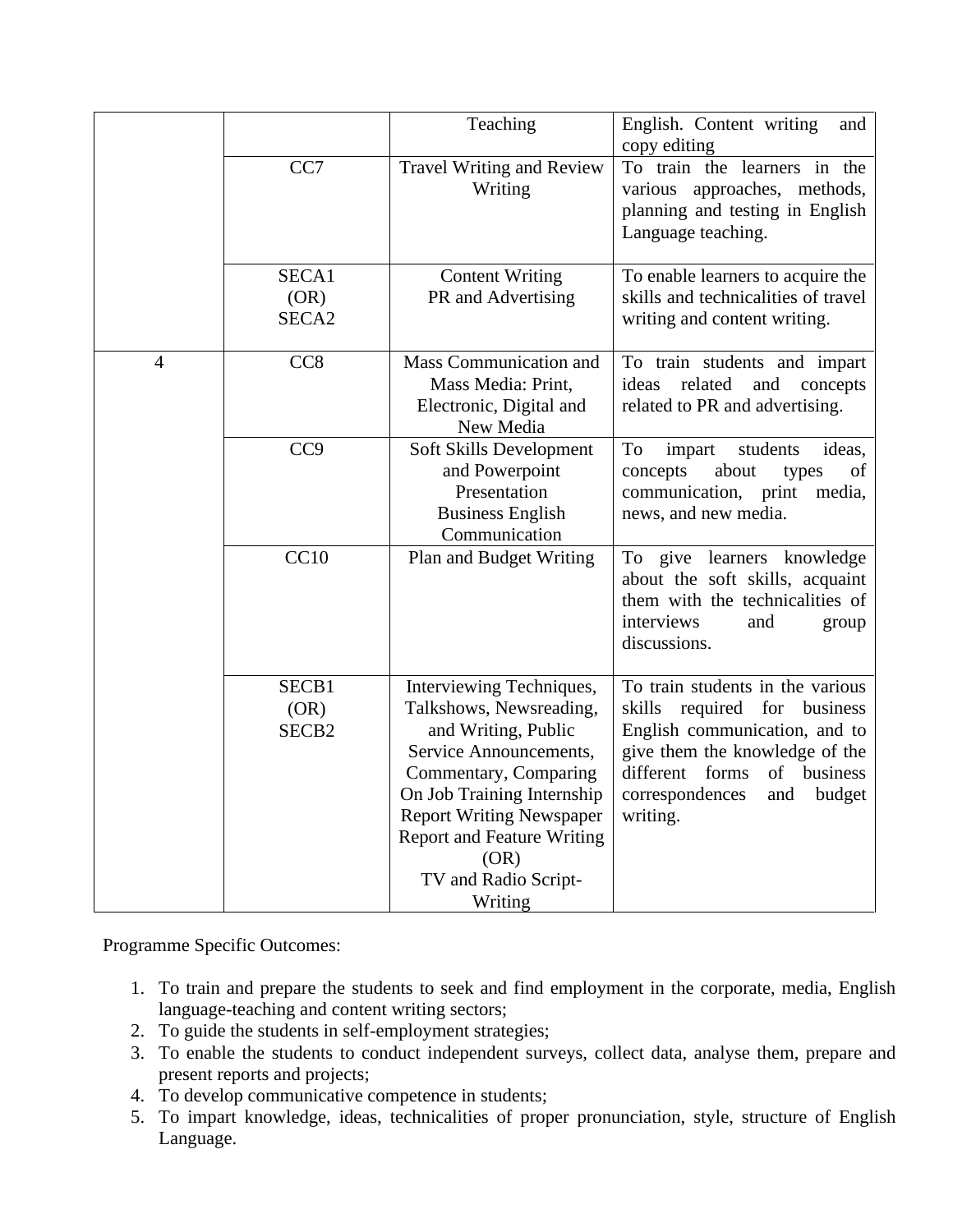## **Department of Philosophy**

### **Name of Programme: B.A. General (under 1+1+1 system)**

#### Programme Outcomes:

Students are expected to acquire knowledge of the different branches of Philosophy, such as Metaphysics, Epistemology, Logic, Ethics, Social and Political Philosophy, Philosophy of Mind, Philosophy of Language, Aesthetics, Contemporary Indian Philosophy and Applied Psychology. They are trained in evaluative reasoning and systematic argument formation. The programme also aims at developing the students' powers of expression. Altogether, the course expands the students' career options.

| Year | Paper | Name of the Paper                                                           | <b>Course Outcomes</b>                                                                                                                                                                                                                                                                                                                                                                                                                                                                                                                                                                                                                                                               |
|------|-------|-----------------------------------------------------------------------------|--------------------------------------------------------------------------------------------------------------------------------------------------------------------------------------------------------------------------------------------------------------------------------------------------------------------------------------------------------------------------------------------------------------------------------------------------------------------------------------------------------------------------------------------------------------------------------------------------------------------------------------------------------------------------------------|
| 3    | 4     | Social-Political<br>Philosophy and<br>Contemporary<br><b>Indian Thought</b> | Students acquire a comprehensive understanding of<br>Rabindranath Tagore's philosophy of human<br>nature, especially, its innate limitations and<br>Tagore's differential concepts of human existence.<br>They study critical theories explaining the notion of<br>spirituality, religion and the problem of evil.<br>Further, they learn about (a) Swami Vivekananda<br>(his concepts of Practical Vedanta, Universal<br>Religion, and Yoga); (b) Sri Aurobindo's concept<br>of reality and human evolution $-$ its different stages<br>and integral Yoga; (c) S. Radhakrishnan's notion of<br>Man, the nature of religious experience and the<br>nature of intuitive apprehension. |

Programme Specific Outcomes:

After completion of the programme, the graduates will be capable of:

- 1. developing the capacity to analyse philosophical concepts, definitions, arguments and problems;
- 2. developing new hypotheses in different areas of philosophy;
- 3. developing ethical knowledge and discharging her responsibilities towards society;
- 4. increasing skills to think rationally;
- 5. independently exploring the challenging problems of philosophy;
- 6. applying philosophical knowledge and methodology to other inter-disciplinary domains of learning;
- 7. developing the skills of systematic argument;
- 8. resisting stereotypical ways of thinking and developing a more nuanced outlook on social issues.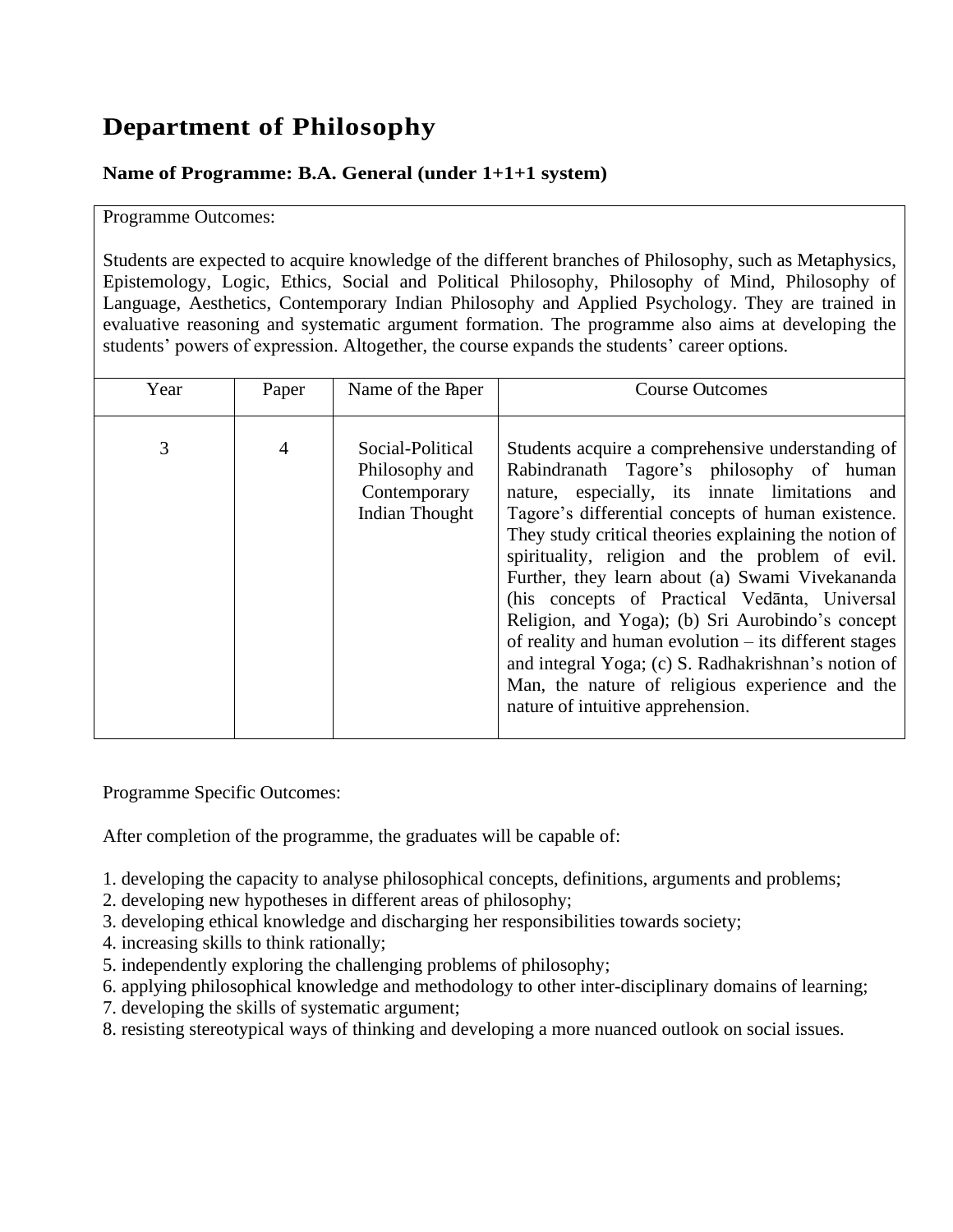#### **Name of Programme: B.A. General (under CBCS)**

Programme Outcomes:

Students are expected to acquire knowledge of the different branches of Philosophy, such as Metaphysics, Epistemology, Logic, Ethics, Social and Political Philosophy, Philosophy of Mind, Philosophy of Language, Aesthetics, Contemporary Indian Philosophy and Applied Psychology. They are trained in evaluative reasoning and systematic argument formation. This Programme also aims at developing the students' powers of expression. Altogether, the course expands the students' career options.

| Semester       | Paper       | Name of the Paper                          | <b>Course Outcomes</b>                                                                                                                                                                                                                                                                                                                                                                        |
|----------------|-------------|--------------------------------------------|-----------------------------------------------------------------------------------------------------------------------------------------------------------------------------------------------------------------------------------------------------------------------------------------------------------------------------------------------------------------------------------------------|
| $\mathbf{1}$   | $GE-1/CC-1$ | Indian Epistemology<br>and Metaphysics     | The achievements of Indians in the field of<br>Philosophy are significant. Indian Philosophy<br>has traditionally focused on the individual's<br>spiritual needs and the different ways of<br>practical self-realization. 'See the self' is the<br>keynote of all schools of Indian philosophy.<br>From this Paper, students gain knowledge of the<br>different Indian schools of Philosophy. |
| $\overline{2}$ | $GE-2/CC-2$ | Western<br>Epistemology and<br>Metaphysics | Western Philosophy has remained more or less<br>the<br>etymological<br>meaning<br>true<br>to<br>of<br>'Philosophy', in being essentially an intellectual<br>quest for the 'Truth'. This Paper offers the<br>students extensive knowledge of the history of<br>Western Philosophical ideas.                                                                                                    |
| 3              | $GE-3/CC-3$ | Western Logic                              | Western philosophy is based on conscious<br>thought, whereas unconscious thought is central<br>to spiritual awakening. This Paper focuses on the<br>different ways in which philosophers in the West<br>have employed logical arguments to develop<br>original and dynamic concepts.                                                                                                          |
| 4              | GE-4/CC-4   | Philosophy of Mind                         | The Philosophy of Mind pertains to the study of<br>the mind, which leads to a knowledge of the<br>soul. Human beings exist in space and time.<br>Insofar as they have a mind, they are conscious<br>beings. By studying the philosophy of mind,<br>students learn the nature of the mind and how it<br>functions under different material conditions.                                         |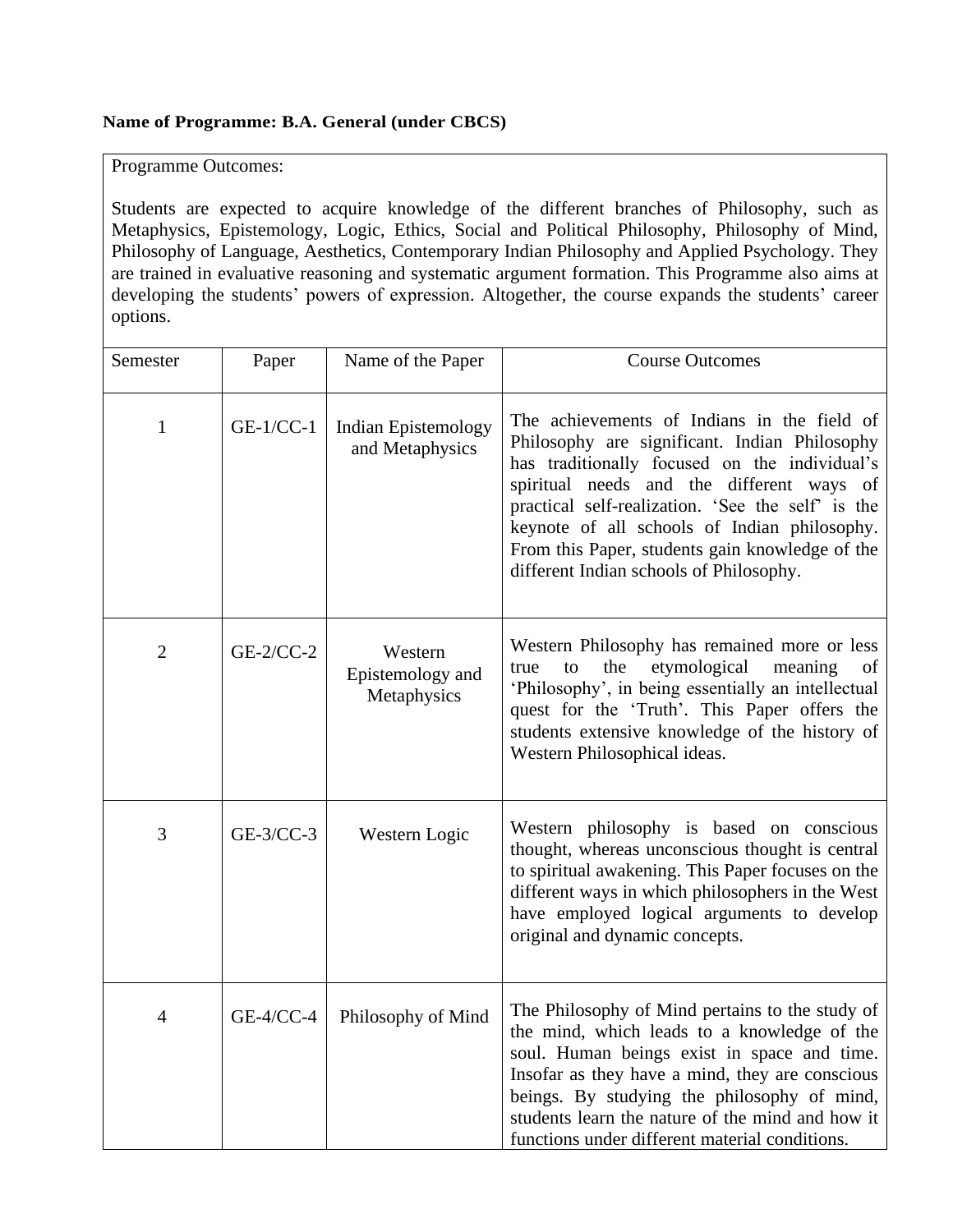After completion of the programme, the graduates will be capable of:

1. developing the capacity to analyse philosophical concepts, definitions, arguments and problems;

- 2. developing new hypotheses in different areas of philosophy;
- 3. developing ethical knowledge and discharging her responsibilities towards society;
- 4. increasing skills to think rationally;
- 5. independently exploring the challenging problems of philosophy;
- 6. applying philosophical knowledge and methodology to other inter-disciplinary domains of learning;
- 7. developing the skills of systematic argument;
- 8. resisting stereotypical ways of thinking and developing a more nuanced outlook on social issues.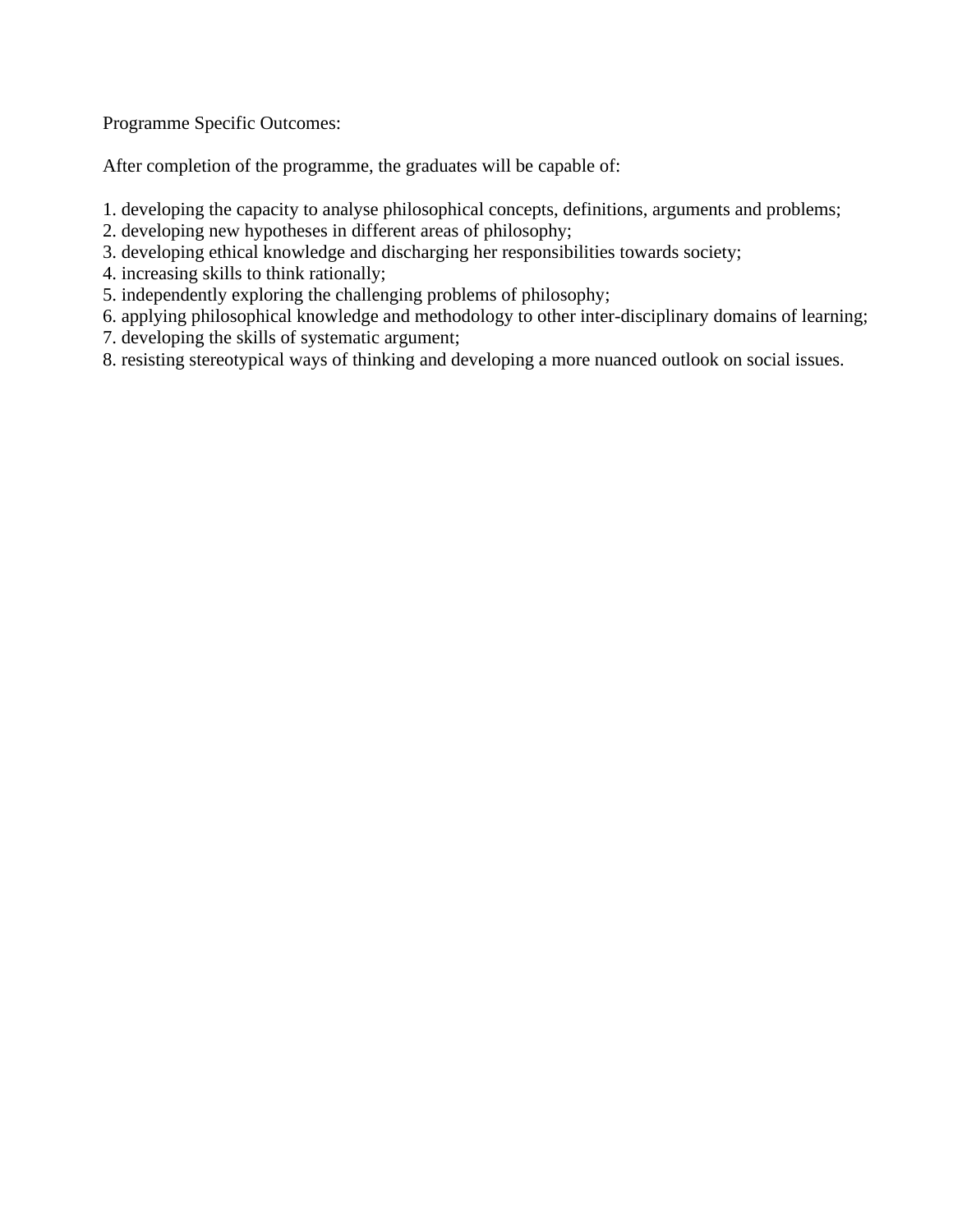## **Department of Economics**

### **Name of Programme: B.A. /B.Sc. (under 1+1+1 system)**

#### Programme Outcomes:

This Programme prepares the students for a successful career in different fields, ranging from academics and administration to industry and entrepreneurship. It provides a strong foundation in economic theory, focusing on applied and policy issues, to develop the much-needed skills of applying quantitative tools and techniques in solving economic problems.

| Year | Paper | Name of the<br>Paper                                | <b>Course Outcomes</b>                                                                                                                                                                                                                                                                                                                                                                                  |
|------|-------|-----------------------------------------------------|---------------------------------------------------------------------------------------------------------------------------------------------------------------------------------------------------------------------------------------------------------------------------------------------------------------------------------------------------------------------------------------------------------|
| 3    | 4A    | Development<br>Economics I                          | Conceptualizing<br>economic<br>growth<br>and<br>economic development;<br>Situating the issues of development, and in<br>relation to them, the need for planning for<br>development;<br>Critically viewing the two-way relationship<br>between population and development;<br>Describing the role of foreign investment in<br>economic development, and gender-related<br>issues in economic development |
|      | 4B    | International<br>Economics and<br><b>Statistics</b> | Understanding the basic theories of trade and<br>gains from trade;<br>Exploring the applications of different<br>statistics, and computing them taking raw data<br>for univariate analysis- measures of central<br>tendency, and measures of dispersion                                                                                                                                                 |

Programme Specific Outcomes:

After completing the Programme the students will be able:

- 1. to grasp how microeconomic and macroeconomic variables are determined in a theoretical framework;
- 2. to analyze the trends of macroeconomic variables taking the case of Indian economy;
- 3. to critically view economic policies for development;
- 4. to understand the role of external sector in a globalized world;
- 5. to apply the descriptive statistical tools and techniques to the raw data for deriving meaningful insights.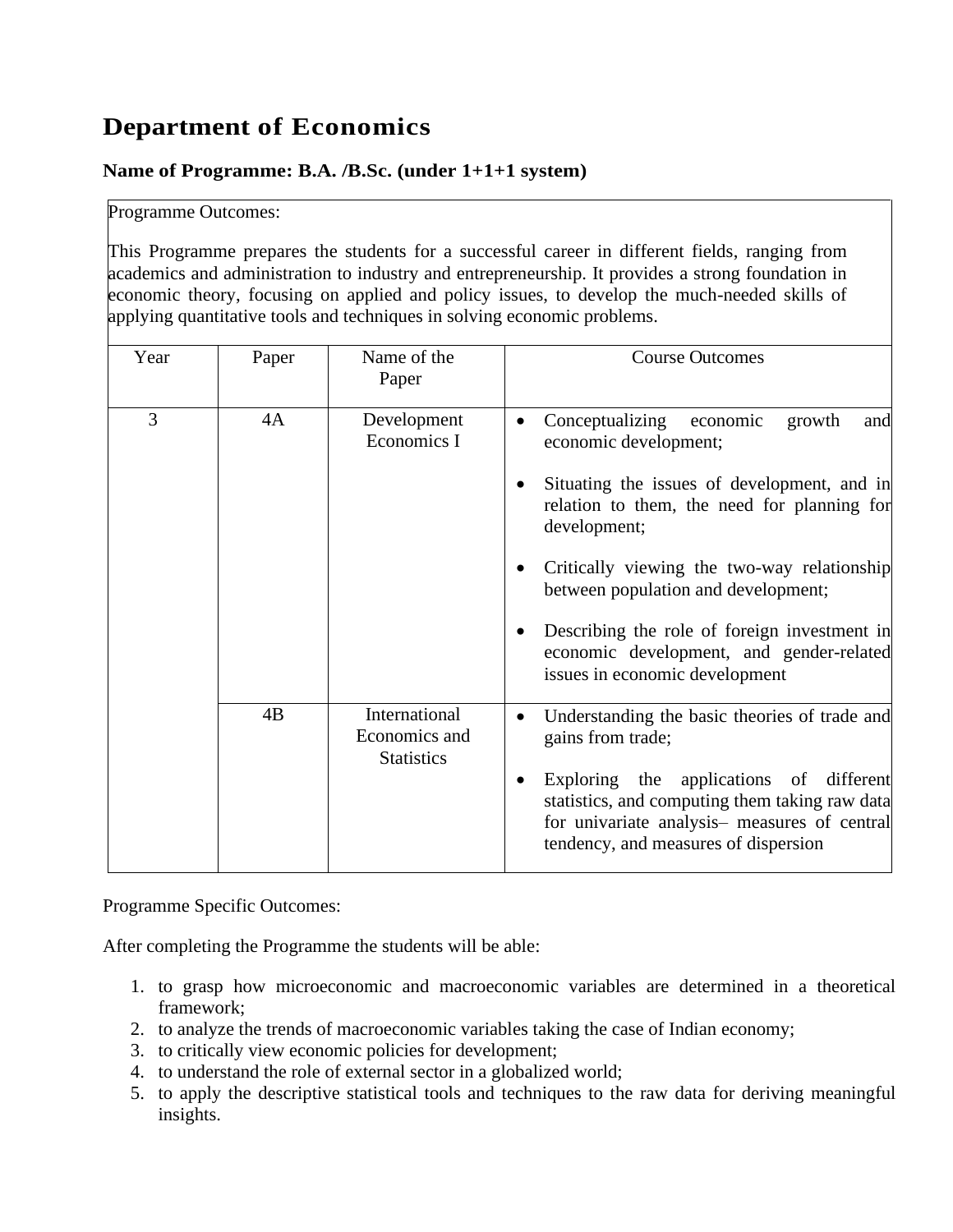## **Name of Programme: B.A. / B.Sc. General (under CBCS)**

## Programme Outcomes:

This Programme prepares the students for a successful career in different fields, ranging from academics and administration to industry and entrepreneurship. It provides a strong foundation in economic theory, focusing on applied and policy issues, to develop the much-needed skills of applying quantitative tools and techniques in solving economic problems. Further, it inculcates a logical and analytical temperament to make the students competent for higher education in inter-allied disciplines.

| Semester       | Paper       | Name of the<br>Paper           | <b>Course Outcomes</b>                                                                                                                                                                                                                                                                                                                                                                                                                                                                                                                                                  |
|----------------|-------------|--------------------------------|-------------------------------------------------------------------------------------------------------------------------------------------------------------------------------------------------------------------------------------------------------------------------------------------------------------------------------------------------------------------------------------------------------------------------------------------------------------------------------------------------------------------------------------------------------------------------|
| 1              | $CC-1/GE-1$ | Introductory<br>Microeconomics | Exploration of the subject matter of<br>microeconomics;<br>Clear conceptualization of the basic<br>tools of economics;<br>Critically fathoming<br>the<br>role<br>Οİ<br>impersonal forces in the institution of<br>market in relation to the behavioural<br>characteristics<br>of<br>consumer<br>and<br>producer;<br>Examining<br>different<br>theories<br>of<br>٠<br>markets, perfect and imperfect, and<br>their production<br>and distributional<br>aspects.                                                                                                          |
| $\overline{2}$ | $CC-2/GE-2$ | Introductory<br>Macroeconomics | Exploration of the subject matter of<br>macroeconomics;<br>Acquiring<br>computational<br>the<br>framework<br>of<br>national<br>income<br>accounting;<br>Locating differences in explanations of<br>various alternative theories of income<br>and employment;<br>In-depth critical examination into the<br>system of money<br>and banking,<br>the<br>consumption,<br>investment<br>and<br>government sector, taking the case of a<br>closed economy;<br>Offering insights into money supply<br>and money demand, and the theoretical<br>causes and effects of inflation; |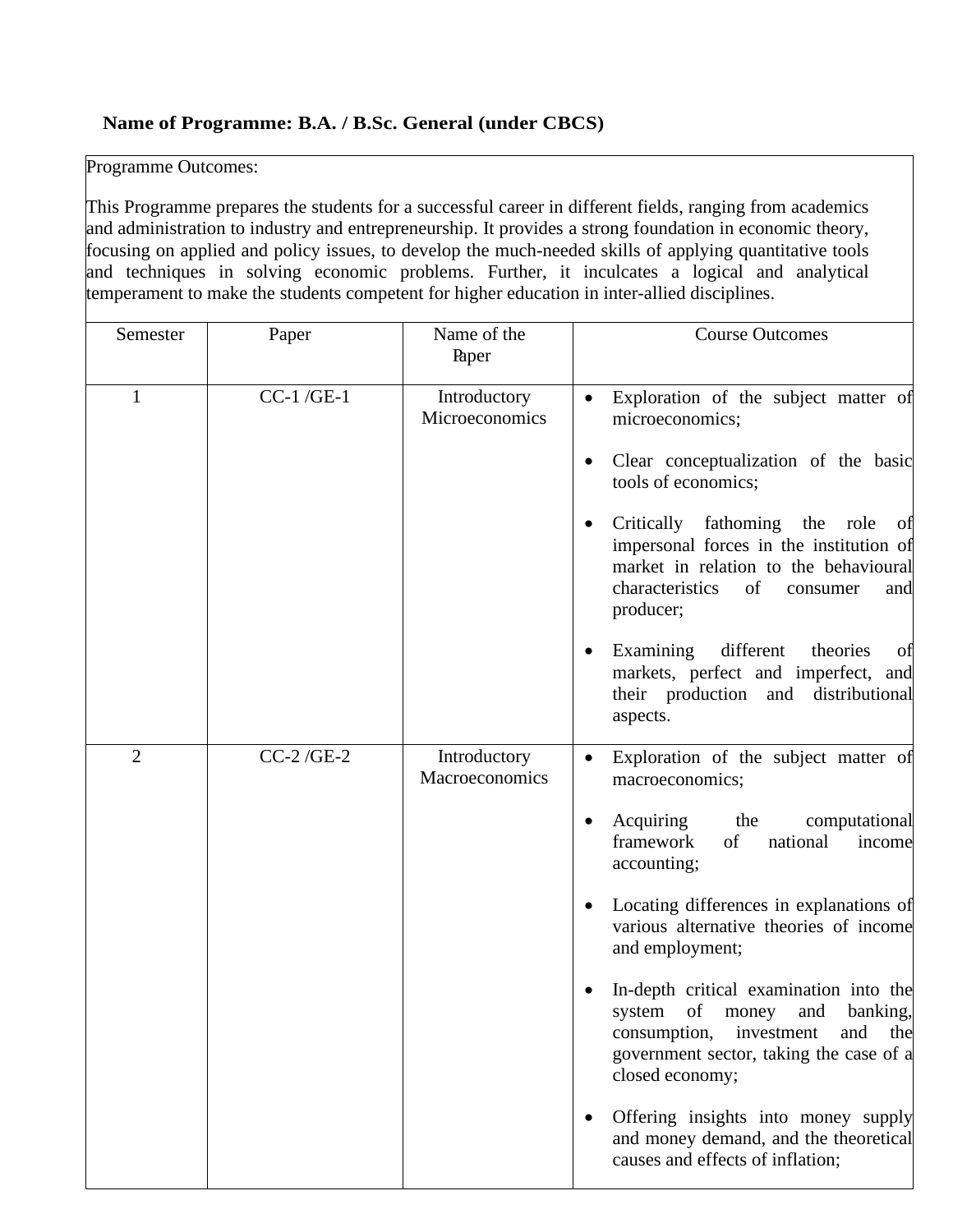|                |                                                                             |                                                 | Taking the case of an open economy to<br>understand the role of the external<br>sector.                                                                                                                                                                                                                                                                                                                                                                                                                                                                                                                                  |
|----------------|-----------------------------------------------------------------------------|-------------------------------------------------|--------------------------------------------------------------------------------------------------------------------------------------------------------------------------------------------------------------------------------------------------------------------------------------------------------------------------------------------------------------------------------------------------------------------------------------------------------------------------------------------------------------------------------------------------------------------------------------------------------------------------|
| 3              | CC-3/GE-3                                                                   | Issues in Economic<br>Development and<br>India  | Conceptualizing economic growth and<br>economic development;<br>Understanding the two-way relationship<br>between population and development,<br>education and health sectors in India,<br>and India's performance under different<br>policy regimes;<br>Exploring the concepts and measures of<br>both poverty and inequality, and in<br>relation to them, critical examination<br>into<br>various<br>programmes<br>for<br>development;<br>Looking into the dual structure of<br>development<br>development<br>and<br>strategies;<br>Describing the role of international<br>٠<br>organization in economic development. |
|                | $SEC-3-1A$<br>(relevant for 3 <sup>rd</sup> or 5 <sup>th</sup><br>Semester) | Introductory<br>Methods of Field<br>Survey      | Identifying different types of data;<br>Looking into the scientific methods of<br>data collection and recording;<br>Developing the required skills in regard<br>to collecting and recording data.                                                                                                                                                                                                                                                                                                                                                                                                                        |
| $\overline{4}$ | $CC-4/GE-4$                                                                 | Indian Economic<br>Policies                     | Understanding<br>the<br>macroeconomic<br>policies and their impact;<br>Analyzing and depicting the trends of<br>macroeconomic<br>variables<br>with<br>reference to India;<br>Revisiting the policies and performance<br>of Indian Economy in relation to the<br>following sectors - India's agriculture,<br>industry, finance, and foreign trade.                                                                                                                                                                                                                                                                        |
|                | $SEC-4-1B$                                                                  | Economic Data<br>Analysis and Report<br>Writing | Presenting statistical data using table<br>and graph;<br>Exploring the applications of different                                                                                                                                                                                                                                                                                                                                                                                                                                                                                                                         |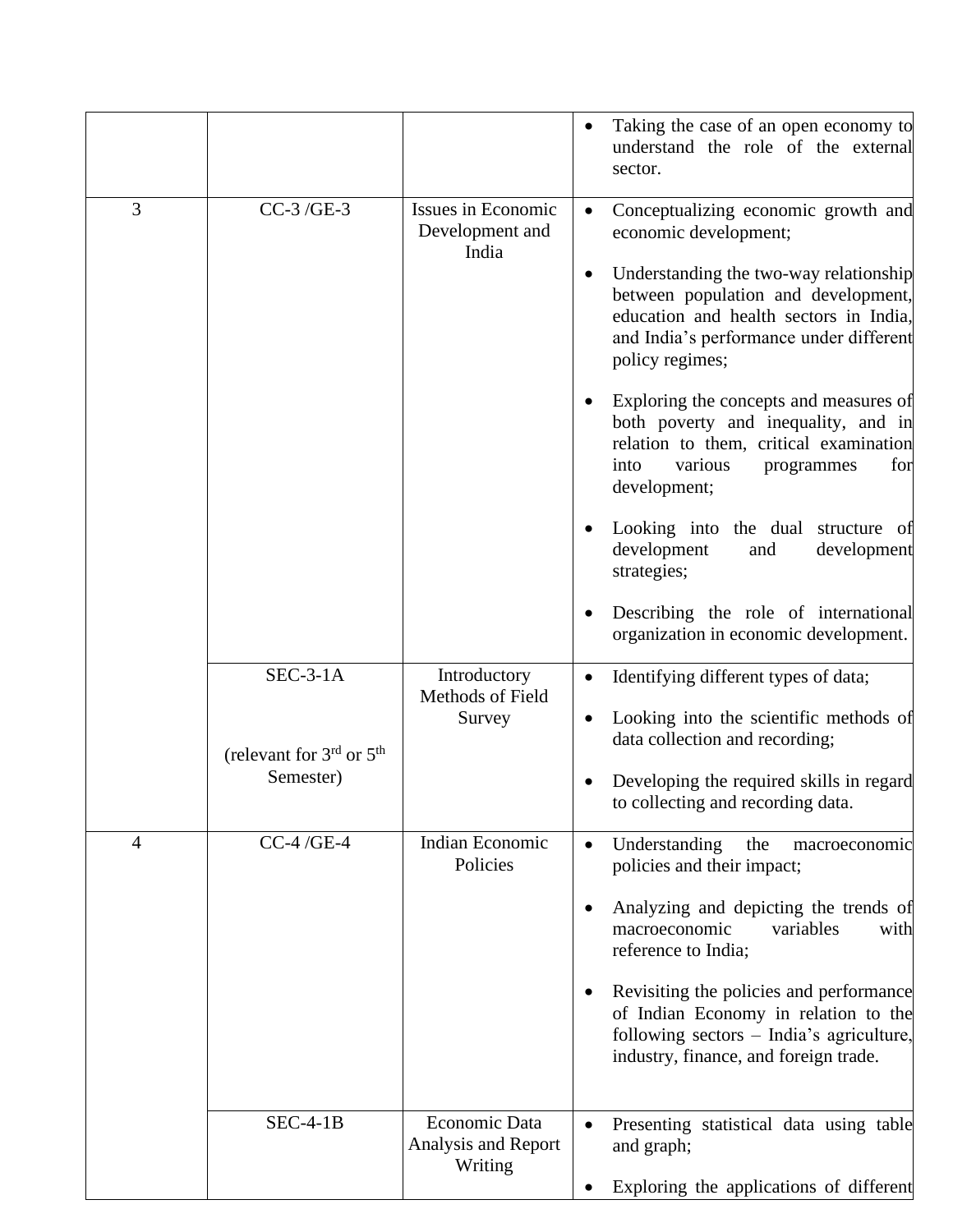| (relevant for $4th$ or $6th$<br>Semester) | statistics, and computing them, taking<br>raw data for univariate analysis $-$<br>measures of central tendency, and<br>measures of dispersion; |
|-------------------------------------------|------------------------------------------------------------------------------------------------------------------------------------------------|
|                                           | Introducing correlation and regression<br>for bivariate analysis;                                                                              |
|                                           | Developing the required skills of report<br>writing.                                                                                           |

After completing the Programme, students are expected to:

- 1. grasp how microeconomic and macroeconomic variables are determined in a theoretical framework and, hence, to be able to question the theoretical framework, which is taken for granted;
- 2. analyze the trends of macroeconomic variables in the case of the Indian economy and, hence, to be able to derive meaningful insights from the analysis of macroeconomic trends with reference to India;
- 3. assess existing economic policies for development and, hence, to be able to prescribe better policies;
- 4. apply the descriptive statistical tools and techniques to the raw data for extracting meaningful insights;
- 5. critically view the complex economic system in relation to its inherent contradictions.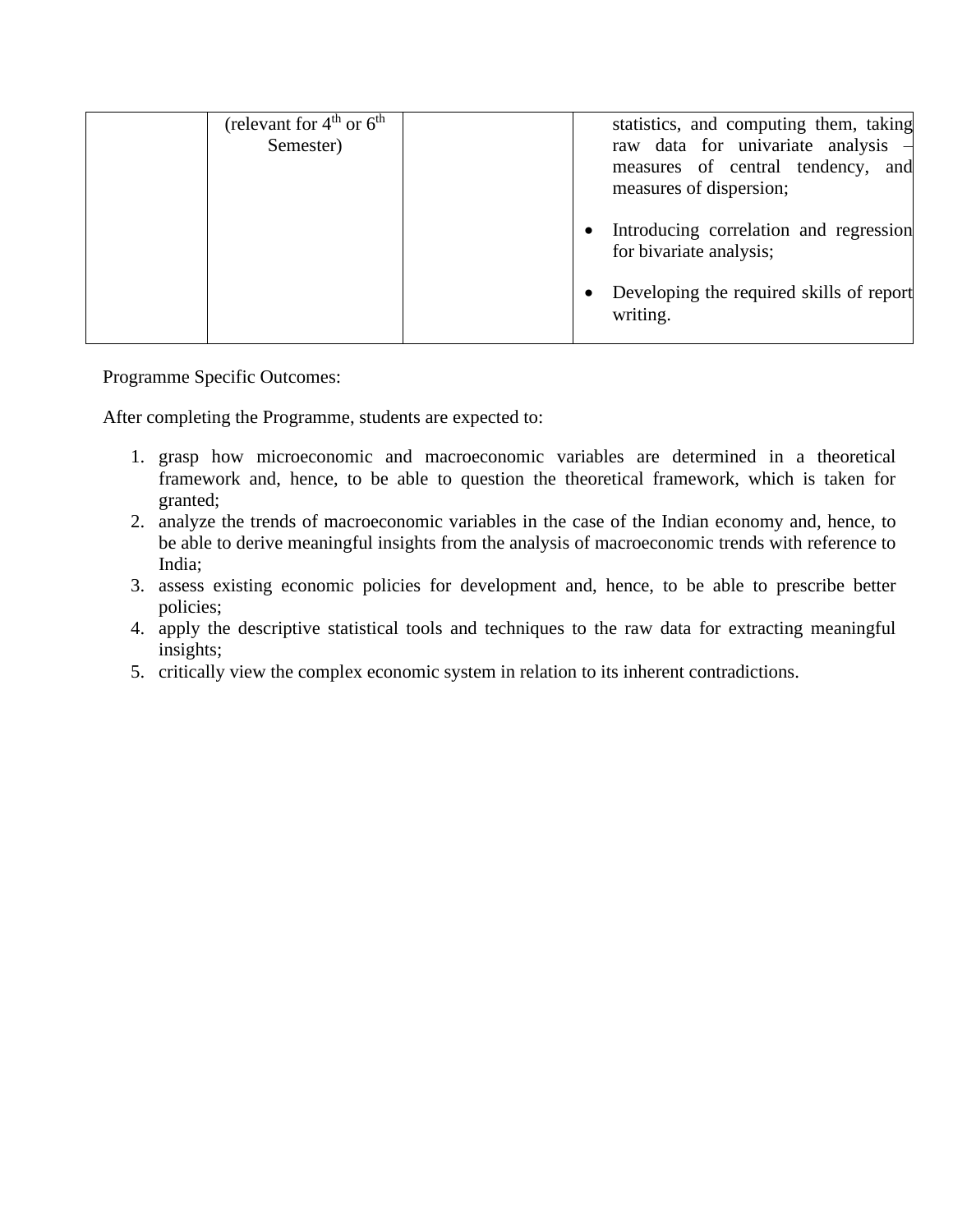## **Department of Fashion and Apparel Design**

**Name of Programme: B.F.A.D. Honours (under 1+1+1 system)**

#### Programme outcomes:

The programme is designed in such a way that the students who all are awarded the degree of B.F.A.D. (Hons) are ready for any kind of jobs or business related to garments, accessories, costume design etc.

| Year | Paper          | Name of the Paper                                                                                 | <b>Course Outcomes</b>                                                                                                                                                   |
|------|----------------|---------------------------------------------------------------------------------------------------|--------------------------------------------------------------------------------------------------------------------------------------------------------------------------|
| 3    | <b>FAD 301</b> | Ethics, Environmental<br>Studies and<br><b>Quality for Garment Industry</b>                       | To make the students<br>learn about the work<br>ethics, compliance and<br>quality control measures<br>practised in the garment<br>industry.                              |
|      | <b>FAD 302</b> | Textile Studies $-$ V: Dyeing,<br>Printing and<br>Finishing of Textiles and<br>Related<br>Testing | To make the students<br>learn about the various<br>dyeing, printing and<br>finishing of textile<br>materials employed for<br>value addition in fabrics,<br>garments etc  |
|      | <b>FAD 303</b> | Garment Sizing, Grading,<br>Draping,<br><b>Fashion Illustration and</b><br>Garment<br>Design      | To make the students<br>learn about the size<br>charts, methods of<br>grading, draping of<br>garments<br>and<br>develop<br>garment designs.                              |
|      | <b>FAD 304</b> | Critical Studies/Technical<br>Analysis and<br>Wet Processing and Finishing<br>of<br>Garments      | To make the students<br>learn about the various<br>types of special finishes<br>that are being employed<br>on to the garments so as<br>to serve some special<br>purpose. |
|      | <b>FAD 305</b> | Entrepreneurship<br>Development,<br>Financial Management and<br>Costing                           | To make the student<br>aware about how to plan<br>a project, how to set up<br>an industry and how to<br>do the pricing and costing<br>of products                        |
|      | <b>FAD 306</b> | Computer Application in<br>Textile Design,                                                        | To make the students<br>learn about the various                                                                                                                          |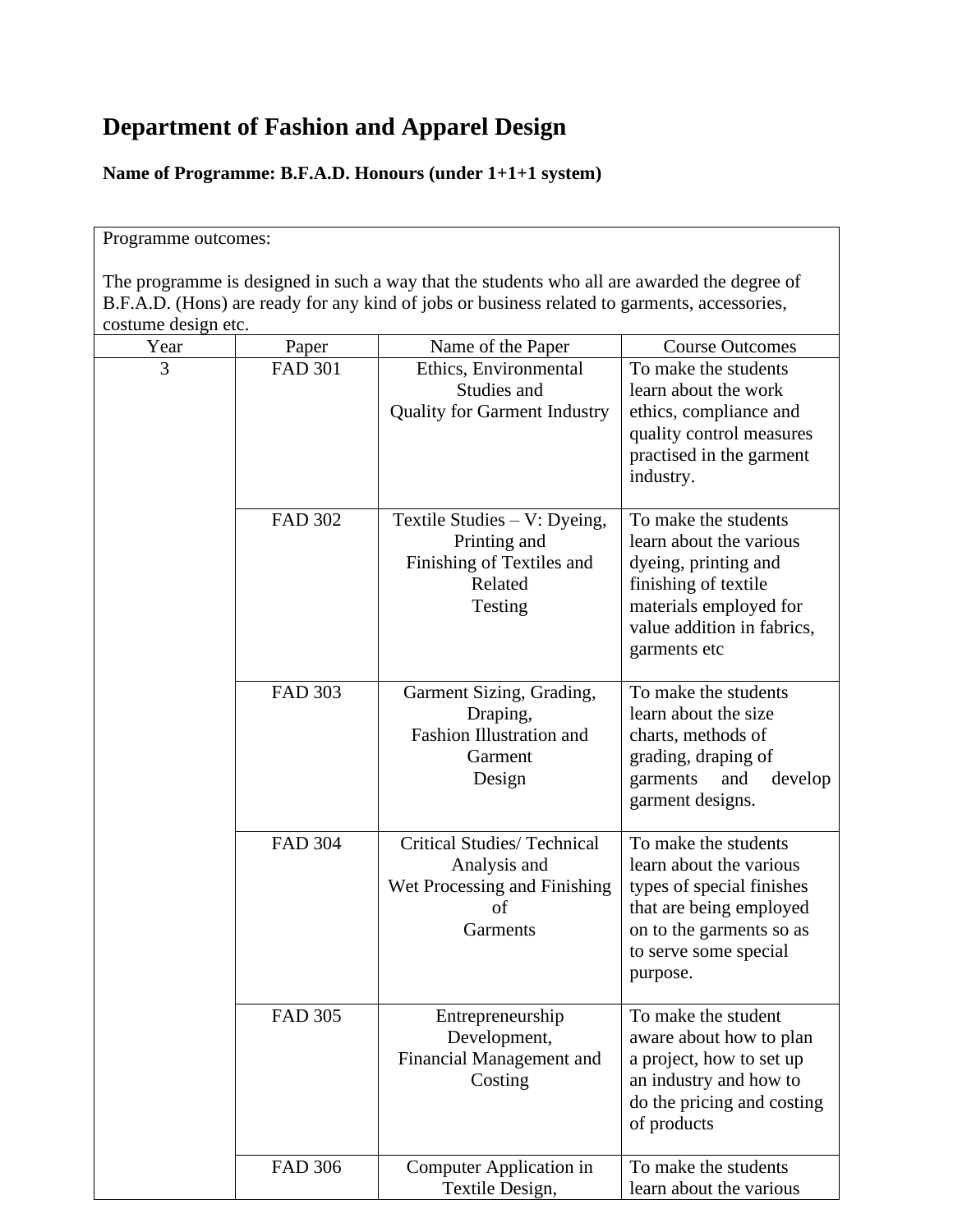|                | Pattern making and Garment<br>Design                                                                                             | types of weave design,<br>garment silhouettes and<br>complex pattern of the<br>garments                                                                               |
|----------------|----------------------------------------------------------------------------------------------------------------------------------|-----------------------------------------------------------------------------------------------------------------------------------------------------------------------|
| <b>FAD 307</b> | <b>Textiles and Garment</b><br>Dyeing, Printing<br>and Finishing Practical                                                       | To provide in hand<br>training to the students in<br>applying dyes, finishes<br>and printing techniques<br>on to the garments                                         |
| <b>FAD 308</b> | General and Computer-aided<br>Textile<br>Design, Garment Design,<br>Fashion<br><b>Illustrations and Portfolio</b><br>Preparation | To provide in hand<br>training to the students in<br>designing the computer<br>aided portfolio, mood<br>board, story board and<br>fashion illustration of<br>garments |
| <b>FAD 309</b> | Field Visit and Internship on<br>Collection<br>and Garment Designing                                                             | To expose the students to<br>the actual functioning of a<br>garment industry and to<br>make them learn about<br>various processes of<br>production                    |
| <b>FAD 310</b> | Project Work, Seminar and<br>Viva-voce                                                                                           | To impart training to the<br>students to carry out<br>research in specific areas<br>and to prepare project<br>and present a seminar on<br>the said topic              |

The Programme enables students to pursue higher studies in Fashion and Apparel Design, gain employment in the garment industry and become entrepreneurs in the various areas of Fashion and Apparel Design.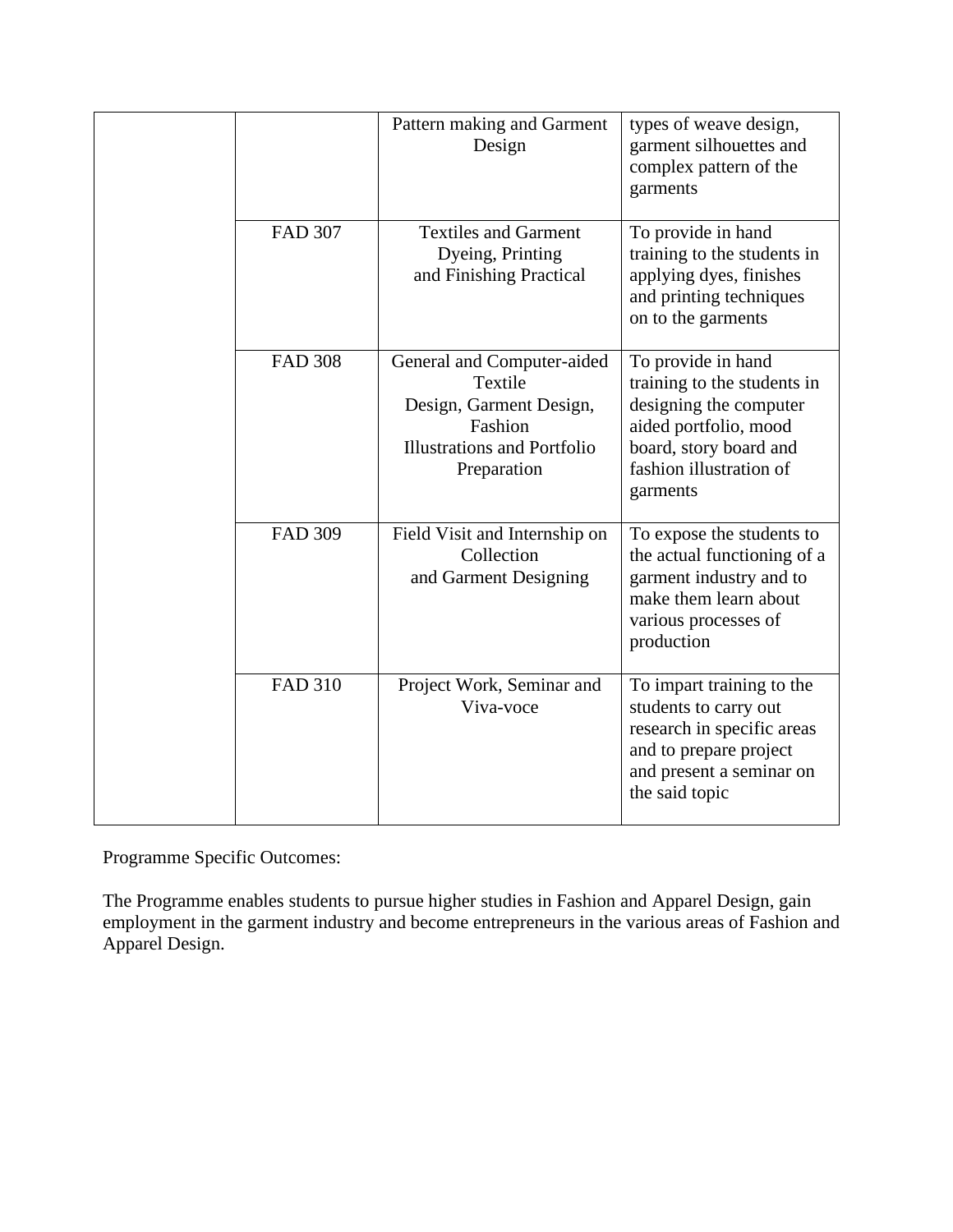### **Name of Programme: B.F.A.D. Honours (under CBCS)**

Programme outcomes:

The programme is designed in such a way that the students who all are awarded the degree of B.F.A.D. (Hons) are ready for any kind of jobs or business related to garments, accessories, costume design etc.

| semester |  |
|----------|--|
|          |  |

| Category of<br>Paper     | Name of the Paper                                                  | <b>Course Outcomes</b>                                                                                                  |
|--------------------------|--------------------------------------------------------------------|-------------------------------------------------------------------------------------------------------------------------|
| Discipline               | 1. Textile Fibres and Yarn                                         | To be able to gain knowledge about                                                                                      |
| Specific<br>Course (DSC) | Formation                                                          | different fibres and their processing to form<br>varns                                                                  |
|                          | 2. Apparel Construction - I<br>(Fundamentals of Pattern<br>Making) | To be able to gain knowledge about need<br>and principle of pattern making and its<br>application in making of garments |
| Discipline               |                                                                    |                                                                                                                         |
| Specific                 |                                                                    |                                                                                                                         |
| Elective (DSE)           |                                                                    |                                                                                                                         |
| Ability/Skill            | 1. Communicative English                                           | To be able to gain knowledge about writing                                                                              |
| Enhancement              |                                                                    | of letters, research report, market survey                                                                              |
| Courses                  |                                                                    | report,                                                                                                                 |
| (SEC)                    |                                                                    | Project planning etc                                                                                                    |
| Generic/                 | Any One Paper                                                      |                                                                                                                         |
| General                  | 1. Elements of Textile                                             | To be able to design fabrics with                                                                                       |
| Electives (GE)           | Design                                                             | application of various weaves and colour                                                                                |
|                          |                                                                    | and weave effect                                                                                                        |
|                          | 2. Textile Crafts and                                              | To be able to gain knowledge about various                                                                              |
|                          | Costumes                                                           | traditional textiles, crafts and costumes of                                                                            |
|                          |                                                                    | India and abroad                                                                                                        |
|                          | 3. Visual Art and Principles                                       | To be able to develop various designs for                                                                               |
|                          | of Design                                                          | its application in the surface ornamentation                                                                            |
|                          |                                                                    | of garments                                                                                                             |

| Semester 2   |                              |                                             |
|--------------|------------------------------|---------------------------------------------|
| Category of  | Name of Papers               | <b>Course Outcomes</b>                      |
| Paper        |                              |                                             |
|              |                              |                                             |
| Discipline   | 1. Fabric Formation and      | To be able to gain knowledge about various  |
| Specific     | <b>Textile Design</b>        | ways of developing fabrics and the design   |
| Course (DSC) |                              | formation of fabrics                        |
|              | 2. Apparel Construction - II | To be able to gain knowledge about various  |
|              | (Fundamentals of Cutting and | types of cutting methods and stitching      |
|              | Stitching)                   | methods applied in garment making along     |
|              |                              | with various cutting and stitching machines |
|              |                              | employed in garment making                  |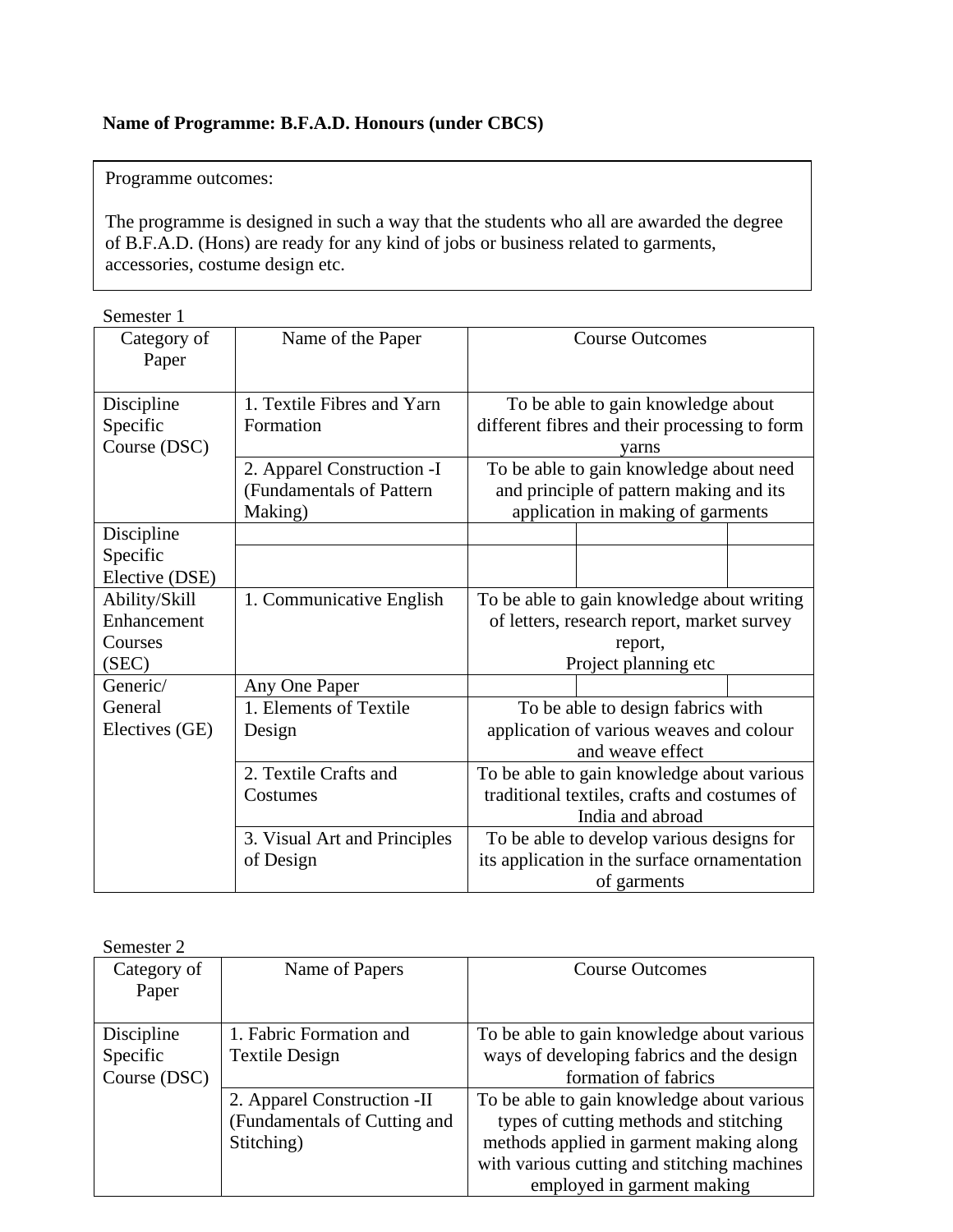| Discipline    |                        |                                            |
|---------------|------------------------|--------------------------------------------|
| Specific      |                        |                                            |
| Elective      |                        |                                            |
| (DSE)         |                        |                                            |
| Ability/Skill | 1. Computer Theory and | To be able to gain knowledge about various |
| Enhancement   | Applications           | types of computer programmes applied in    |
| Courses       |                        | garment industry                           |
| (SEC)         |                        |                                            |
| Generic/      | Any One Paper          |                                            |
| General       | 1. Elements of Fashion | To be able to gain knowledge in producing  |
| Electives     | Illustration           | 2D and 3D Designs, rendering of Designs    |
| (GE)          |                        | and develop fashion wear and accessories   |
|               |                        | through fashion illustration.              |
|               | 2. Design of Fashion   | To be able to gain knowledge in designing  |
|               | Accessories            | various types of accessories required for  |
|               |                        | fashion styling                            |
|               | 3. Entrepreneurship    | To be able to gain knowledge about setting |
|               | Development            | up an industry, project planning, resource |
|               |                        | planning and fund resourcing in setting up |
|               |                        | a factory                                  |

| Semester 3           |                                |                                                                                   |  |  |
|----------------------|--------------------------------|-----------------------------------------------------------------------------------|--|--|
| Category of<br>Paper | Name of Paper                  | <b>Course Outcomes</b>                                                            |  |  |
| Discipline           | 1. Textile Chemical            | To gain knowledge about application of                                            |  |  |
| Specific             | Processing -I (Preparatory and | various chemical processes for improving                                          |  |  |
| Course (DSC)         | Dyeing)                        | product acceptability and application of                                          |  |  |
|                      |                                | dyes for surface ornamentation of Textiles                                        |  |  |
|                      | 2. Textile Surface             | To gain knowledge about various                                                   |  |  |
|                      | Ornamentation and              | traditional embroideries and their                                                |  |  |
|                      | <b>Decorative Stitches</b>     | application in surface ornamentation of                                           |  |  |
|                      |                                | <b>Textiles</b>                                                                   |  |  |
|                      | 3. Advance Pattern Making      | To gain knowledge about construction of                                           |  |  |
|                      | and Garment Construction       | various types of fashion wear                                                     |  |  |
| Discipline           |                                |                                                                                   |  |  |
| Specific             |                                |                                                                                   |  |  |
| Elective             |                                |                                                                                   |  |  |
| (DSE)                |                                |                                                                                   |  |  |
| Ability/Skill        | 1. Environmental Science       | To gain knowledge about how to maintain                                           |  |  |
| Enhancement          |                                | environment friendly atmosphere in the                                            |  |  |
| Courses              |                                | industry                                                                          |  |  |
| (SEC)                |                                |                                                                                   |  |  |
| Generic/             | Any One Paper                  |                                                                                   |  |  |
| General              | 1. Fashion Marketing (Visual   | To gain knowledge about marketing of                                              |  |  |
| Electives            | Merchandising, Retail/E tail   | developed products through domestic                                               |  |  |
| (GE)                 | Management and Export          | market, export market and online retailing                                        |  |  |
|                      | Procedure Documentation)       |                                                                                   |  |  |
|                      | 2. Financial Management and    | To gain knowledge about how to manage<br>the financial resources of a company and |  |  |
|                      | Costing                        |                                                                                   |  |  |